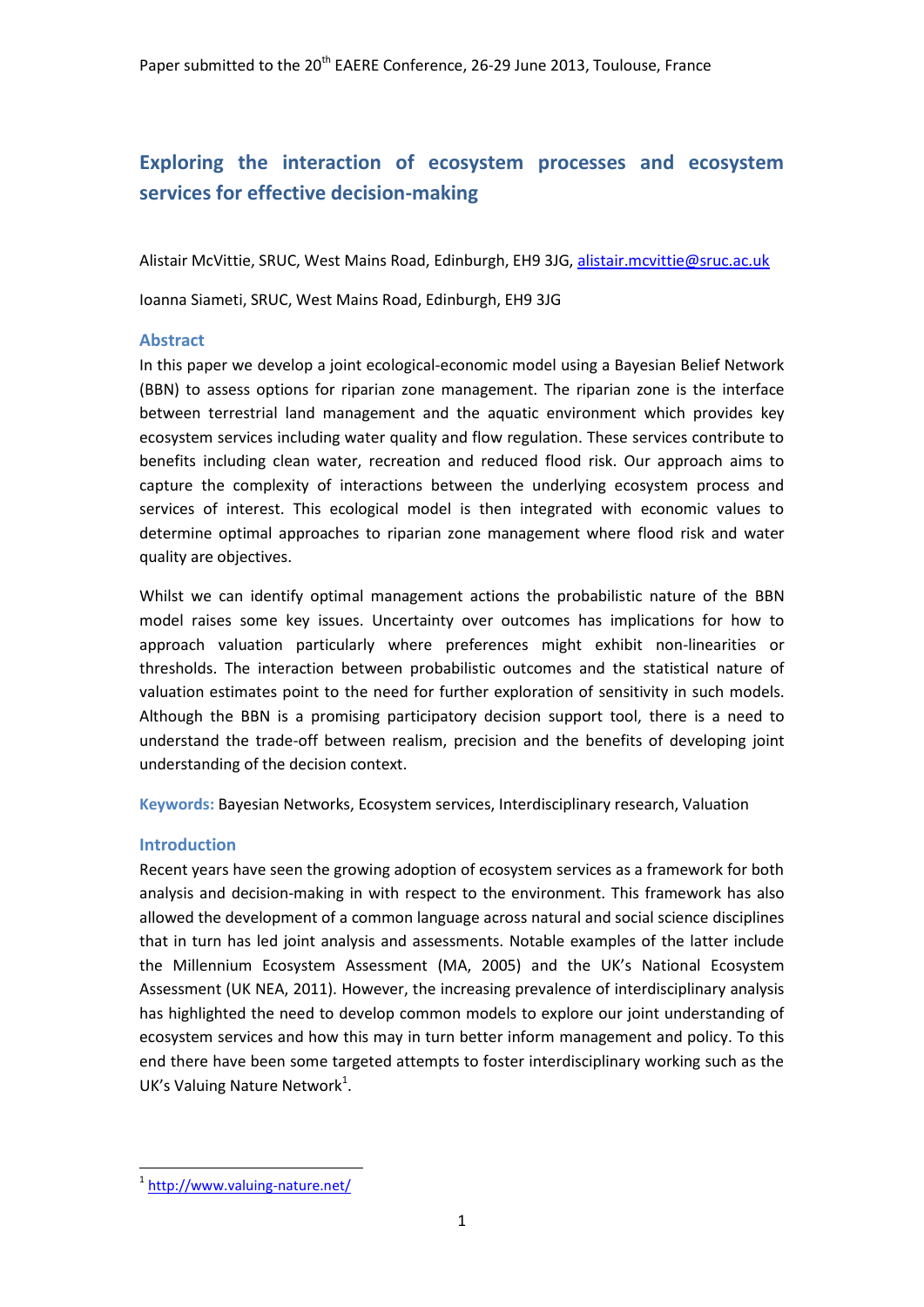A common problem with developing interdisciplinary analysis has been the degree of complexity that different disciplinary and modelling approaches are able to incorporate and the consequent problem of then integrating these approaches. Physical science approaches to ecosystems implicitly recognise and address complexity by adopting context specific field studies or models (or specifically the parameterisation of models). Conversely, economic approaches such as valuation often need to be broad-brushed both to avoid overburdening respondents in stated preference approaches; incorporating often fairly aggregate economic data; and in applying results at suitable scales to meet the needs of policy. Therefore, there is a need to either scale-up biophysical approaches to meet scaled-down economics, or to explore jointly developed models where we explicitly trade-off precision in disciplinary approaches to achieve outcomes that are still of use to decision making.

A further consideration in developing these joint approaches is the need to unpack the commonly used classifications of ecosystem services and the underlying ecosystem processes (functions and intermediate services) to identify the key ecosystem processes and the degree of interactions between them. In this paper we present the development of an interdisciplinary approach and hope to provoke discussion and debate about how such an approach can be operationalised. In the next section we discuss the issues of complexity and interactions in ecosystem service analysis; we then outline our adopted approach before describing an application. We then discuss outputs from this model before introducing possible enhancements.

## **Ecosystem services – complexity and interactions**

The natural world entails a great extent of complexity due to significant interdependencies between the components of an ecosystem as well as between different ecosystems. As Rodríguez et al. (2005) have stressed, "ecosystem services do not operate in isolation" (p. 443). On the contrary, they are highly dependent on each other (Heal et al. 2001, Pereira et al. 2005) and, hence, describing and quantifying adequately their interactions within and across ecosystems has been a principal challenge in valuing nature. In some cases, there is a range of ecological mechanisms that interact within an ecosystem in order to generate either a single service or multiple services, whereas in other cases a single mechanism contributes to more than one ecosystem service. Moreover, the provision of a single ecosystem service may be dependent on the contributions of many different ecosystems (Defra, 2007). Subsequently, a policy decision that affects any part of those interactions can cause changes in multiple services or multiple ecosystems. From an economic perspective, that means that the economic value of any ecosystem service may be determined by its relationship with other services (UK NEA, 2011); and, thus, environmental valuation should attribute values to ecosystem services taking into account the dynamics and interdependencies of ecosystem functioning.

In this context, the generic conceptual framework of the Millennium Ecosystem Assessment [\(Figure 1\)](#page-2-0), although it remains useful, is insufficient because it does not incorporate the "production chain" that underlies behind the generation of any ecosystem service (Haines-Young & Potschin, 2009). There has been considerable debate that this typology (i.e. provisioning, regulating, cultural and supporting services) does not distinguish the "means" which contribute to the production of ecosystem benefits from the "end-products" that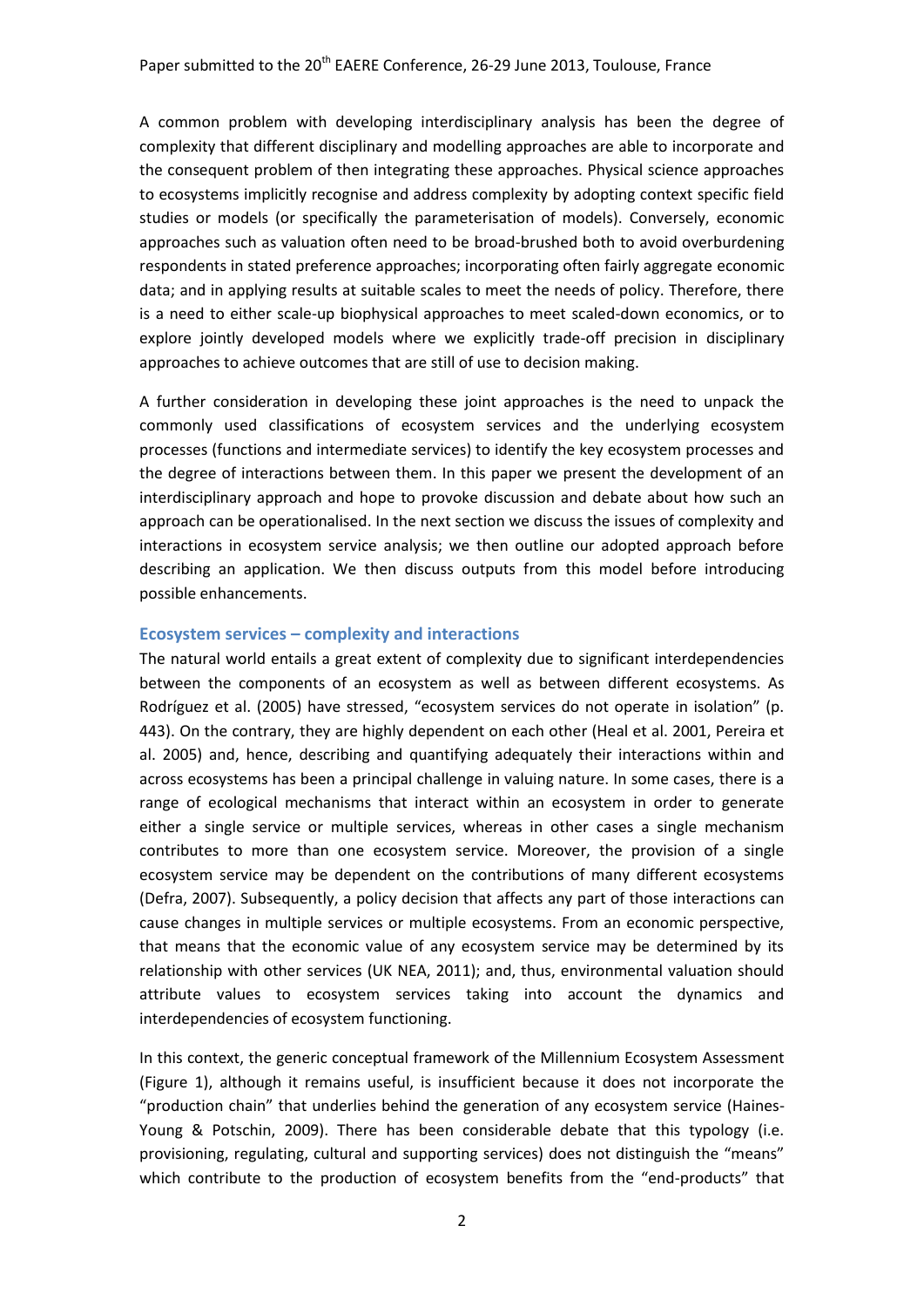people actual experience (Wallace, 2007). As Boyd and Banzhaf (2007) argue, there should be a clear distinction between the "final ecosystem services" that are directly consumed by individuals and the "intermediate ecosystem functions" that contribute to their delivery. Ecological "functions" and "processes" are considered the intermediate biological, physical and chemical interactions between ecosystem services, rather than end-products. For instance, nutrient cycling and water flow are ecological functions, which interact to deliver the service of water quality. Moreover, according to this definition, "ecosystem services" are not equivalent to "benefits" or "goods" as it is suggested in MA (2005). These complex interrelationships among ecosystem structures, services and benefits are emphasized by Haines-Young and Potschin (2009), who use the idea of a "service cascade" to illustrate the mechanisms that underpin the connections between ecological assets and welfare, and the series of intermediate stages in which they are linked [\(Figure 2\)](#page-3-0). This development is also reflected in the framework adopted by the UK NEA.



<span id="page-2-0"></span>**Figure 1 Ecosystem services and their links with well-being (Source: MA, 2005)**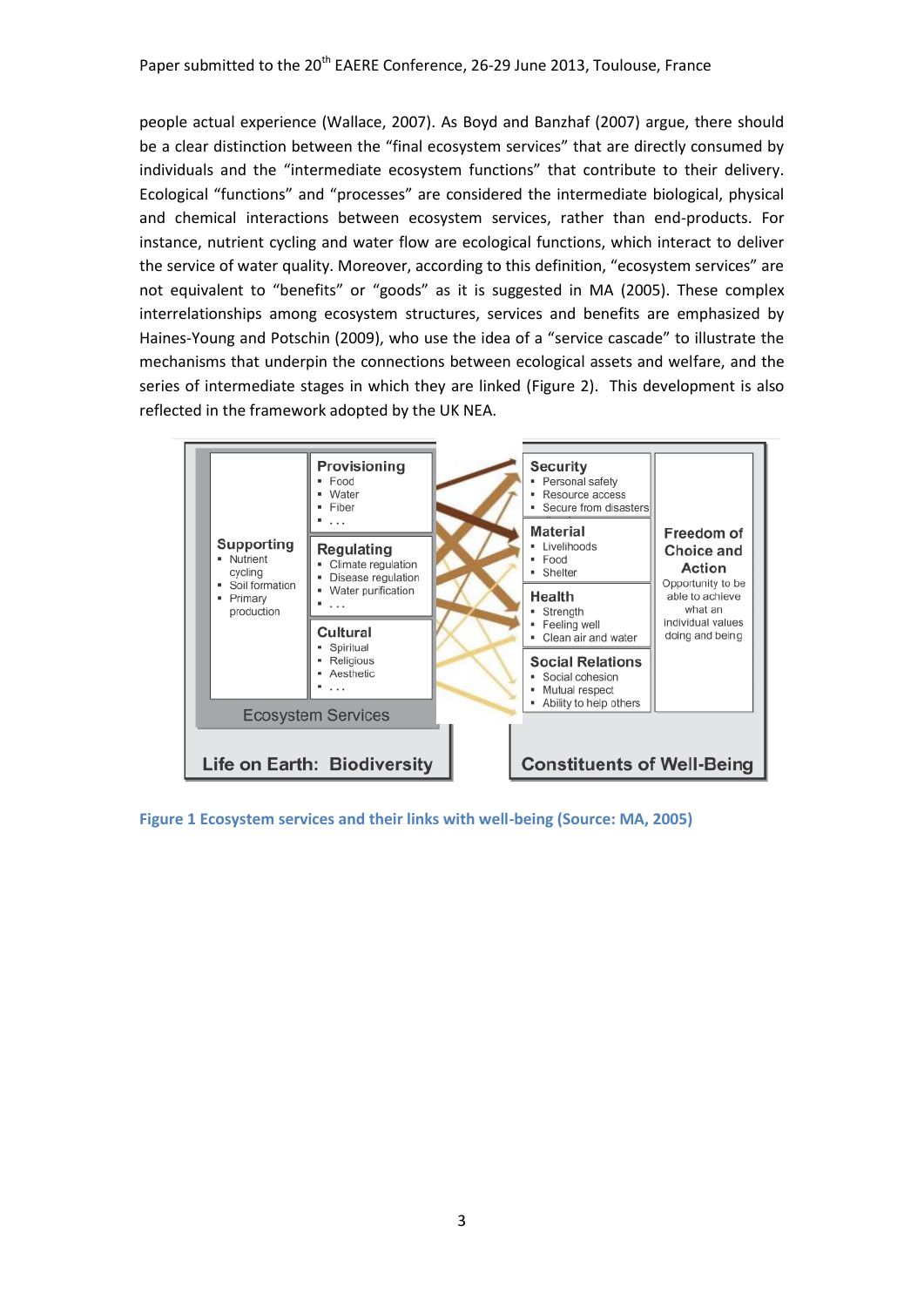

#### <span id="page-3-0"></span>**Figure 2 Ecosystem service cascade (Adapted from Haines-Young & Potschin 2009)**

In the context of environmental valuation, this alternative classification of ecosystem services into "intermediate processes", "final services" and "benefits" addresses the problem of "double counting" the values of ecosystem services (Boyd & Banzhaf, 2007; Fisher & Turner 2008; Fisher et al., 2009). For instance, considering the case of a wetland, the intermediate functions of nutrient cycling and water regulation interact to deliver clean water. But, the actual benefit that humans derive from water provision is recreation (e.g. angling, swimming) or potable water (Fisher et al., 2009), values should only be placed to the end-products that are directly consumed, because these estimates would also contain the contribution of the ecological structures and processes. Consequently, intermediate processes are still valuable and policy makers should not concentrate only on final services, putting underpinning ecological assets at risk through overexploitation (Gren et al. 1994; Turner, 1999).

#### **Non-linearity in ecosystem services**

Apart from identifying the important ecosystem services and their interactions with ecological functions and processes, considerations of spatial and temporal scales as well as irreversible effects are also important in understanding the dynamics of an ecosystem. Even though valuation methods generally assume that ecosystem services are provided at a steady rate (i.e. linearly), there are many concerns that the interrelationships among the ecosystem services are remarkably non-linear (Farber et al., 2002; Koch et al., 2009; van Jaarsveld et al., 2005). Farnsworth (1998) argues that ecosystem services and ecosystem functions tend to respond non-linearly across location and time due to forcing variables such as disturbance, species interactions and seasonality. Wave attenuation, for instance, has a dynamic value which can vary across different time periods, reaching a minimum level in the winter (when biomass as well as density are low) and a maximum level in the summer (when the majority of plant species are reproduced) (Chen et al., 2007). In addition, ecosystem functioning can be dramatically changed over space and time due to irreversible effects that occur when certain environmental limits and thresholds are surpassed (Koch et al., 2009). Given our lack of understanding such non-linear interactions between the ecosystem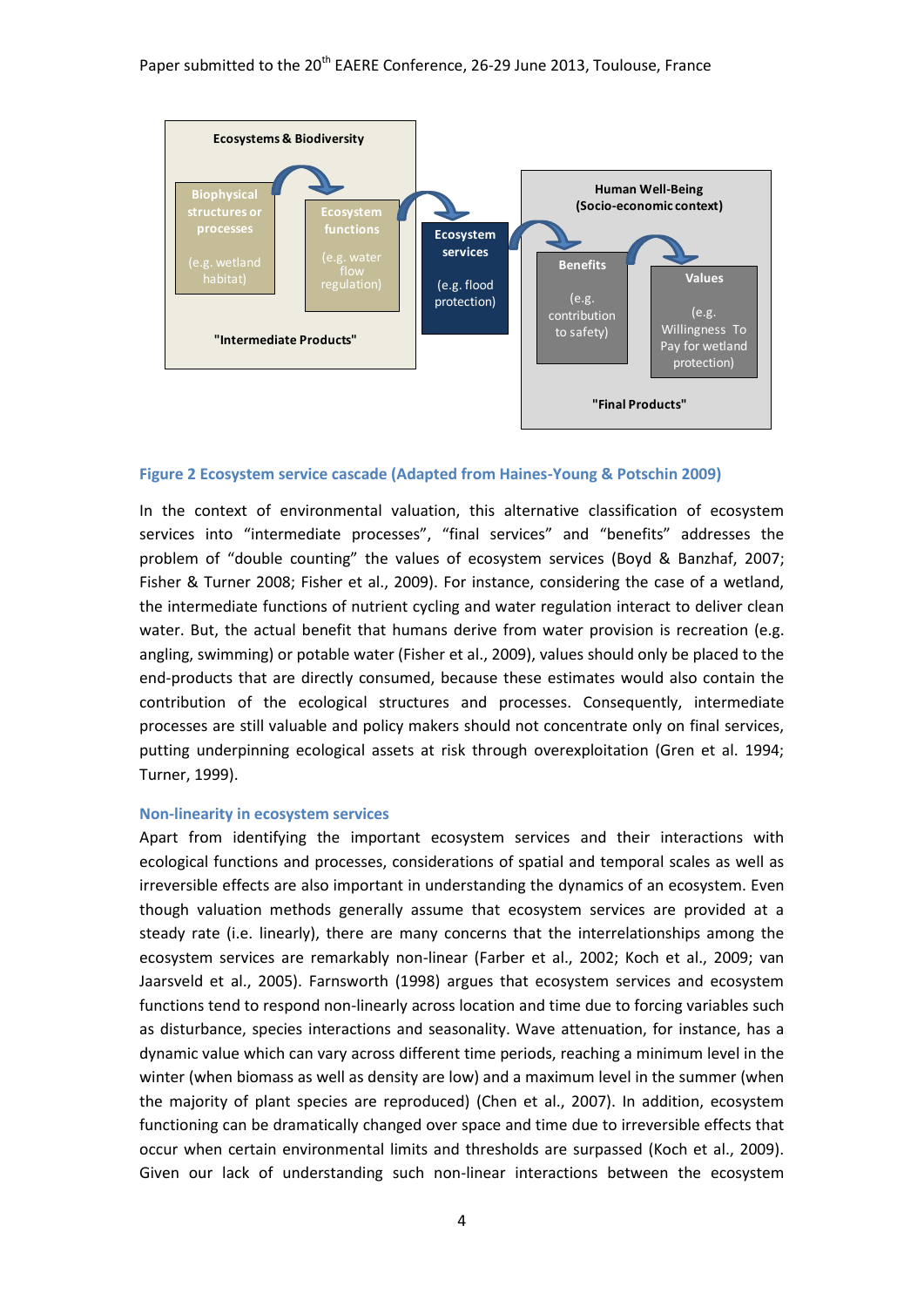components (Aburto-Oropeza et al., 2008), incorporating a spatial and temporal context as well as considerations about critical thresholds is an additional challenge in environmental policy appraisals. Nevertheless, from a management perspective, it is significant the value of an ecosystem and its ability to provide benefits to humanity to be evaluated across its full extent in space and time. Following, concerns about spatial and temporal scales as well as irreversibility will be discussed in more depth.

#### **Policy and spatial issues**

Specifying the spatial boundaries (i.e. geographical location) of an ecological analysis is a critical step in a valuation process. For instance, Defra (2007) argue that, "water quality for a given community may depend more on the condition of the upstream portions of the catchment than on the areas within the community. As a result, the analysis will need to carefully consider the spatial scale required for ecological analysis, particularly when linking indirect to direct drivers of change or ecosystem services to human wellbeing" (p. 41-42). Furthermore, policy-makers should take into account the spatial scale in which human population is affected by a policy. In other words, it is important to identify whether a change of an ecosystem service affects people in a local, regional or a global level. Considering the uniqueness of an ecosystem service, for example, "a rare species in England may have significant non-use values attached to it across a wide population, whereas for a less unique species, values may be held only by a local population" (Defra, 2007: p.42). Finally, it is essential for decision-makers to understand that in some cases the site where people derive the benefits of a policy does not match to the place where the costs are borne. For example, better management of a river catchment could be a benefit to downstream landowners, but a cost for a upstream community (Carpenter et al., 2009).

#### **Human interventions, trade-offs and synergies**

As it is already noted, the delivery of ecosystem services is fundamentally based on their interactions with ecosystem structures and processes. We argued that the quantification of these interrelationships is a major challenge in valuing the environment. However, apart from these direct interactions, the literature review suggests that ecosystem services may also interact indirectly through their response to a shared driver (i.e. through the impacts that a human intervention has on multiple services) (Bennett et al., 2009). For instance, converting coastal mangroves to shrimp farming has an impact on multiple services, affecting at the same time coastal protection against floods, wood collection and habitat provision for fisheries (Barbier et al., 2008). In this case, a policy appraisal that accounts only for the value of shrimp production and ignores the interconnections among the services provided by mangroves would cause simultaneous failures in many ecosystem services, leading in environmental degradation. Therefore, there is a growing consensus across the literature that knowledge and awareness of how ecosystem services interact to certain management practices are essential for managing the natural world appropriately (Balvanera et al., 2001; Higgins et al., 1999; Grasso, 1998; Kearns et al., 1998; Rodríguez et al., 2005; Rose & Chapman, 2003). According to Bennett et al. (2009), the above-mentioned indirect interconnections between ecosystem services can be classified into two broad categories: "trade-offs" and "synergies".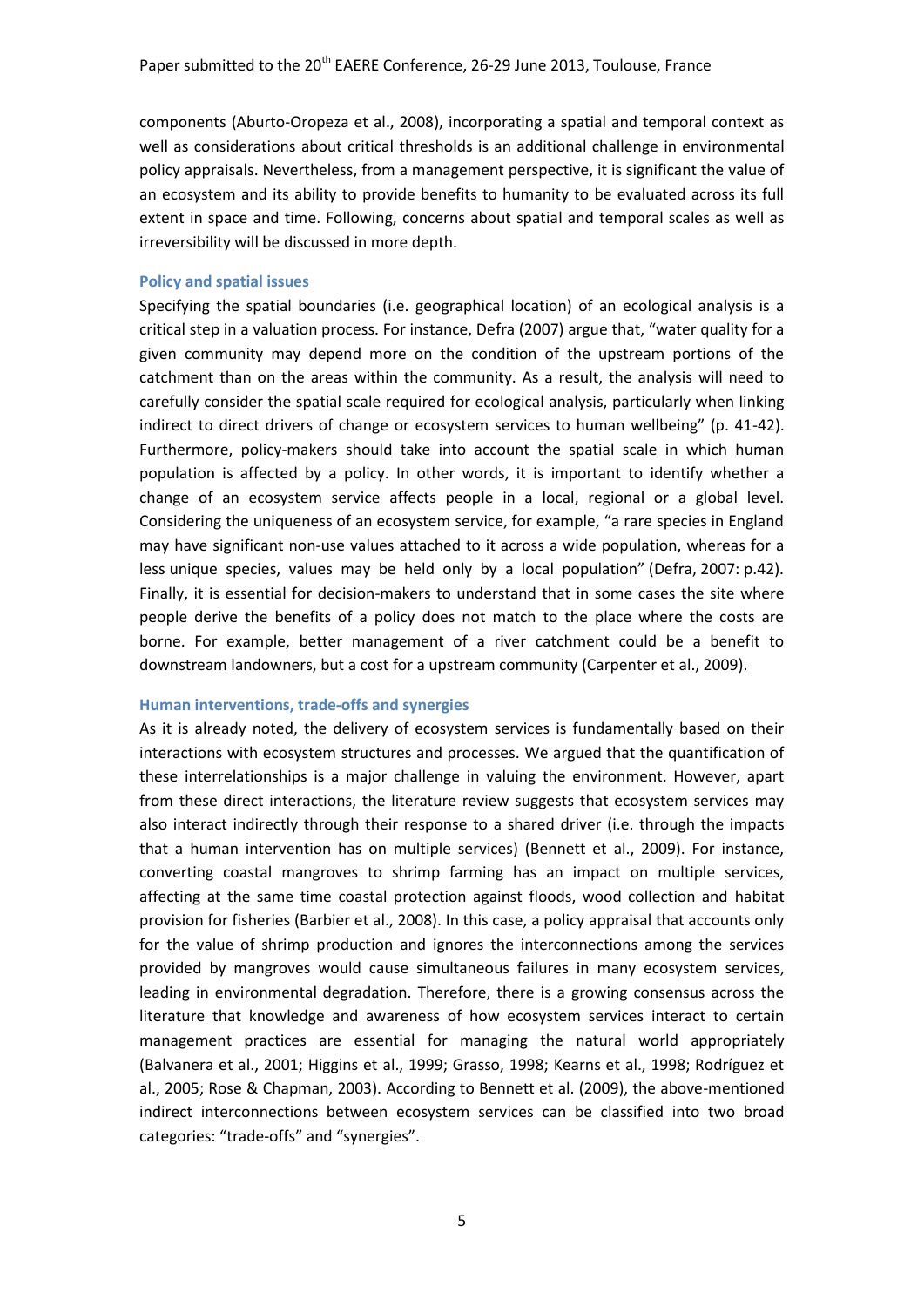As an example of trade-offs, increased use of fertilizer affects more than one service. On the one hand, it enhances crop production, but, on the other it decreases water quality through polluted agricultural runoff (Carpenter et al., 1998). In such cases that human interventions have unintended consequences, Bennett et al. (2009) argue that significant trade-offs are created between the ecosystem services. In other words, both of them are affected by a common driver, but their impacts are in opposite directions (i.e. one service is being enhanced while another is being diminished) since the supply of one service is in conflict with the delivery of the other.

In contrast, synergies are associated with cases that the impacts occurred by a shared driver are in the same direction (i.e. enhancing or decreasing both services). For instance, a management policy like wetland restoration affects positively both flood protection and water quality (Hey, 2002; Zedler, 2003). Similarly, restoring riparian vegetation can improve both crop productivity and flood control (Kramer et al., 1997). The lack of integration in policy making can exacerbate trade-offs or lead to sub-optima synergies.

Bennett et al. (2009) stress how important is to determine the mechanism that causes the relationships between the ecosystem services in order to develop a strategy suitable to take advantage of synergistic opportunities or avoid unwanted trade-offs. In cases, for example, that a trade-off between two services is only due to a common driver, then there is no direct interaction between the two services and policy-makers can address the trade-off by manipulating the effects of the common driver (see Figure 3.2: case 1). On the contrary, if apart from the shared driver there is also a true interconnection between two ecosystem services, then a strategy that addresses only the common driver is not sufficient to diminish the trade-off (see [Figure 3:](#page-5-0) cases 2 & 3). Therefore, trade-offs and synergies require a different strategy according to the cause of their relationship.



## <span id="page-5-0"></span>**Figure 3 Relationships among ecosystem services (Source: Adapted from Bennett et al., 2009)**

#### **Inadequacy of the existing valuation methods**

Economic valuation approaches may be inadequate to manipulate the complexities associated with natural systems. In general, the assessment of the natural environment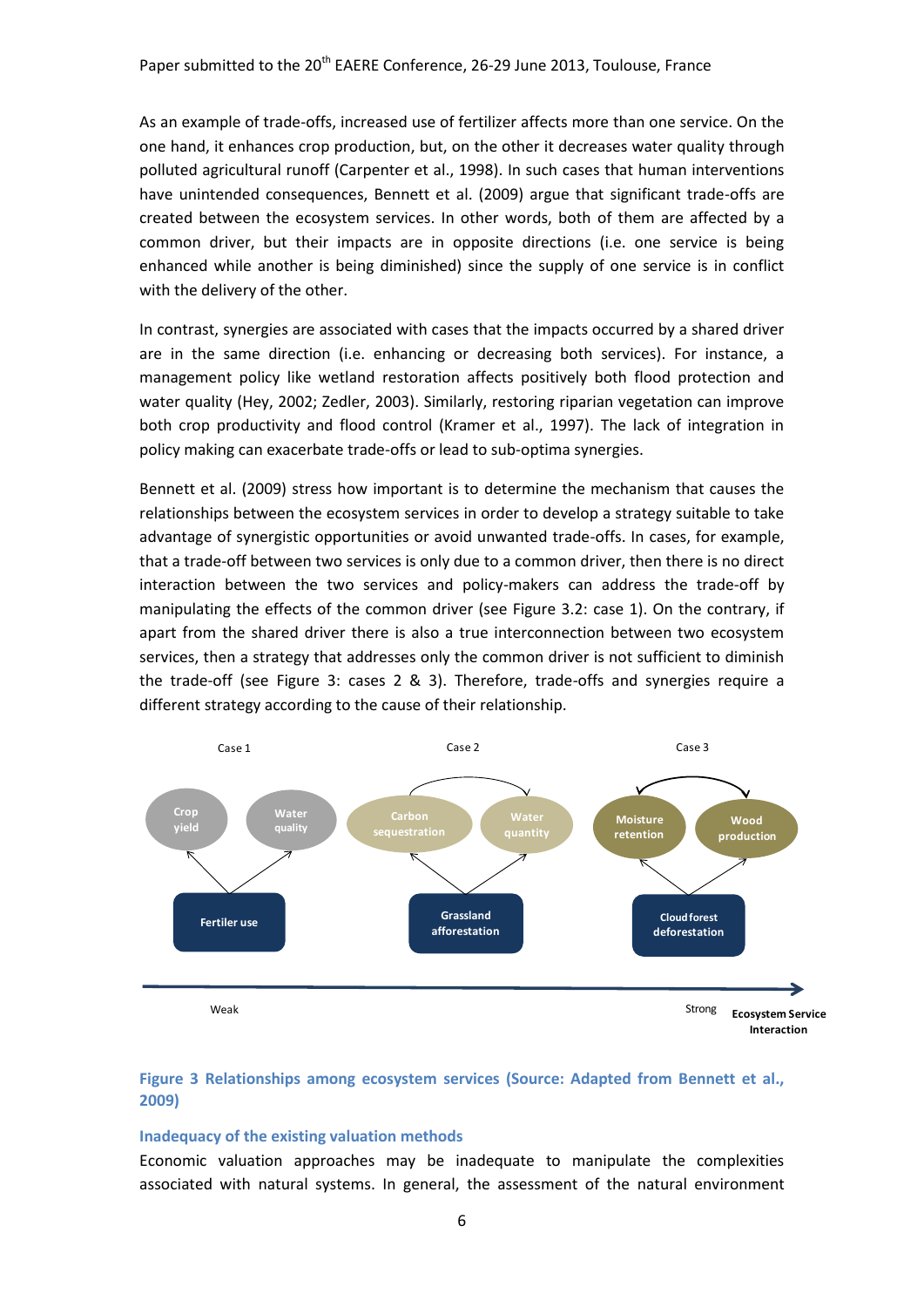tends to have a narrow focus on only one service each time (Turner et al., 2003), disregarding the ecosystem functioning and how other services are being affected. Even the Millennium Ecosystem Assessment (2005) appraised each ecosystem service individually, with only a few exceptions of dealing with the relationships between more than two services. Due to the inherent interconnections within an ecosystem, however, it may be insufficient to isolate and study the delivery of an ecosystem service without simultaneously considering other services (NRC, 2005). In fact, there are many concerns that efforts to optimize only a single service or a limited subset of services can lead to dramatic declines of other services and sudden shifts of natural systems (Diaz & Rosenberg 2008; Gordon et al., 2008; Holling & Meffe, 1996).

Furthermore, there are many considerations that the current economic valuation techniques cannot capture the true value of ecosystems. Existing valuation methods overall assess environmental assets by examining the goods produced by the ecosystem services and their contribution to the human welfare (e.g. use and non-use values). However, the value of those goods cannot be entirely assigned to ecosystem services, because in some cases their generation is based not only on natural resources, but also on human capital (Bateman et al., 2011). Moreover, as Bingham et al. (1995) highlight "even if ecosystem services were perfectly understood and evaluated in monetary units according to accepted economic percepts, the problems of ecosystem valuation would not be completely solved. The problems of uncertainty (both statistical and scientific), irreversibility, and large disparities in temporal and spatial scale remain." (p. 90).

NRC (2005), having reviewed a series of case studies that attempt to integrate ecological and economic knowledge in valuing either a single or multiple ecosystem services, conclude that our inability to estimate the true value of ecosystem services is mainly associated with three factors: i) lack of ecological understanding of how ecosystem services are being affected by alternative management practices, ii) inadequacy of the existing economic techniques to quantify the true value of multiple ecosystem services, and iii) inability to integrate ecological and economic knowledge.

Therefore, in order to tackle the methodological challenges of valuing ecosystem services, there is a growing consensus that integrated studies should be undertaken, which will account for the interactions and non-linear relationships among ecosystem components (Carpenter et al., 2009; Kremen & Ostfeld, 2005; Tallis & Kareiva, 2005; Turner et al., 2003). Many authors suggest that it is necessary to develop a more holistic (Turner & Daily, 2008), interdisciplinary valuation approach that integrates economic and ecological knowledge (Brauman et al., 2007; Hein et al., 2006; O'Riordan et al., 2002; Pagiola et al., 2004), to ensure that the full value of natural capital is reflected into decision-making (Defra, 2007). In other words, there is need for an approach that could quantify the economic value of the ecosystem service cascade, integrating the underlying linkages between services and processes and, thus, providing a more accurate estimate of the ecosystem value.

In that sense, Hein et al. (2006) suggest that the process of ecosystem service valuation should consist of five steps: 1) identification of the boundaries of the natural system to be valued; 2) evaluation of the ecosystem services provided by the system in biophysical terms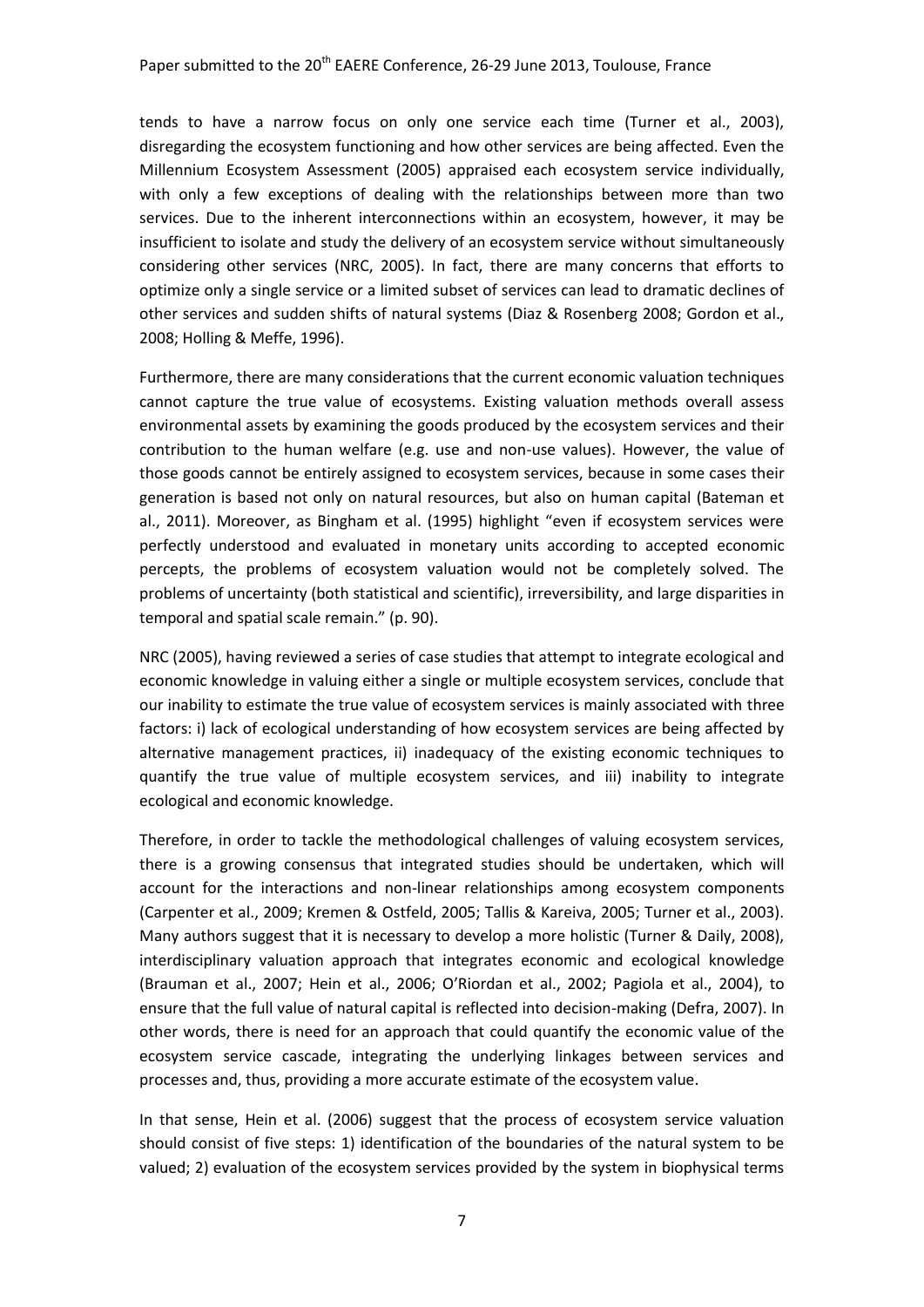and 3) in monetary terms; 4) aggregation or comparison of the different ecosystem service values; and 5) analysis at different scales and beneficiaries involvement. Similarly, Muller et al. (2010) stress the need for an integrative approach which integrates multiple ecosystem services (i.e. does not focus only on a single service or a limited set of services) as well as their interactions with ecological functions and processes; the interrelationships between the parts of the ecosystem service cascade; the different spatial and temporal scales; stakeholders into the decision making process.

#### **Developing an integrated ecosystem-economic model**

In this section we develop a decision support tool in an attempt to integrate land and water resource management for effective sustainable flood management and water quality. Restoration of riparian vegetation coverage will be the management intervention under consideration. The scope of the study was to investigate ecosystem service provision under alternative land-use and riparian management scenarios, and predict their likely impacts on aquatic systems with a particular focus on flood protection and water quality. The aim of the analysis is to contribute to understanding the potential synergistic and competitive interactions among ecosystem services in order to support effective decision making.

A Bayesian Belief Network approach was adopted to model the interactions among the ecosystem services of riparian zones. The aim was not to develop a model of a particular riparian system, but rather to create a generic model that represents knowledge of riparian ecosystem functioning. The effectiveness of riparian vegetation restoration will be investigated at a regional scale with alternative scenarios relevant to the East and West of England. These offers contrasting climatic, topographic and land use conditions.

#### **Bayesian Belief Networks: What are they?**

Bayesian Belief Networks (BBNs) are a modelling approach based on the probability theory that Thomas Bayes introduced in the 18th century (Pearl, 1988; Jensen, 2001). Applying the Bayes' Theorem, BBNs show mathematically how prior knowledge can be revised when new evidence is acquired (Kragt, 2009). They are particular useful in organizing knowledge and beliefs by depicting relationships of variables (based on cause-and-effect assumptions) and quantifying the likelihood of a variable to be affected by another (Henriksen et al., 2004).

This method is considered a powerful tool in modelling complex systems and supporting decision making, and thus it has been widely applied in a variety of fields, as for example in medicine (Andreassen et al., 1991; Hamilton et al., 1994); engineering (Heckerman et al., 1995); and artificial intelligence (Charniak, 1991). In ecological modelling, BBNs have been employed in numerous environmental studies including fisheries assessment (Kuikka et al., 1999; Lee & Rieman, 1997; Pollino et al., 2007); forest restoration (Haas et al., 1994); climate change problems (Gu et al., 1996; Kuikka & Varis, 1997); habitat restoration (Rieman et al., 2001); and watershed management (Ames et al., 2005; Borsuk et al., 2004; Bromley et al., 2005; Henriksen et al., 2004). The significance of BBNs in natural resource management underlies in predicting the links between management practices and ecosystem reactions (Clark et al., 2001; Borsuk et al., 2004), while they can also deal with a large number of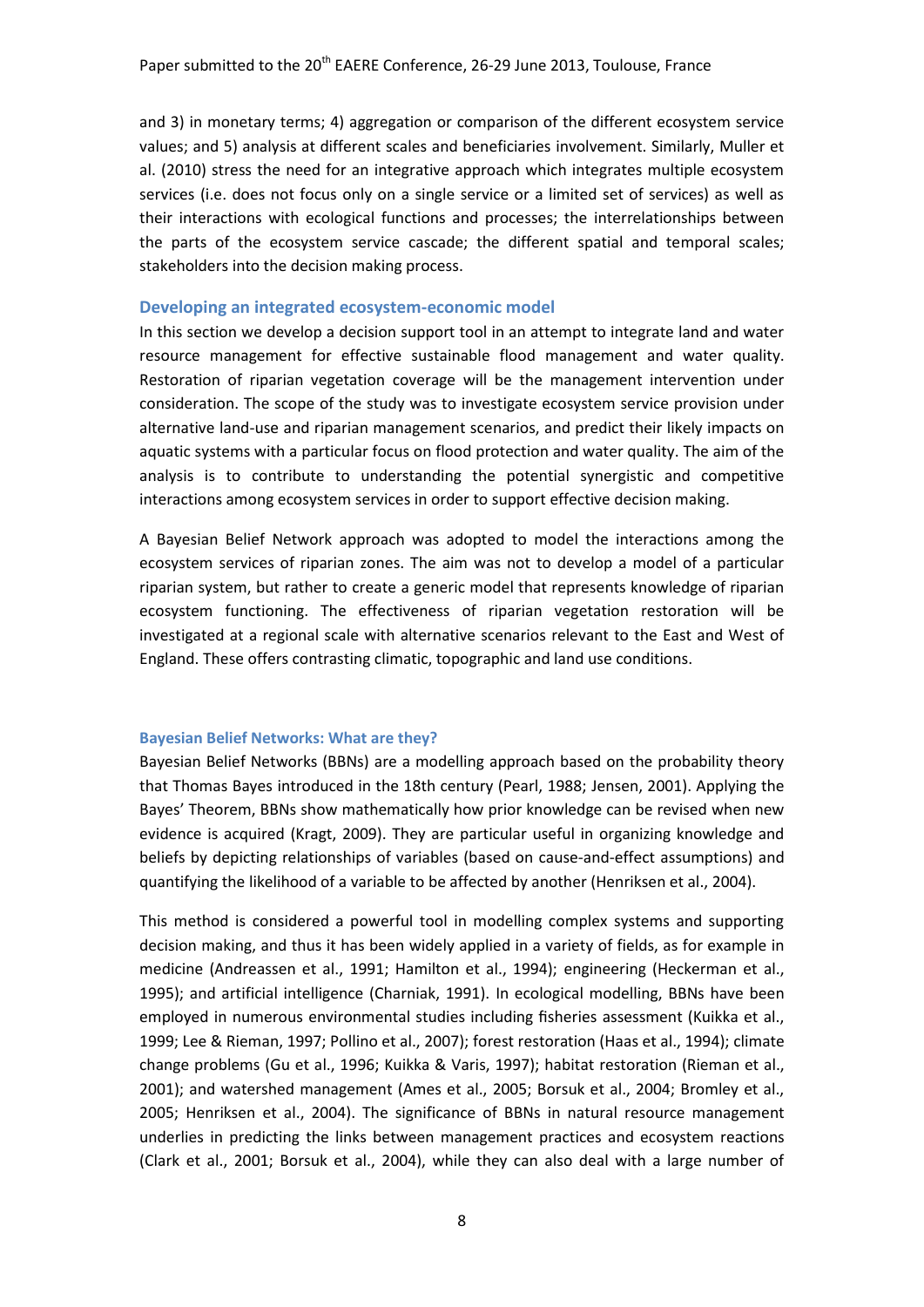interconnected data and integrate different types of variables (e.g. environmental, economic, social and physical variables) or knowledge from diverse sources (Pearl, 1988; Bromley et al., 2005).

In practice, a BBN is a graphical representation of the expected interactions between a range of variables or else uncertain quantities. It is structured as a directed acyclic graph (DAG), which is formed by a series of interconnected nodes that link actions to outcomes (Barton et al., 2008; Pollino et al., 2007; Borsuk et al., 2004). The nodes represent the variables of the system, while the linkages among them indicate direct causal dependencies (Pollino et al., 2007) and cannot form a closed loop (Bromley et al., 2005). Those nodes that do not have any conditional dependencies are called "parent" nodes and represent input variables, while those that are conditionally dependent on at least one other are called "child" nodes ([Figure](#page-8-0)  [4\)](#page-8-0). Nodes that do not have any children constitute the output factors of the system.



<span id="page-8-0"></span>**Figure 4 Graphical representation of a Bayesian network (adapted from: Bromley et al., 2005; Norsys, 2003)**

The strengths of the causal relationships among the system variables are quantified by conditional probabilities, which are defined by a set of conditional probability tables (CPTs). In other words, CPTs specify the probability of each variable to have a particular "state" (i.e. value) considering every possible combination of states of the nodes linked to it (i.e. parent nodes) (Kjærulff & Madsen, 2005; Kragt, 2009; Pollino et al., 2007; Bromley et al., 2005). The state of the variables that do not have any prerequisites is determined by a marginal (or unconditional) distribution of probabilities (Pollino et al., 2007; Borsuk et al., 2004). Having specified the values of parent nodes, the a priori probabilities of their children can be calculated according to the Bayes' rule using a CPT. Depending on the system, the variables can be determined either as discrete or continuous (Cain, 2001). The former are well-defined variables with a finite set of possible states, while the latter are variables such as temperature, whose value can range between two discrete values. The state of each variable can be either a numerical value, or a verbal description, or even a true or false statement (Bromley et al., 2005). Moreover, the probability values can be either observed data, information elicited from experts or a combination of these sources (Pollino et al., 2007).

It is important to note that BBNs are differentiated from other models in that the values associated with each variable can be quantified independently (Borsuk et al., 2004). This means that each CPT can be updated locally (Castelletti & Soncini-Sessa, 2007) and as a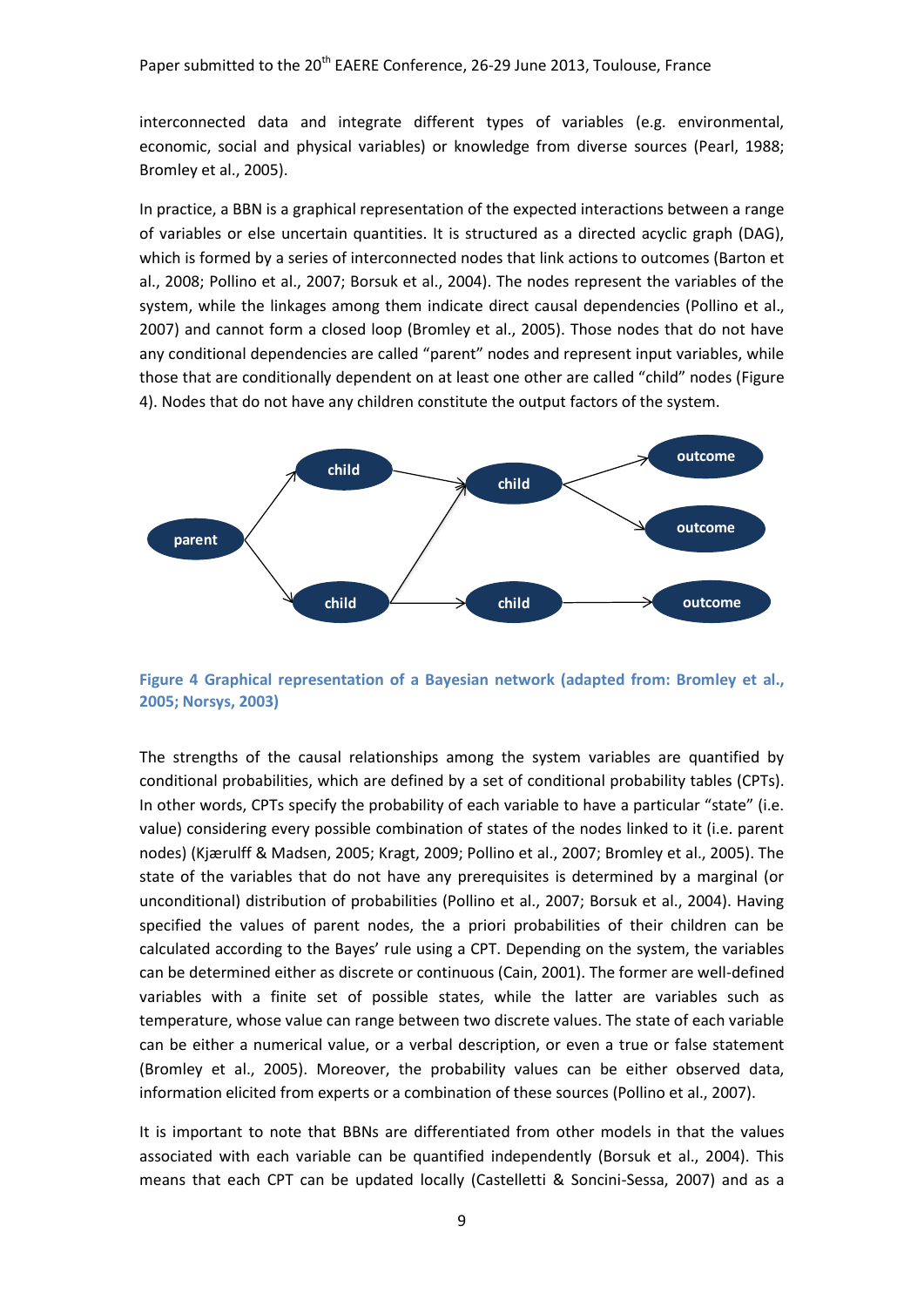result it can be easily revised every time that new data or knowledge become available in order the improved data set to be reflected (Bromley et al., 2005). Therefore, BBNs are inherently adaptable and their implementation allows the use of the best available information at each time.

The major steps in developing a BBN include:

*Network construction*: conceptualizing the problem by determining which system factors are linked to which and producing a causal network.

*Model parameter estimation*: assigning states and values of probabilities to each variable (i.e. populating each CPT with probability values).

*Model validation*: reviewing the model to examine whether it behaves as expected.

*Scenario analysis*: examining how sensitive is the system in changes of particular variables.

## **Why the Bayesian Belief Networks approach was chosen**

The BBN approach is considered a powerful integrated modelling method, which can capture system complexities by incorporating environmental, social and economic concerns (Kragt, 2009) and be particularly helpful in complex problems in which system variables are highly interlinked (Henriksen et al., 2004). In addition, it provides a framework that can take into consideration the contributions of multiple stakeholders (Bromley et al., 2005), allowing the development of a joint understanding of ecological systems and decision contexts. Thus the approach is suited to undertaking interdisciplinary analysis.

Moreover, in contrast to the majority of the environmental models, BBNs represent the relationships among variables using probabilistic expressions instead of deterministic ones (Borsuk et al., 2004). They are considered ideally suited to dealing with the uncertainty that is associated to any strategy or decision (Bromley et al., 2005), expressed in a BBN by the means of probabilities. To put it differently, BBNs can take into account uncertain knowledge or poor control on the impacts of causes (Henriksen et al., 2004) by modelling the highly unpredictable relationships among the system variables using weak conditional probabilities and vice versa (Varis & Kuikka, 1999).

## **An application – riparian management**

Riparian areas are described as the land immediately adjacent to water bodies such as streams, rivers and lakes (Miller, 2006; Bannerman, 1998). From an ecological perspective, riparian land is defined as a three-dimensional zone (i.e. longitudinal, lateral, and vertical) in which terrestrial and aquatic habitats directly interact with each other (Gregory et al., 1991) exchanging energy and matter (NRC, 2002). Having described these areas as the "the interface between terrestrial and aquatic ecosystems", Gregory et al. (1991) suggest that their boundaries "extend outward to the limit of flooding and upward into the canopy of the streamside vegetation" (p. 540). In the same sense, Ward et al. (2002) define riparian areas or riparian corridors - as landscape units and in particular as "linear features of the landscape structured along ribbons of alluvium from the headwaters to the sea" (p. 518).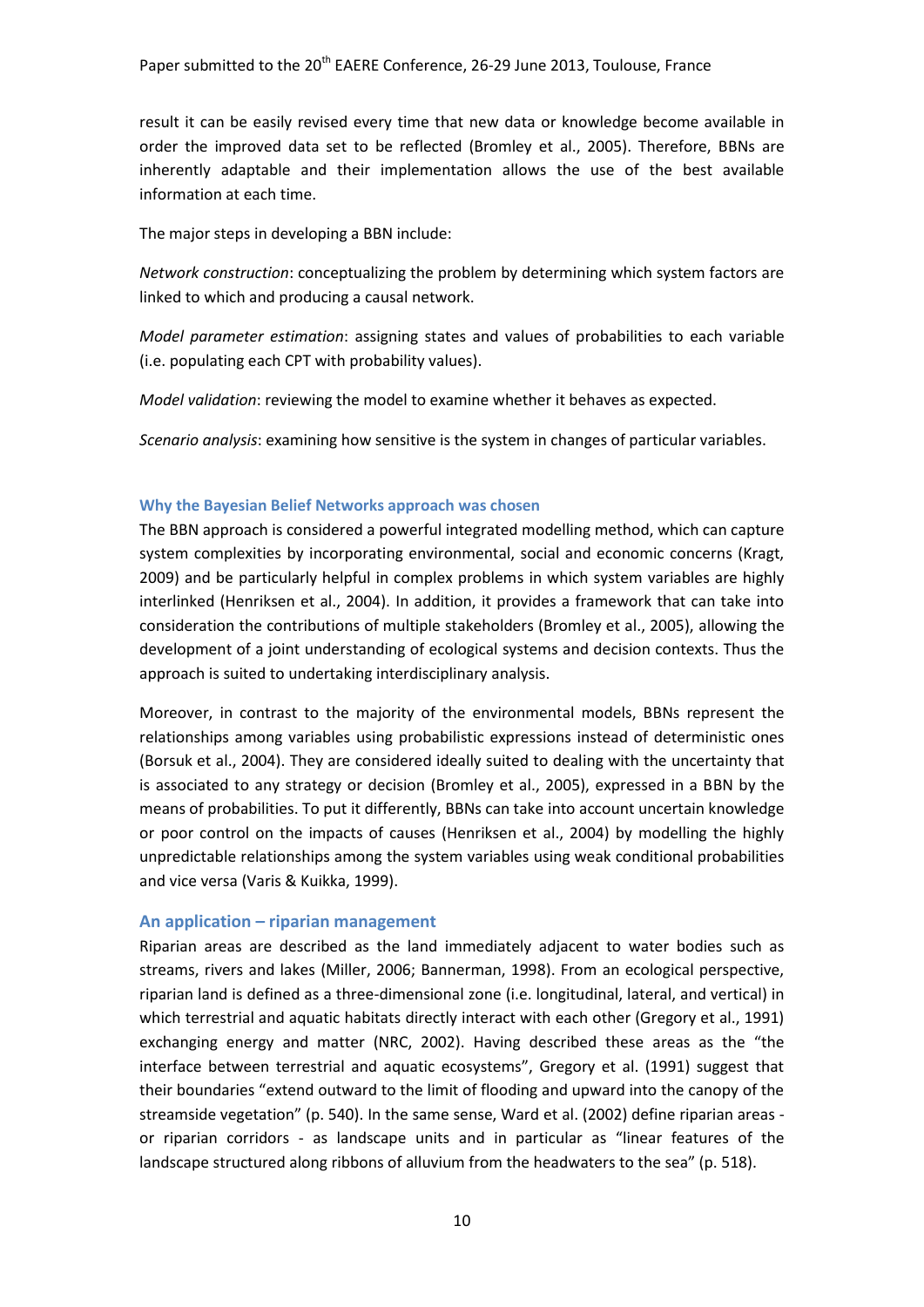Considered as one of the most heterogeneous and dynamic natural environments (Zogaris et al., 2009), riparian areas support key ecosystem functions such as water storage, water cycling (flow), infiltration capacity, sediment retention, nutrient cycling and habitat provision (Dwire & Lowerence, 2006; Hughes, 1997; Soman et al., 2007). On the whole, it is widely accepted that riparian vegetation affects to a great extent the stability of fluvial systems (Beschta, 1991; Gregory et al., 1991; Tabachi et al., 2000; NRC, 2002). Its role varies from regulating terrestrial and stream temperature to improving water quality and reducing flood risk. Hence, Holmes et al. (2004) argue that riparian environments deliver numerous critical ecosystem services, including both services with use as well as non-use values.

#### **Ecosystem services provided by riparian areas**

In this section we detail the ecosystem services delivered within riparian zones and map the complex interactions that occur between them. In general, ecosystem service provision of riparian areas differs from site to site and depends on numerous factors, such as their size, geomorphological characteristics, type of soil, slope of land etc. (NRC, 2002). Despite the variation that can be found in different sites, the most important ecosystem services performed in riparian ecosystems are summarised in [Table 1.](#page-11-0)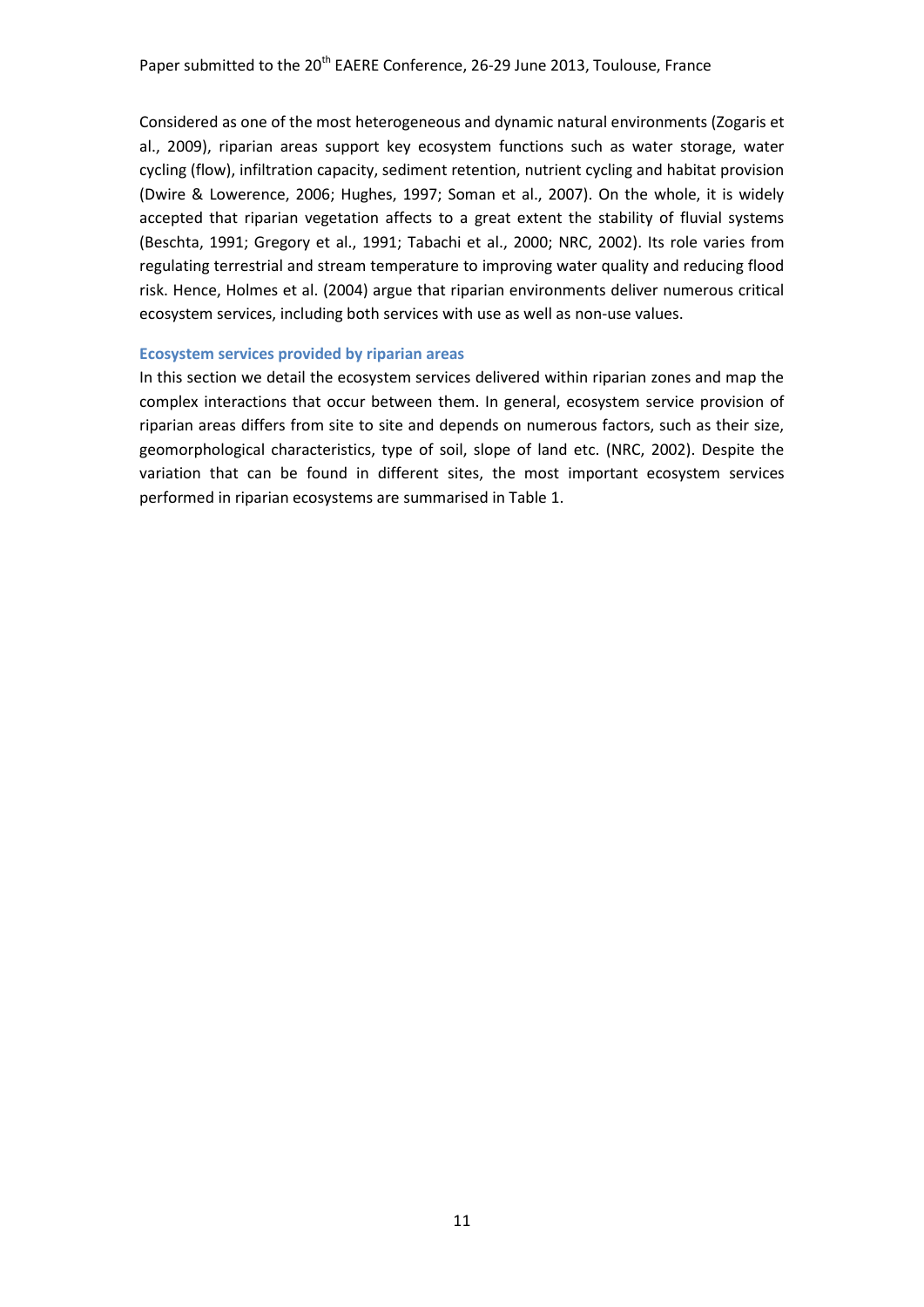| <b>Ecosystem Service</b>                                       | <b>Underlying process</b>                                                                                                                                                                                                                                           |
|----------------------------------------------------------------|---------------------------------------------------------------------------------------------------------------------------------------------------------------------------------------------------------------------------------------------------------------------|
| Flood mitigation                                               | Vegetation increases hydraulic roughness and reduces surface<br>runoff.                                                                                                                                                                                             |
| Water storage and<br>infiltration                              | Soil and plant roots increase water storage capacity through<br>infiltration and absorption.                                                                                                                                                                        |
| Interception of<br>precipitation and<br>transpiration          | Riparian vegetation captures precipitation and returns water to<br>the atmosphere through transpiration.                                                                                                                                                            |
| Erosion control                                                | Decreased volume and rate of runoff (through infiltration).<br>Increased soil surface roughness enhances resistance to erosive<br>forces of water flow.                                                                                                             |
| Sediment retention                                             | Trapping and storage of sediment particles carried in suspension<br>by overland runoff. Reduces nutrient loads to water bodies,<br>protecting aquatic systems from water quality problems (e.g.<br>eutrophication).                                                 |
| Nutrient storage and<br>cycling                                | Nutrient filtration and sink through vegetative uptake of excess<br>nutrients from flowing water, groundwater and soil.<br>Nutrients are stored in soil organic matter, recycled by<br>biodiversity and converted back into living matter through<br>decomposition. |
| Water quality protection                                       | Assimilation of sediments and absorption of excess nutrients.<br>Purification of groundwater proximal to roots (i.e. shallow<br>groundwater).                                                                                                                       |
| Soil retention                                                 | The plant root matrix and soil biota play a role in soil retention<br>in conjunction with erosion and siltation reduction.                                                                                                                                          |
| Climate regulation                                             | Temperature maintenance due to shading or by cooling through<br>evapotranspiration.                                                                                                                                                                                 |
| Carbon regulation                                              | Carbon sequestration during photosynthesis and storage in soil<br>organic matter.                                                                                                                                                                                   |
| Habitat provision,<br>biodiversity and<br>ecosystem protection | Provides habitats and resources, including nutrients and organic<br>matter, for both terrestrial and aquatic species.<br>Also provide migration corridors and refugia.                                                                                              |
| Pollination                                                    | Riparian zones provide habitat and biotic pollinators for the<br>reproduction of crops and natural vegetation.                                                                                                                                                      |
| Recreation                                                     | Riparian areas provide opportunities for a range of outdoor<br>recreational activities                                                                                                                                                                              |
| Aesthetic services                                             | Riparian environments deliver numerous amenity benefits, and<br>provide features that compose an attractive landscape                                                                                                                                               |

#### <span id="page-11-0"></span>**Table 1 Examples of ecosystem services from riparian areas**

#### **Conceptual framework of the interactions among riparian ecosystem services**

In [Figure 5](#page-12-0) we demonstrate the inherent complexity of ecosystems by mapping the most important ecosystem services delivered within riparian areas. The focus will be on a small subset of services, with an emphasis on those connected to flood mitigation, water quality protection, and recreation. In order to explore how these services interact with the mechanisms that underpin their generation, the typology proposed by Boyd & Banzhaf (2007) is adopted, and ecosystem services are classified into "intermediate processes", "final services" and "benefits".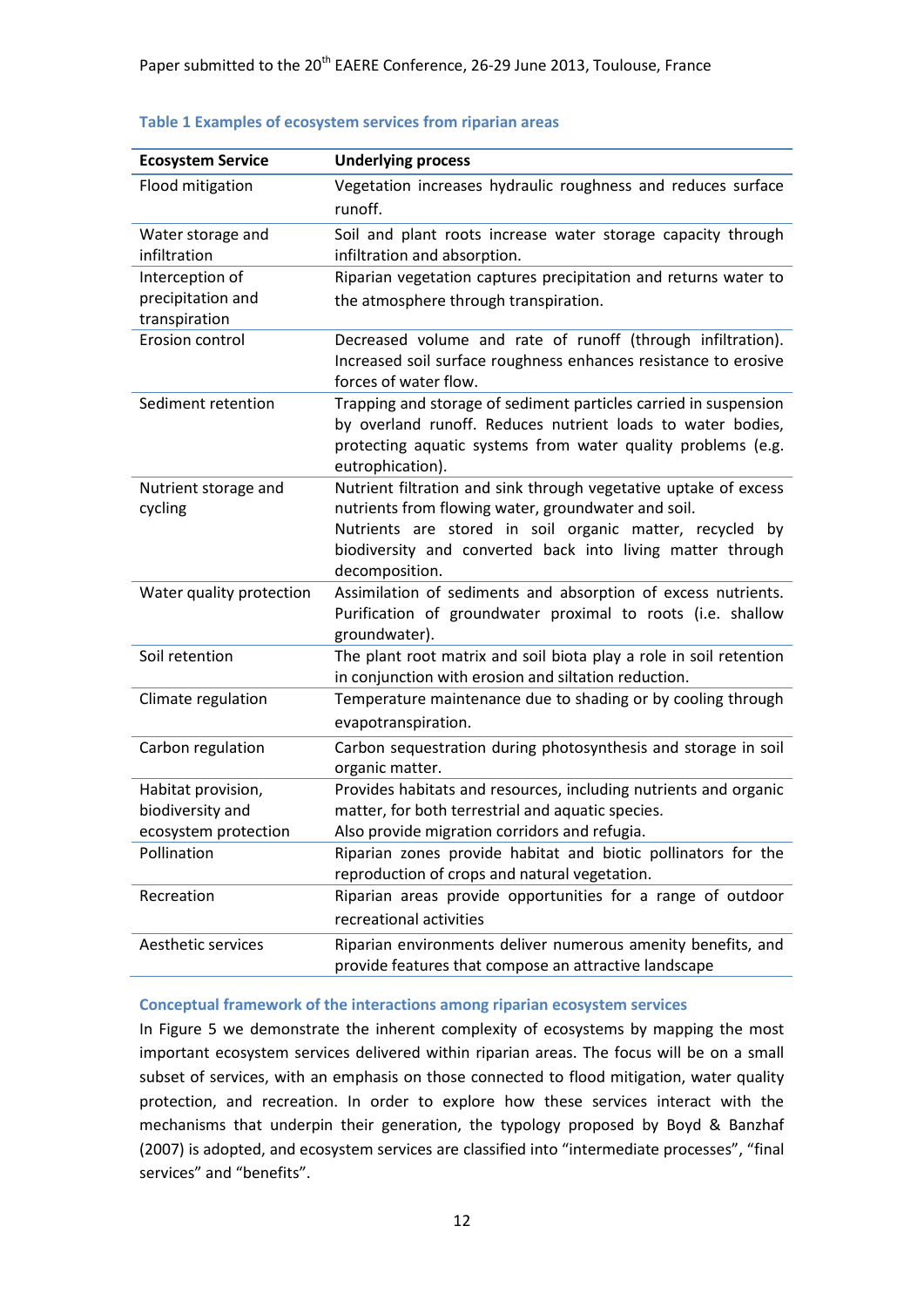

<span id="page-12-0"></span>**Figure 5 Map of interactions between ecosystem services of riparian areas**

*Flood control:* vegetated riparian zones contribute to flood mitigation either by delaying the passage of downstream floodwater or reducing surface runoff through infiltration or interception of precipitation (Forest Research, 2010). Therefore, these processes act as intermediate functions that regulate hydrological flows and deliver the final benefit of flood mitigation. In that sense, flood control is portrayed as a benefit derived from the final service of water regulation (Boyd & Banzhaf, 2007; Turner et al, 2008), despite some considerations that regard flood alleviation as a final service in itself (Fisher et al., 2009).

*Recreation*: although often is called an ecosystem service, according to Boyd & Banzhaf (2007) it should be more appropriately regarded as a benefit delivered by final services, like the aesthetic beauty of the surrounding landscape.

*Water quality protection*: considered in some cases a final service, whereas in other cases acts more as an intermediate process. In the case of drinking water extraction, water is the good that is directly consumed and quality is the final service that affects its delivery. In the case of recreational angling, however, water quality should be considered an ecological process rather than a service itself (Boyd & Banzhaf, 2007). In that case, the final services directly connected to angling are the targeted fish species as well as the surrounding landscape (which contributes to the aesthetic enjoyment of angling); while water quality is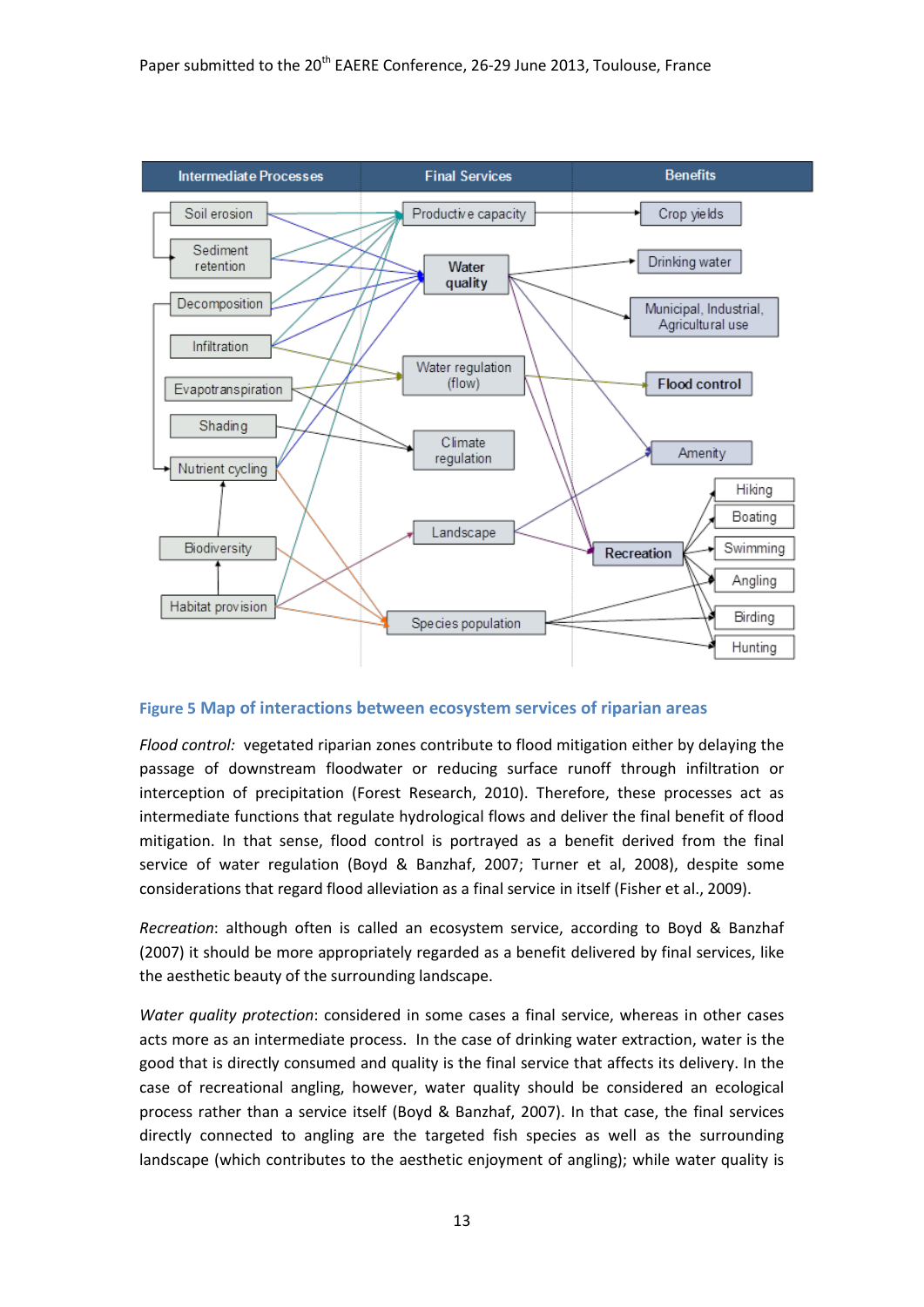more an intermediate function in the provision of those services; the value of water quality is already included in the delivery of an aesthetic landscape and fish species.

Intermediate processes such as carbon regulation, pollination and soil retention, despite their important role in riparian areas, are not represented in [Figure](#page-12-0) 5, since they do not have a direct impact on the services of interest in this study. It should be also noted that ecosystem service provision differs from site to site depending on the particular characteristics of each location (e.g. soil texture, type of vegetation, slope etc). Nonetheless, the main purpose of this study was to contribute to understanding how riparian systems function and what lessons can be learned by the potential synergies and trade-offs that arise, rather than representing the ecosystem service interactions of a real system. [Figure](#page-12-0) 5 shows the range of interdependencies associated with ecosystem service provision. For instance, changes in the infiltration capacity of any riparian area will have effects on multiple services, moderating simultaneously the productive capacity and water quality of the area (i.e. nutrient uptake by plant roots will be decreased) and affecting water regulation (i.e. water storage is decreased and surface runoff increased), in turn impacting on the benefits derived from these services (e.g. flood control, recreational activities, water supply etc.).

#### **Network construction**

The initial stage in the development of a BBN is to construct a conceptual model of the problem under investigation by specifying the cause-and-effect relationships among the system components. First, the objectives of the model had to be defined (Kragt, 2009; Jakeman et al., 2006). Water quality and flood protection were selected as the variables desired to be improved by the determined management intervention, and thereby these factors were identified as the end-points of the network. Once the output nodes were defined, the BBN started being developed by identifying the most important variables related to its end-points and establishing the linkages between them. Given that the lower number of nodes a model has, the more easily understood will be by the involved parties (Cain, 2001; Marcot et al., 2006), the challenge to be addressed in that stage was which variables to select in order to provide a realistic representation of a riparian system and at the same time to keep the model as simple as possible.

Having identified all the system variables and their interrelationships, the BBN was created using the Netica package using decision, nature and utility nodes (Norsys, 2003). Decision nodes are associated to factors controlled by decision makers, while utility nodes represent those variables that need to be optimised (i.e. system outputs). In that sense, the management practice that was the subject of this study (i.e. riparian vegetation restoration) was depicted as a decision node, while the end-points of the system were both connected to a utility node. The latter reflects the satisfaction that people will gain from a given decision. All the other variables express conditional probability distribution and were drawn as nature nodes. BBNs that include decision and utility nodes are called influence or decision diagrams (Norsys, 2003; Oliver & Smith, 1990) because they enable reasoning particularly about decision making under conditions of uncertainty (Kjærulff & Madsen, 2005) and hence can estimate the utility that stakeholders will gain from particular decisions.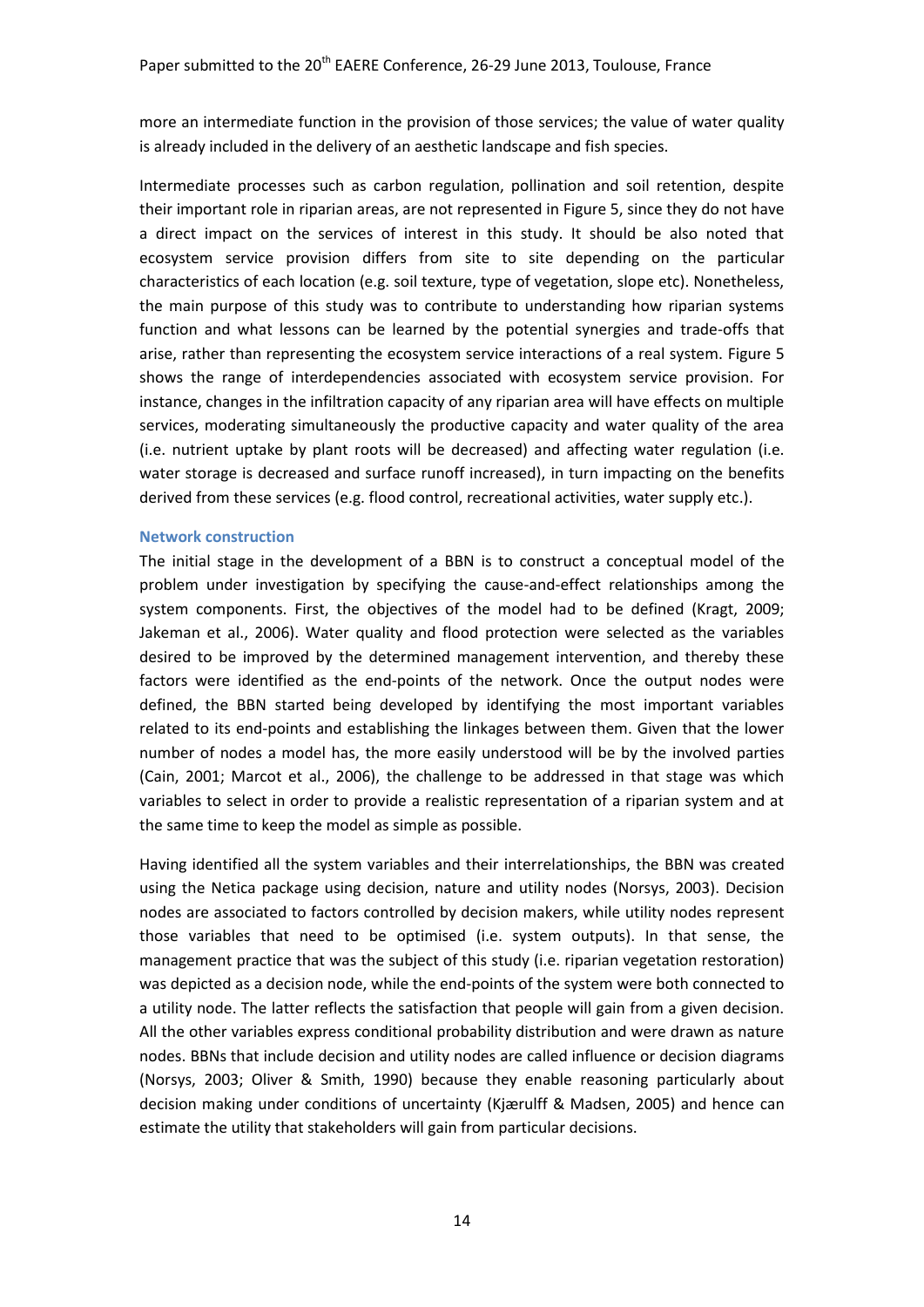The network developed in the end of this process is shown in [Figure 6.](#page-15-0) The identification of the system variables was based on literature review of existing BBNs for catchment modelling. The variables used in the model, how they have been defined and assessed in the scope of this study, as well as all the assumptions made in the analysis are summarised in Appendix 1. The restoration of riparian vegetation was examined from a perspective of alternative management practices (i.e. grassland, natural vegetation, mixed, no riparian restoration). Effects of alternative land uses, soil texture, slope, as well as seasonality were also taken into consideration.

On the whole, vegetation coverage in riparian zones is considered to affect the system objectives indirectly, through a chain of effects on multiple ecosystem services. As already noted, a riparian ecosystem is rather a complex system, in which a great range of ecosystem services is performed. However, the analysis was concentrated on flood risk reduction and water quality improvement, therefore only the factors associated with them (directly or indirectly) were taken into account.

Flood risk has been modelled as a variable determined by the level of 'river flow'. It is affected indirectly by the surface 'runoff rate', 'rainfall' rate and 'aquatic vegetation' coverage. The core concept is that riparian vegetation restoration has an indirect impact on flood risk by modifying the 'runoff rate' and thus slowing down the river flow.

Water quality can be defined by a range of biological, chemical, hydrological and morphological characteristics, such as levels of dissolved oxygen, PH, temperature, soluble nutrients content, fish populations etc. (UK NEA, 2011). In this study, Biological Oxygen Demand (BOD) was selected as a water quality indicator. 'Temperature', 'water nutrient concentration' and 'aquatic vegetation coverage' are considered to have an indirect impact on water quality through their effect on BOD. Regardless of their contribution on BOD control, characteristics such as the surrounding atmospheric pressure and the salinity of water (Rauch et al., 1998) regarded as not being affected by the management intervention under consideration. Consequently, they were not included in the system in order to keep the model as simple as possible. Riparian vegetation restoration is considered to affect water quality indirectly, by moderating the 'sediment load' in water and the stream water 'temperature' (via shading).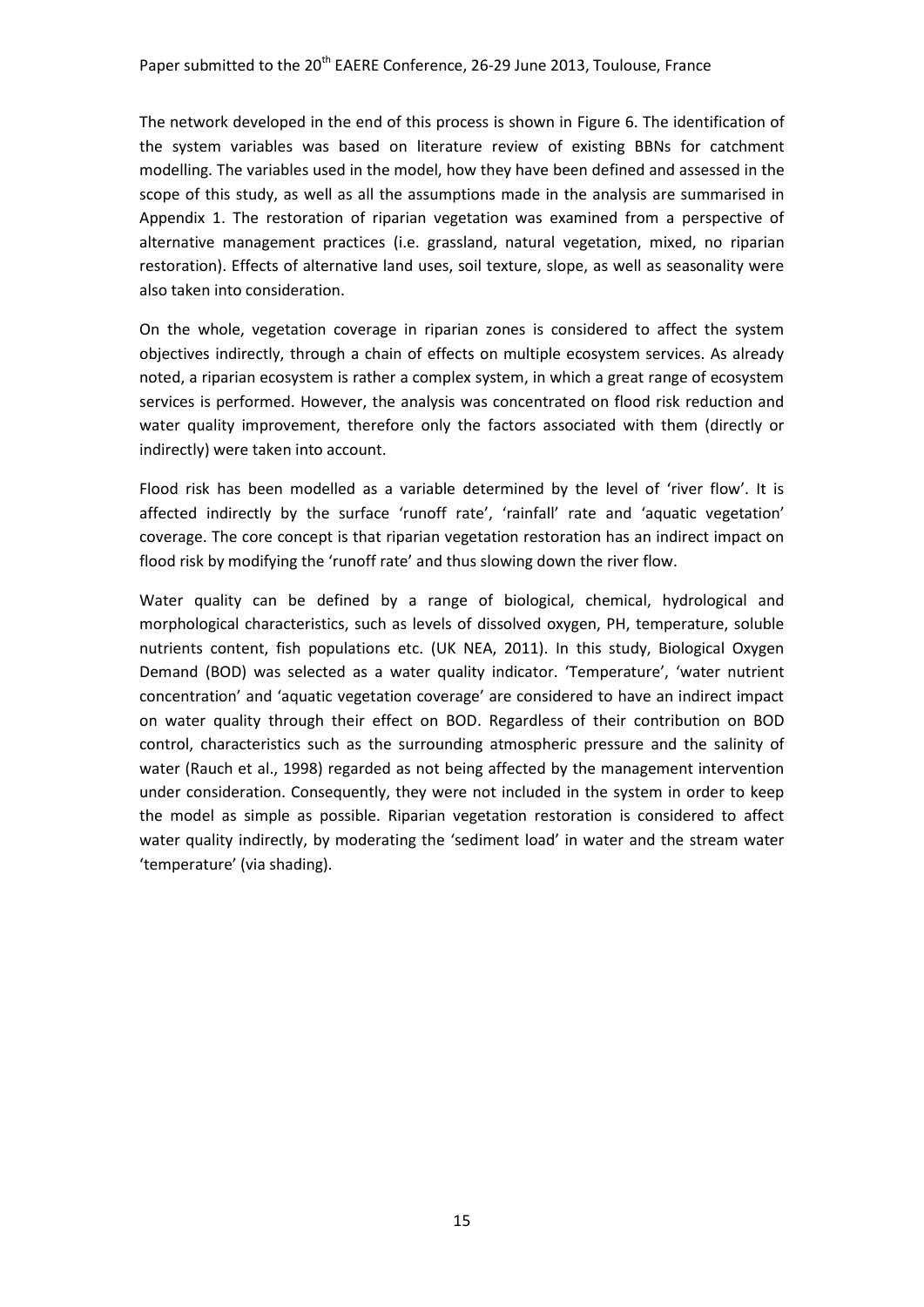

<span id="page-15-0"></span>**Figure 6** BBN model of riparian management system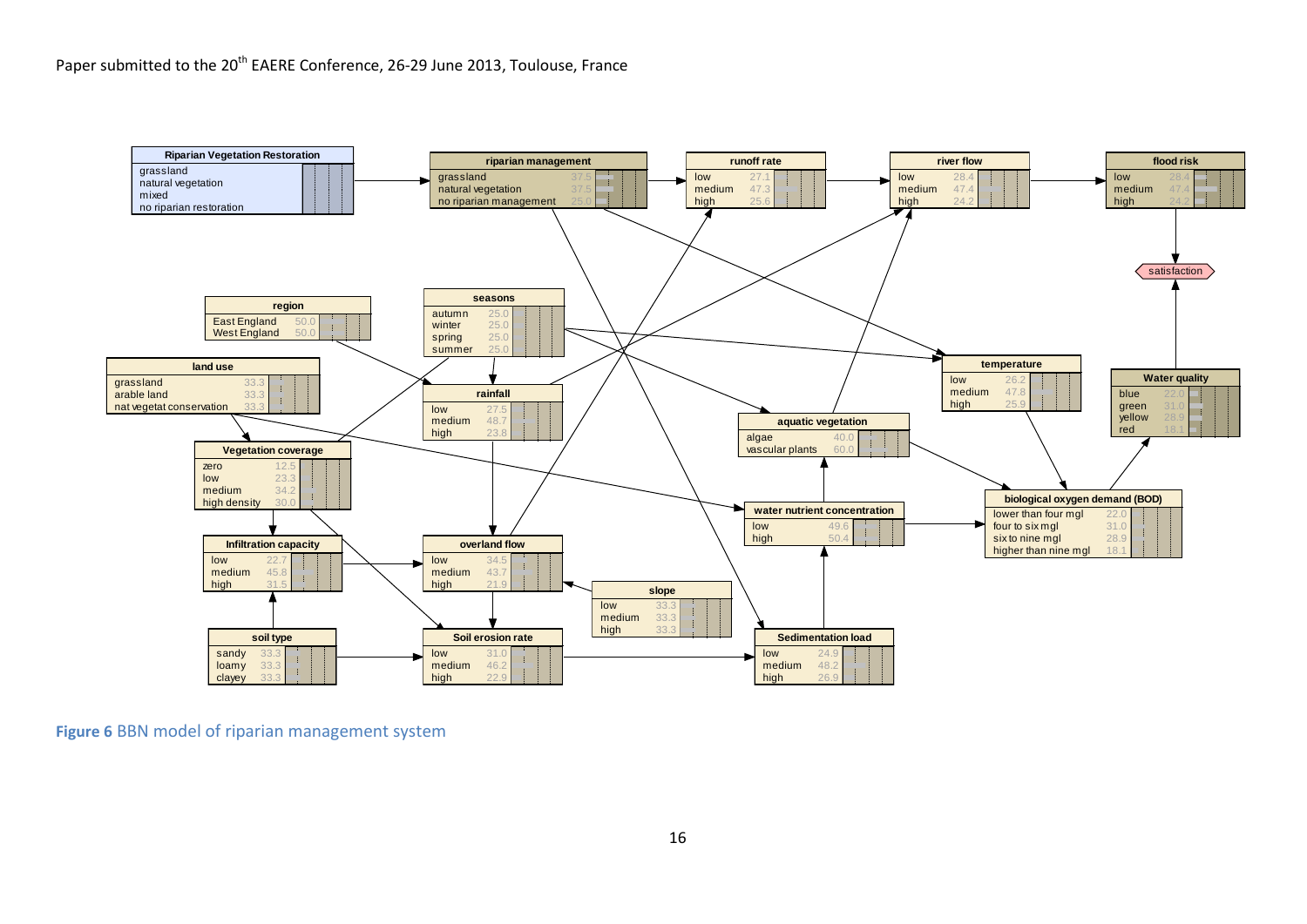#### **Model parameter estimation**

Once the conceptual network was designed, the next step was to populate each CPT with probabilistic values. First, each variable was discretised into certain states (see Appendix 1). All the system components were identified as discrete variables, apart from 'satisfaction', which regarded a continuous one ranging from 0 to 100. After discretisation, the model needed to be parameterized by filling the CPT of each node with probability values. Decision and parent nodes are deterministically known and their states are provided by decision makers (Castelletti & Soncini-Sessa, 2007; Cain, 2001); hence, these nodes did not need to be populated.

The probability values in a BBN can be either quantitative evaluations from observed data or information elicited by experts (Pollino et al., 2007). However, given that the analysis was not applied in a particular site (i.e. lack of data measurements) the parameterisation process was based on subjective evaluations of the general patterns of riparian ecosystem functioning drawn from literature and expert knowledge. In other words, the probabilities used in this model were rather generic values, which contained subjectivity and were intended to reflect some contrast between the different states of the variables (i.e. low, medium, high). Although observed data would lead to more robust results, it would also make the model context specific, and thus it would limit the potential to examine alternative scenarios.

The assessment of water quality was based on the water quality ladder proposed by Hime et al. (2009). This is a use-based measure according to which water quality takes different values depending on its suitability for fishing, swimming, boating, or its unsuitability for any use. Each of these ecological categories is associated to different water quality levels, which Hime et al. (2009) define as 'blue', 'green', 'yellow', and 'red', respectively (from the highest to the lowest quality). Each level of water quality was further linked to the defined states of BOD as described in Appendix 1.

Moreover, flood risk has been modelled as a deterministic variable whose values are determined by the level of 'river flow'. In general, the lower the 'river flow', the lower the 'flood risk' will be and vice versa.

Water quality and flood protection are critical ecosystem services, which deliver multiple benefits and are associated to both use and non-use values. In this study, it is assumed that both of them contribute equally to the model outcome. In other words, people will be totally satisfied only when both the model objectives have been fully optimised. With a range from 0 to 100, it is assumed that beneficiaries will be totally satisfied when the model outcome is 'low' level of flood risk and 'blue' or 'green' level of water quality. In contrast, they will be totally dissatisfied when 'high' level of flood risk and 'red' level of water quality occur. For all the other possible combinations of states, utility varies according to best judgment [\(Table 2\)](#page-17-0). Due to time and resource issues these values were developed by the authors. Ideally utility values would be directly obtained through stated preference valuation or some form of weighting exercise (either aggregating individual preferences or through some form of participatory exercise). Instead of examining environmental benefits jointly, most valuation studies tend to consider single types of benefit (Turner et al., 2003). Given the complex interrelationships among ecosystem services and the mechanisms that underlie ecosystem service generation, simply adding up a range of separately obtained values is probably dubious. In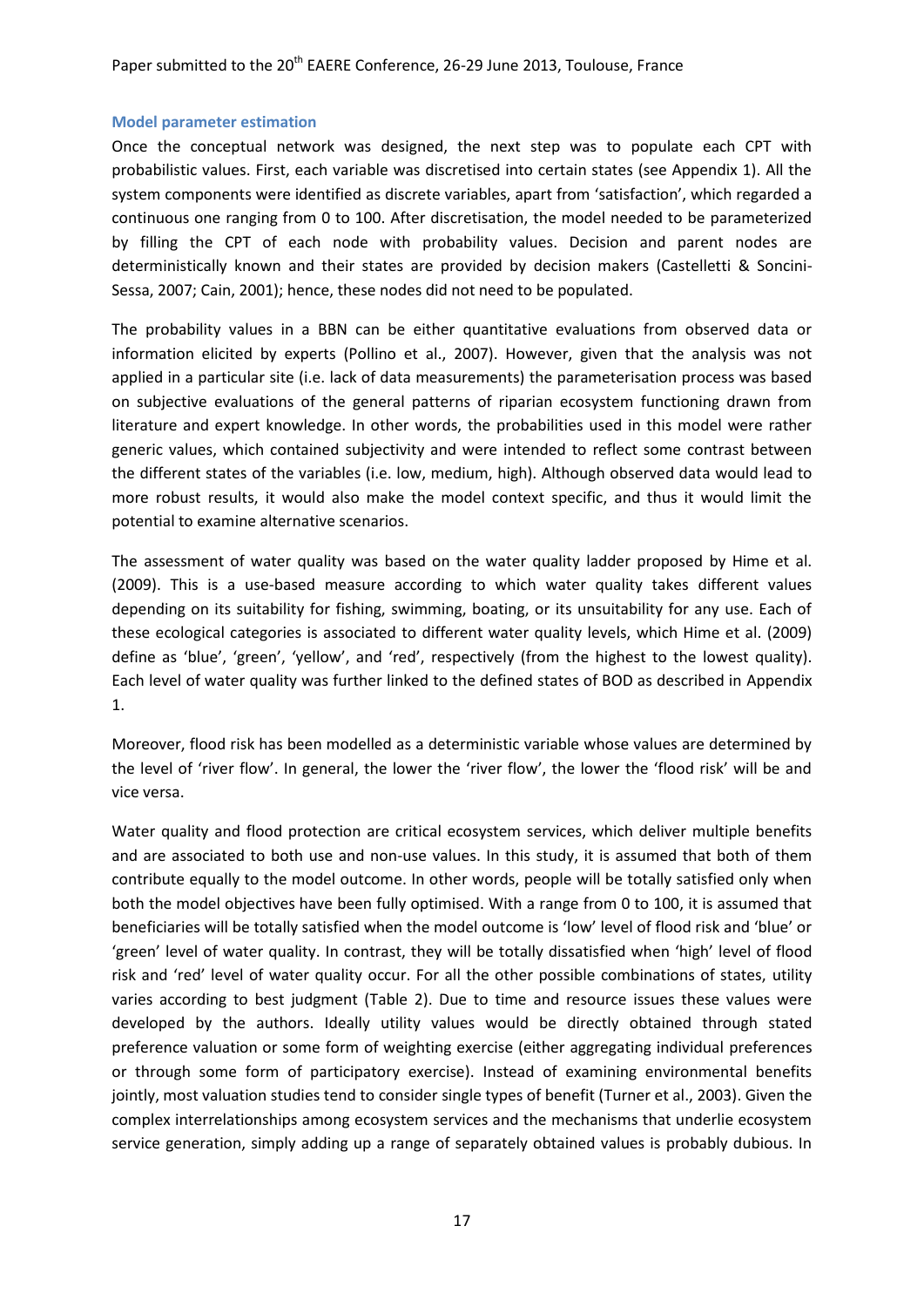that context, a joint approach is may be more appropriate for the valuation of multiple ecosystem services.

Once all CPTs were populated with probability values (see Appendix 2), the model was compiled and the decision network was solved. That means that the software performed standard belief updating and calculated the "marginal posterior probability" for each variable (Marcot et al., 2006), showing the optimal solutions of the problem. The inclusion of both decision (management actions) and utility nodes means that when the model is solved the utility values associated with each management action are obtained thus allowing the optimal action to be identified.

| <b>Flood risk</b> | <b>Water quality</b> | <b>Utility</b> |
|-------------------|----------------------|----------------|
| Low               | Blue                 | 100            |
| Low               | Green                | 100            |
| Low               | Yellow               | 75             |
| Low               | Red                  | 50             |
| Medium            | Blue                 | 65             |
| Medium            | Green                | 65             |
| Medium            | Yellow               | 50             |
| Medium            | Red                  | 35             |
| High              | Blue                 | 50             |
| High              | Green                | 50             |
| High              | Yellow               | 25             |
| High              | Red                  | 0              |

## <span id="page-17-0"></span>**Table 2 Conditional Probability Table (CPT) of the model utility node**

## **Results**

To investigate the effectiveness of the management intervention at a regional scale three scenarios based on different regional profiles were examined [\(Table 3\)](#page-17-1) under alternative land use and riparian management practices. The case of no riparian restoration will be referred as the 'status quo', in which is assumed that vegetation in the riparian zone has been degraded. In each scenario, the system parameters being controlled were the 'region', 'land-use', 'soil type', and 'slope'. Given the state of those factors, the aim of the analysis was: (i) to suggest the optimal riparian management practice in each scenario; and (ii) to compare how the system objectives are affected between the 'status quo' and the 'optimal solution' of each scenario. Considerations of seasonal changes (associated with the rainfall rate, vegetation coverage and temperature) were also taken into account.

## <span id="page-17-1"></span>**Table 3 Three scenarios examined in this study**

|                   | Region       | Land use    | Soil type                   | <b>Slope</b>  |
|-------------------|--------------|-------------|-----------------------------|---------------|
| <b>Scenario A</b> | East England | Arable land | Light free draining (sandy) | Low           |
| <b>Scenario B</b> | West England | Grassland   | Heavy poor draining (clay)  | <b>Medium</b> |
| <b>Scenario C</b> | West England | Grassland   | Heavy poor draining (clay)  | <b>High</b>   |
|                   |              |             |                             |               |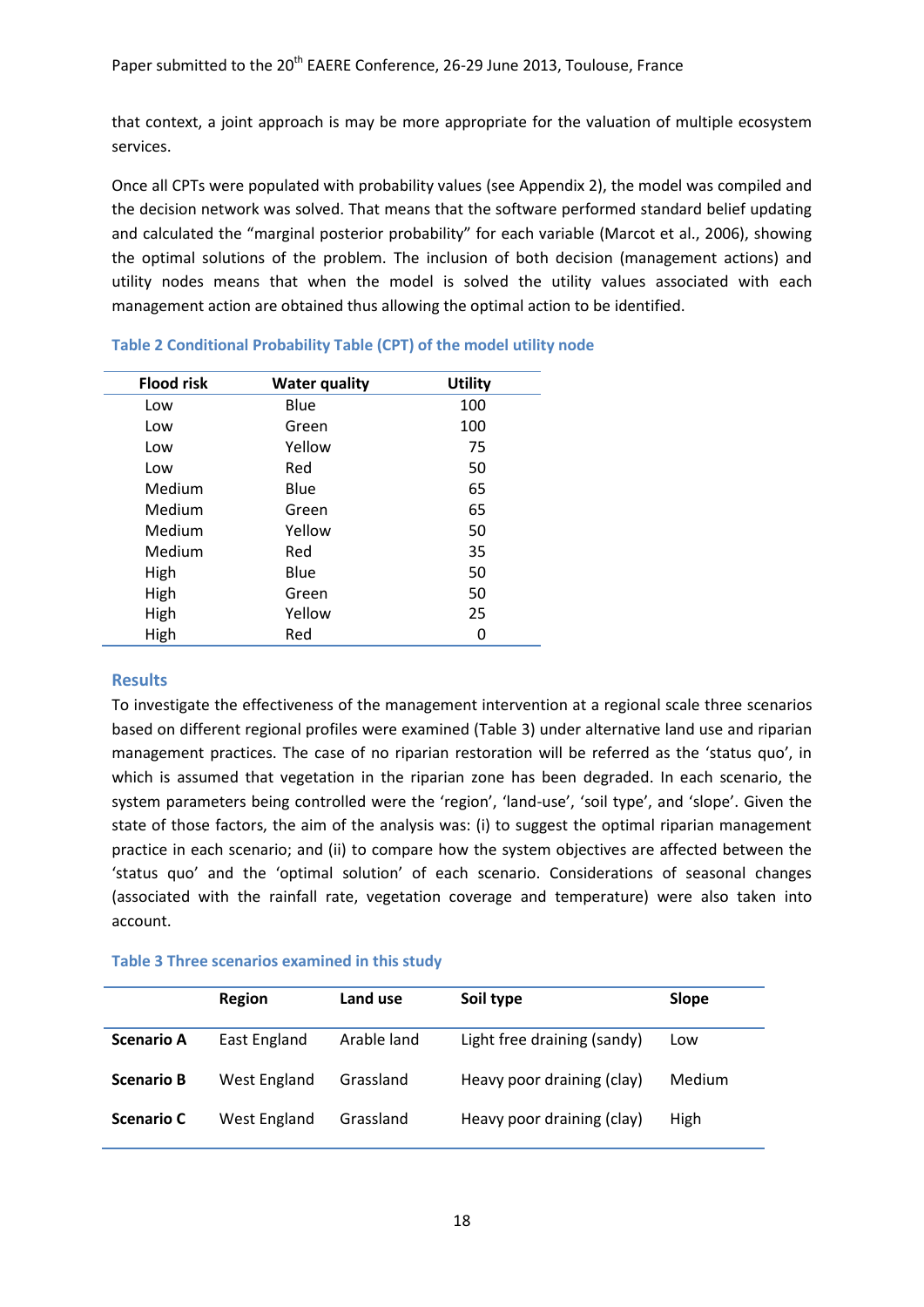## **Scenario A**

Under the conditions of Scenario A, a low level of overland flow is implied (i.e. East England: less rainfall; light soils with greater infiltration capacity; low slope). Regardless of any seasonal changes, the findings showed that it was more likely a moderate level of flood risk to be occurred as well as a 'yellow' level of water quality. Only during winter was water quality more likely to be at the 'green' level (i.e. improved). This can be justified by the deteriorating effect of 'arable land' on water quality because of the use of fertilizers. During the winter vegetation coverage of arable land is rather low, thus there is no significant impact of fertilizers on water quality (i.e. improved water quality). On the other hand, during spring and summer when arable land is in high density, water quality reported to be highly impaired.

As shown in [Table 4,](#page-18-0) in scenario A 'natural vegetation' proved to be the most appealing riparian management practice (utility score: 59.37). However, examining all the possible combinations of land uses and riparian management practices, the optimal solution proved to be 'grassland' as land use combined with 'natural vegetation' as riparian management (utility score: 62.83). This illustrates an inherent trade-off between land use and ecosystem services although it should be noted that the positive benefits (largely private) of land use are not incorporated in the model. The results indicate that the optimal solution would affect both the system objectives positively (i.e. the probabilities of 'low' flood risk level and 'blue' level of water quality have been improved). [Table 5](#page-18-1) illustrates how the management objectives were moderated when the optimal solution was applied.

|                           | <b>Riparian management</b> |                  |                           |       |  |
|---------------------------|----------------------------|------------------|---------------------------|-------|--|
| Land use                  | Status quo                 | <b>Grassland</b> | <b>Natural vegetation</b> | Mixed |  |
| Arable                    | 55.39                      | 56.71            | 59.37                     | 58.04 |  |
| Grassland                 | 58.76                      | 61.38            | 62.83                     | 62.11 |  |
| <b>Natural vegetation</b> | 58.66                      | 61.28            | 62.78                     | 62.03 |  |

#### <span id="page-18-0"></span>**Table 4 Utility values for Scenario A**

#### <span id="page-18-1"></span>**Table 5 Changes in the probability of outcomes under the optimal solution for Scenario A**

|                      |               | Status quo (%) | Optimal (%) | Change in pr |
|----------------------|---------------|----------------|-------------|--------------|
|                      | Low           | 28.6           | 35.2        | 6.6          |
| <b>Flood risk</b>    | <b>Medium</b> | 48.6           | 46.8        | $-1.8$       |
|                      | High          | 22.8           | 18.0        | $-4.8$       |
|                      |               |                |             |              |
|                      | <b>Blue</b>   | 22.2           | 25.1        | 2.9          |
|                      | Green         | 31.6           | 32.2        | 0.6          |
| <b>Water quality</b> | Yellow        | 28.5           | 27.0        | $-1.5$       |
|                      | Red           | 17.6           | 15.7        | $-1.9$       |

## **Scenario B**

In contrast to Scenario A, the conditions of Scenario B [\(Table](#page-19-0) 6) imply a higher level of overland flow (i.e. West of England: higher rainfall; heavy soil with low infiltration capacity; medium slope). Under this scenario, a moderate level of flood risk and a 'green' level of water quality were more likely to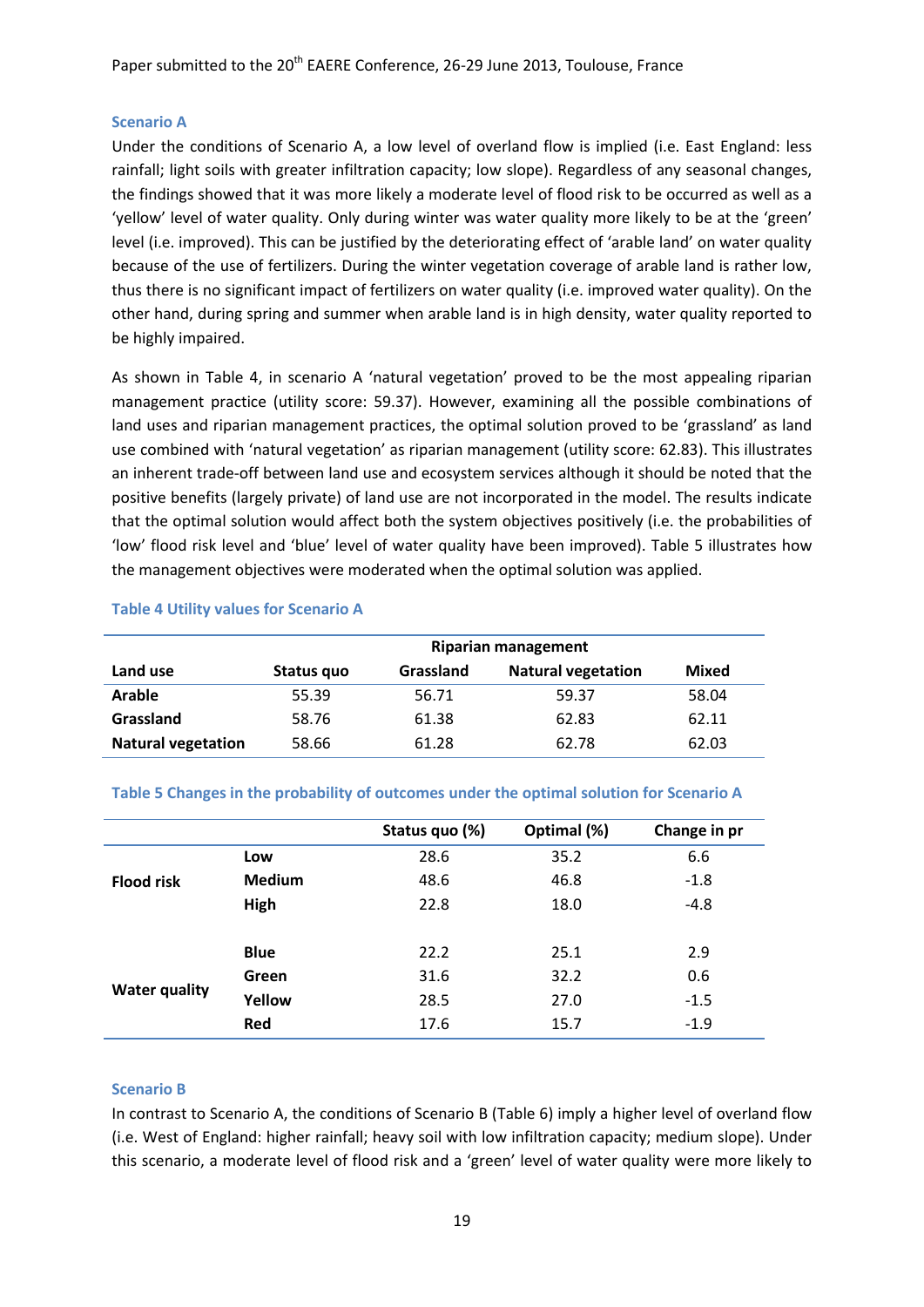occur regardless of season, since the effect of the selected land use (i.e. grassland) on temperature or vegetation coverage does not change dramatically in different seasons (see assumptions in Appendix 1).

In this scenario, 'natural vegetation' proved to be the optimal riparian management practice, but combined with the selected land use it was also the optimal solution of the model (satisfaction value: 59.91 – [Table](#page-19-0) 6). [Table 7](#page-19-1) shows the changes that occurred in the management objectives when this solution was applied.

## <span id="page-19-0"></span>**Table 6 Utility values for Scenario B**

|                           | <b>Riparian management</b> |                  |                           |       |  |
|---------------------------|----------------------------|------------------|---------------------------|-------|--|
| Land use                  | Status quo                 | <b>Grassland</b> | <b>Natural vegetation</b> | Mixed |  |
| <b>Arable</b>             | 52.06                      | 53.54            | 56.36                     | 54.95 |  |
| Grassland                 | 55.61                      | 58.23            | 59.91                     | 59.07 |  |
| <b>Natural vegetation</b> | 55.41                      | 58.10            | 59.80                     | 58.95 |  |

## <span id="page-19-1"></span>**Table 7 Changes in the probability of outcomes under the optimal solution for Scenario B**

|                      |               | Status quo (%) | Optimal (%) | Change in pr |
|----------------------|---------------|----------------|-------------|--------------|
|                      | Low           | 23.0           | 29.1        | 6.1          |
| <b>Flood risk</b>    | <b>Medium</b> | 46.7           | 47.7        | 1.0          |
|                      | High          | 30.4           | 23.3        | $-7.1$       |
|                      |               |                |             |              |
|                      | <b>Blue</b>   | 22.5           | 25.2        | 2.7          |
|                      | Green         | 31.8           | 32.2        | 0.5          |
| <b>Water quality</b> | Yellow        | 28.4           | 27.0        | $-1.4$       |
|                      | <b>Red</b>    | 17.4           | 15.6        | $-1.8$       |

## **Scenario C**

The conditions of this scenario are similar to Scenario B, but with steeper slope. Again 'Natural vegetation' was the optimal solution, but with less overall utility (score: 59.25 – [Table 8\)](#page-19-2) than in scenario B (score: 59.91 – [Table](#page-19-0) 6). Regardless of the steeper slope, in this scenario the optimal solution had a greater improvement in flood reduction [\(Table 9\)](#page-20-0) than in the previous scenario. This is because in the 'status quo', flood risk is likely to be higher as steeper slopes increase overland flow rates. As a result, riparian vegetation restoration has a greater impact on flood protection and is more effective in areas with steeper slopes.

## <span id="page-19-2"></span>**Table 8 Utility values for Scenario C**

|                           | Riparian management |           |                           |       |  |
|---------------------------|---------------------|-----------|---------------------------|-------|--|
| Land use                  | Status quo          | Grassland | <b>Natural vegetation</b> | Mixed |  |
| <b>Arable</b>             | 51.15               | 52.83     | 55.79                     | 54.31 |  |
| Grassland                 | 54.53               | 57.42     | 59.25                     | 58.33 |  |
| <b>Natural vegetation</b> | 54.34               | 57.34     | 59.15                     | 58.24 |  |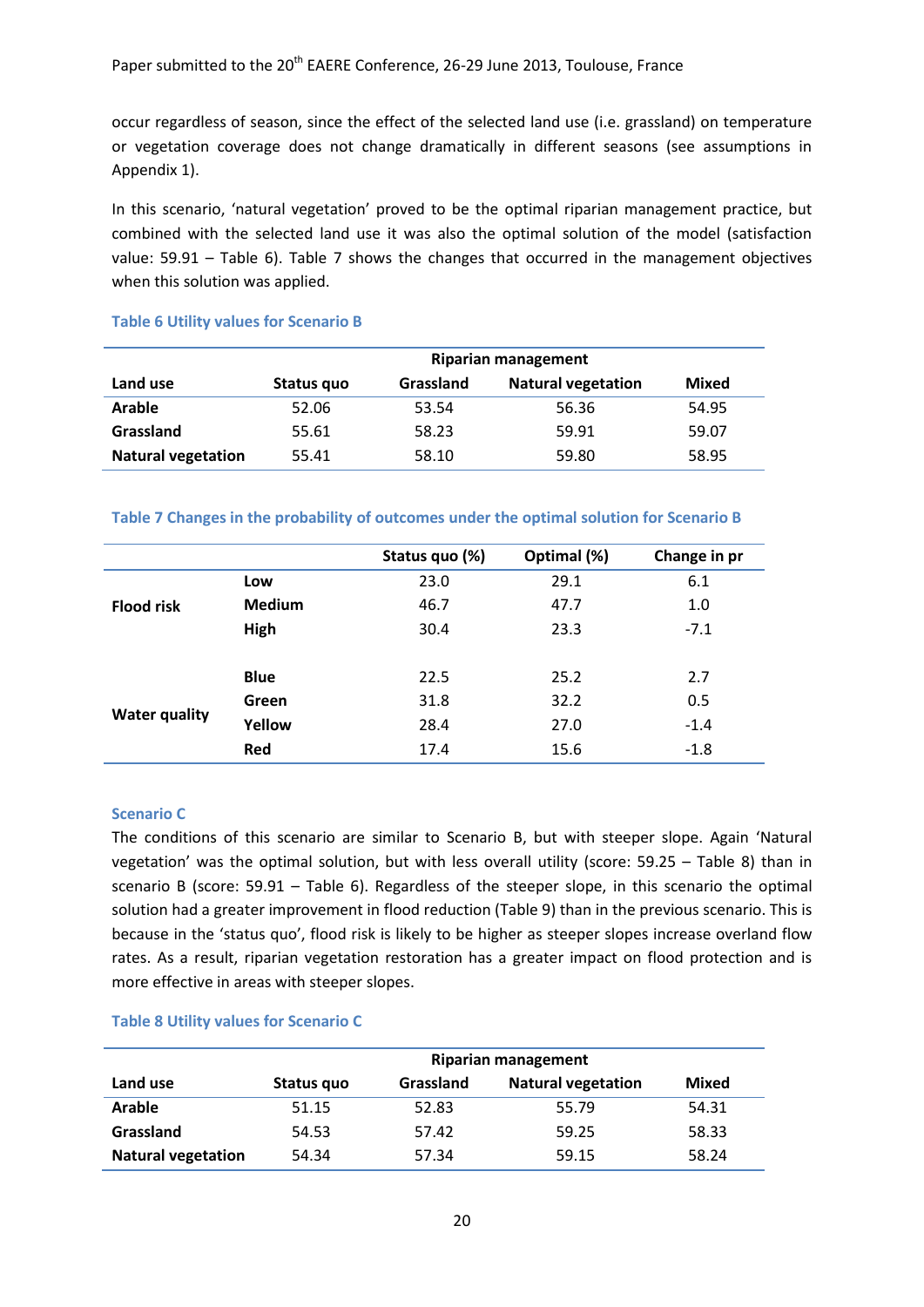**Table 9 Changes in the probability of outcomes under the optimal solution for Scenario C**

Paper submitted to the 20<sup>th</sup> EAERE Conference, 26-29 June 2013, Toulouse, France

<span id="page-20-0"></span>

|                      |               | Status quo (%) | Optimal (%) | Change in pr |
|----------------------|---------------|----------------|-------------|--------------|
|                      | Low           | 21.3           | 27.7        | 6.4          |
| <b>Flood risk</b>    | <b>Medium</b> | 46.2           | 48.1        | 1.9          |
|                      | High          | 32.5           | 24.2        | $-8.3$       |
|                      |               |                |             |              |
|                      | <b>Blue</b>   | 22.3           | 25.0        | 2.7          |
|                      | Green         | 31.6           | 32.2        | 0.6          |
| <b>Water quality</b> | Yellow        | 28.5           | 27.1        | $-1.4$       |
|                      | Red           | 17.6           | 15.7        | $-1.9$       |

## **Discussion**

Our analysis explored a combined ecological-economic model using a framework that is suited to an interdisciplinary approach. The model was based on a review of the biophysical relationships between the ecosystem process that lead to final ecosystem services and ultimately benefits that can be valued. Essentially we have unpacked and operationalized the ecosystem services cascade developed by Haines-Young and Potschin (2009). A further step in this operationalization was the introduction of specific management actions. Although the utility values used were determined within the study we believe the relative weights are not unreasonable. However, a number of interesting issues arise with the approach that warrants further investigation.

First, the probabilistic nature of outcomes captured by the BBN approach highlights an important consideration for valuation, namely that the water quality and quantity (flood risk) outcomes of the ecosystem processes represented in the model are not fixed or deterministic but are instead probabilities for different states (e.g. water quality classifications). This has the advantage of reflecting the inherent uncertainty of such outcomes, however this is problematic from a valuation perspective in two respects: i) if using existing values (e.g. benefits transfer) these need to be apportioned across changes in probabilistic outcomes, values would need to be deconstructed across a shifting probability distribution between policy-on and policy-off scenarios; ii) the probabilistic nature of the outcomes raises questions with respect to the formation of values (where those values themselves might be subject to uncertainty) that requires specific exploration.

An implication of the probabilistic outcomes is the potential need to explore whether thresholds or other non-linearities exist that influence preferences and values. For instance in Scenario C the optimal management action (grassland with natural vegetation in riparian areas) sees an increase in probability of low flood risk from 21.3% to 27.7% with a concurrent decline in high risk from 32.5% to 24.2% (see [Table 9\)](#page-20-0). The question is whether there is some threshold level reduction in high flood risk that must be crossed to allow the benefits of the increased probability of low flood risk to be realised. For example, the value of any increase in the probability of low flood risk may be contingent on the probability of high flood risk falling below some specific level (e.g. 20%). Conversely, there may be thresholds above which the most desirable outcomes are sufficient to compensate for continuing risks of undesirable outcomes. Across multiple ecosystem services, there may be complex and interrelated non-linearities in preferences.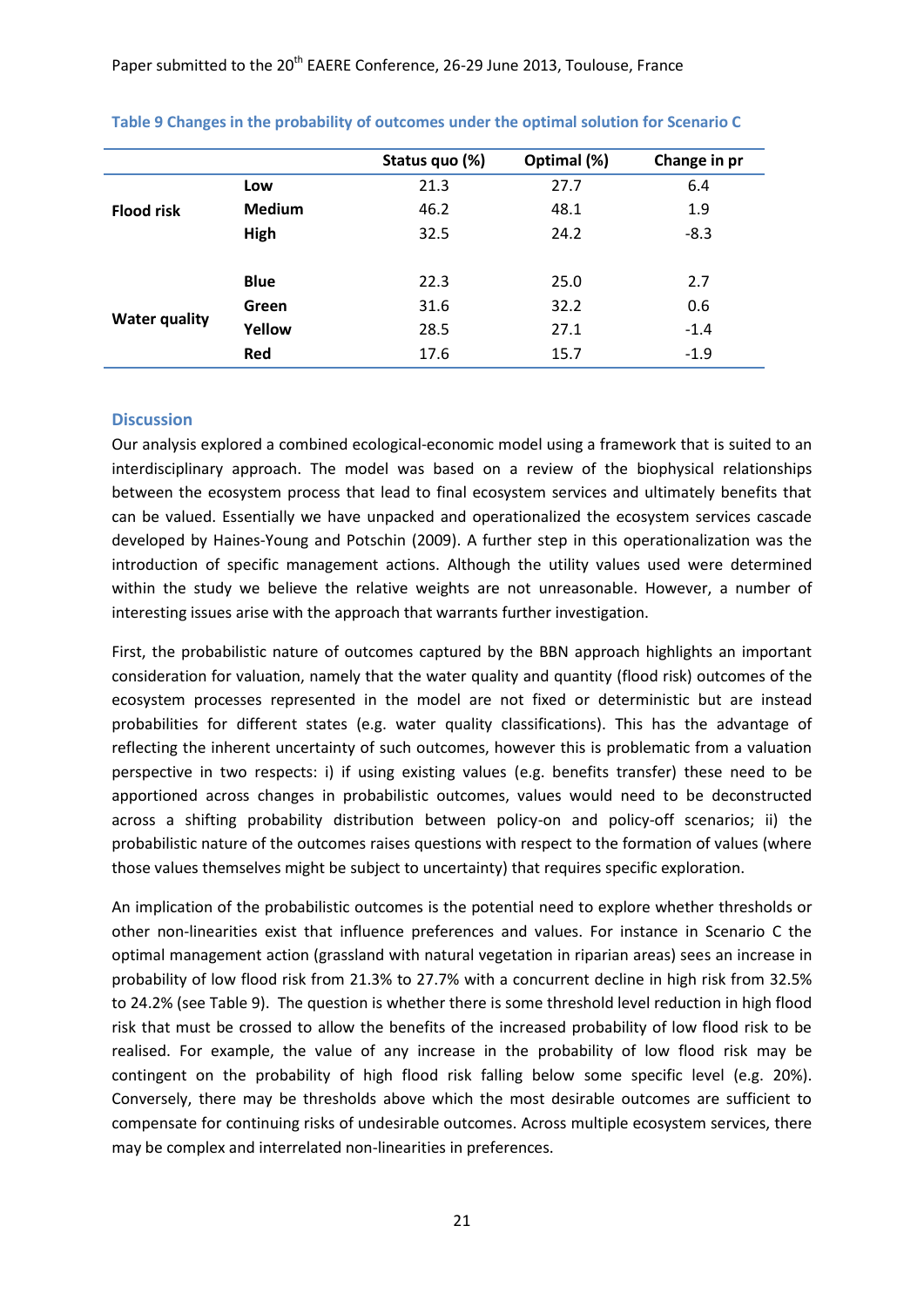Second, the model as formulated shows little apparent variation in utility values. Again this reflects the probabilistic nature of the outcome, i.e. the utility values are weighted by these probabilities. In specifying the conditional probability tables we tested more extreme probabilities for node outcomes in response to the states of parent nodes but found that this had little effect on model outcomes. This raises the question of to what extent we can say there are significant differences between outcomes. In turn this will be influenced by the statistical properties of any valuation data used (e.g. confidence intervals associated with willingness to pay estimates). Further exploration is needed to determine the sensitivity of the outcomes to variation in both biophysical and economic elements. The effect of mixing probabilistic and deterministic relationships across nodes is also of interest.

We have more recently extended the BBN model (see [Figure 7\)](#page-22-0) to incorporate socio-economic factors that might influence values for both water quality (income, water use, availability of substitutes, site amenities) and flood risk (income, proximity). In this extension we have separated out the utility associated with water quality and flood risk, although there are compelling reasons for joint consideration of utility it may also be the case that the benefiting populations are different. Indeed there may be important trade-offs between different ecosystem service benefits. These extensions are not intended to be comprehensive, but will allow us to explore the sensitivity of the BBN to both bio-physical and socio-economic assumptions. Further extensions could include terrestrial ecosystem services (landscape, biodiversity, recreation etc.) and the socio-economic aspects of land manager decision making. The latter would be important particularly if considering multiple measures or the relative value of public and private benefits (e.g. farm incomes) in policy making.

This extension of the original BBN to more accurately represent both the biophysical and socioeconomic elements of system does raise an important further issue. The attraction of the BBN approach is its relative simplicity and flexible data requirements. As the model approaches a degree of complexity and realism the development task and data requirements become more exacting. Hence, there is ultimately a further trade-off between precision and usefulness which will depend on the needs of decision makers. But in situations where it is necessary to develop a joint understanding of ecosystem functioning, perhaps across multiple stakeholders, then the relative simplicity of the BBN approach may be sufficient to make optimal decisions.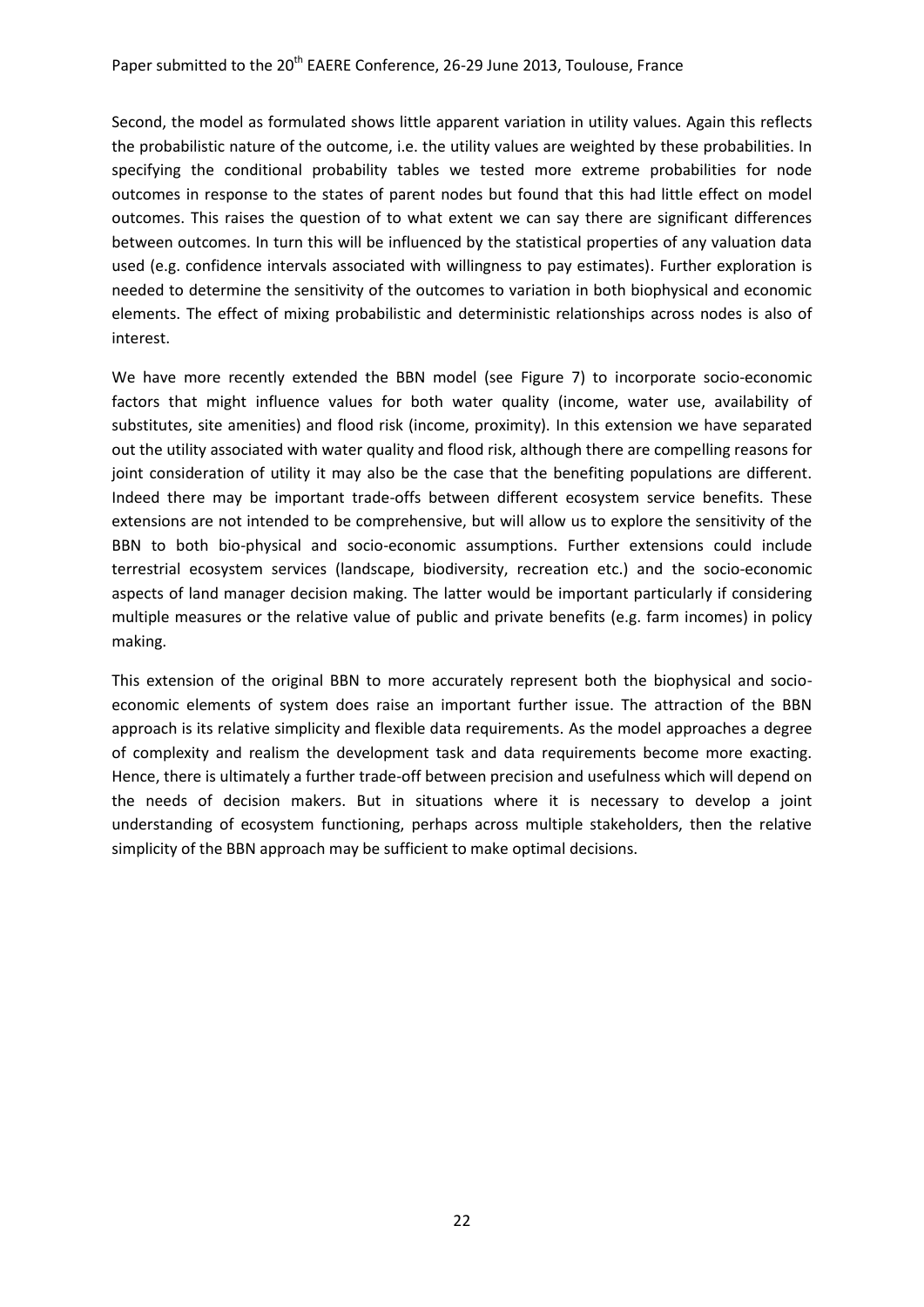

<span id="page-22-0"></span>**Figure 7 Expanded BBN incorporating socio-economic drivers of preferences**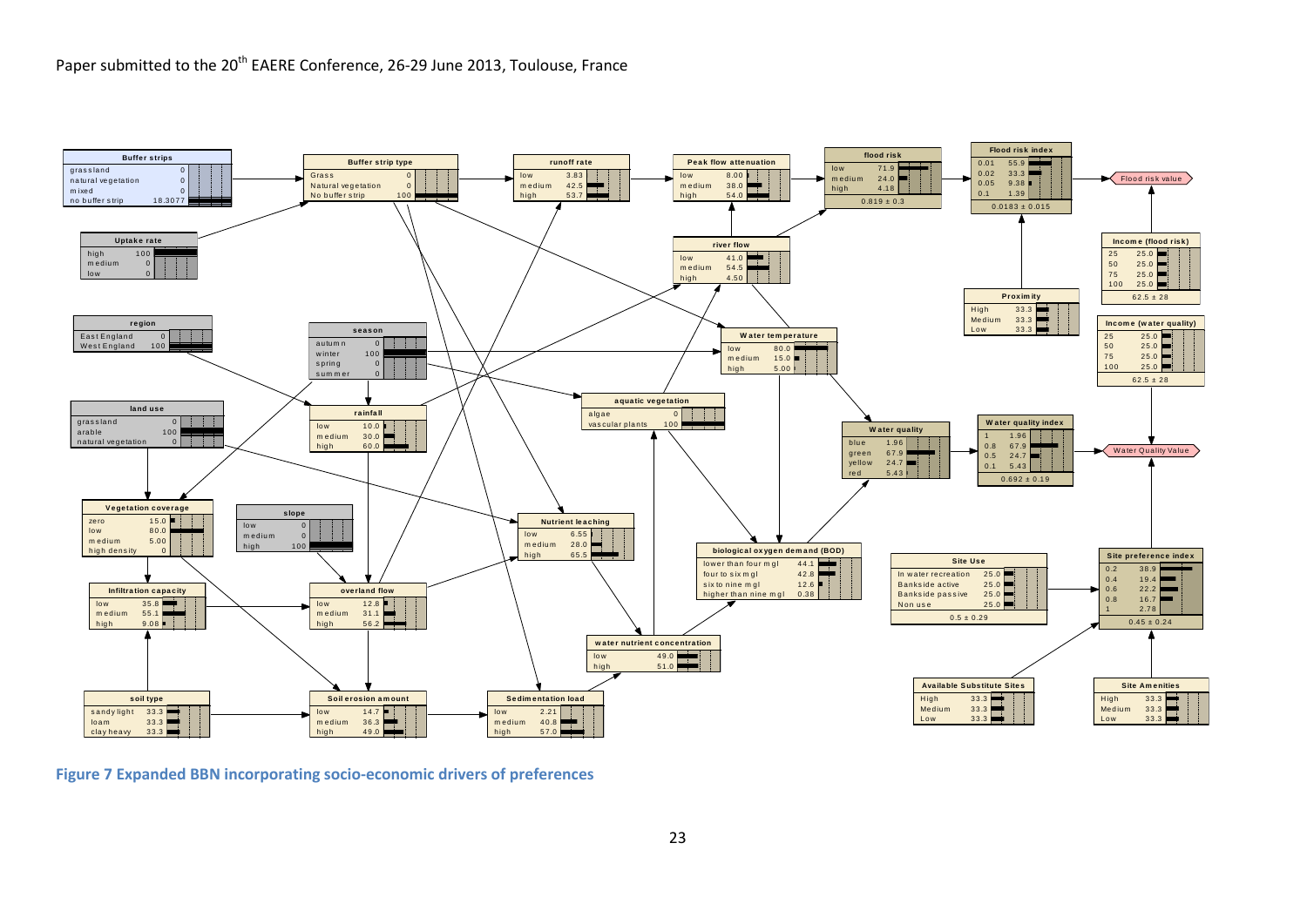## **Acknowledgements**

This research was funded by the NERC Valuing Nature Network [\(http://www.valuing](http://www.valuing-nature.net/)[nature.net/\)](http://www.valuing-nature.net/) and supported by the Scottish Government Rural Affairs and the Environment Portfolio Strategic Research Programme 2011-2016, Theme 1: Ecosystem Services [\(http://www.scotland.gov.uk/Topics/Research/About/EBAR/StrategicResearch/future](http://www.scotland.gov.uk/Topics/Research/About/EBAR/StrategicResearch/future-research-strategy/Themes/ThemesIntro)[research-strategy/Themes/ThemesIntro\)](http://www.scotland.gov.uk/Topics/Research/About/EBAR/StrategicResearch/future-research-strategy/Themes/ThemesIntro).

#### **References**

Aburto-Oropeza, O., Ezcurra, E., Danemann, G. et al. (2008). Mangroves in the Gulf of California increase fisheries yields. Proceedings of the National Academy of Sciences USA, Vol. 105(30), p. 10456-10459.

Ames, D.P., Nielson, B.T., et al. (2005). Using Bayesian networks to model watershed management decisions: an East Canyon Creek case study. Journal of hydroinformatics, Vol. 07 (04), p. 267–282.

Andreassen, S., Jensen, F., Olesen, K. (1991). Medical expert systems based on causal probabilistic networks. International Journal of Biomedical Computing, Vol. 28, p. 1-30.

Balvanera, P., Daily, G.C., Ehrlich, P.R., Ricketts, T.H., Bailey, S.A., Kark, S., Kremen, C., Pereira, H. (2001). Conserving biodiversity and ecosystem services. Science, Vol. 291, p. 2047–2047.

Bannerman, S. (1998). Riparian areas: providing landscape habitat diversity. Extension note 17. Ministry of Forests, Research Program. British Columbia.

Barbier, E.B., Koch, E.W., Silliman, B.R., Hacker, S.D., Wolanski, E., Primavera, J. et al. (2008). Coastal ecosystem-based management with nonlinear ecological functions and values. Science, Vol. 319, p. 321–323.

Barton, D.N., Saloranta, T., Moe, S.J., Eggestad, H.O., Kuikka , S. (2008). Bayesian belief networks as a meta-modelling tool in integrated river basin management - Pros and cons in evaluating nutrient abatement decisions under uncertainty in a Norwegian river basin. Ecological Economics, Vol. 66, p. 91-104.

Bateman, I., Mace, G., Fezzi, C., Atkinson, G., & Turner, K. (2011). Economic Analysis for Ecosystem Service Assessments. Environmental And Resource Economics, Vol. 48(2), p. 177- 218.

Bennett, E.M., Peterson, G.D., Gordon, L.J. (2009). Understanding relationships among multiple ecosystem services. Ecology Letters, Vol. 12, p. 1394–1404.

Beschta, R.L. (1991). Stream habitat management for fish in the Northwestern United States: the role of the riparian vegetation. American Fisheries Society Symposium, Vol. 10, p. 53-58.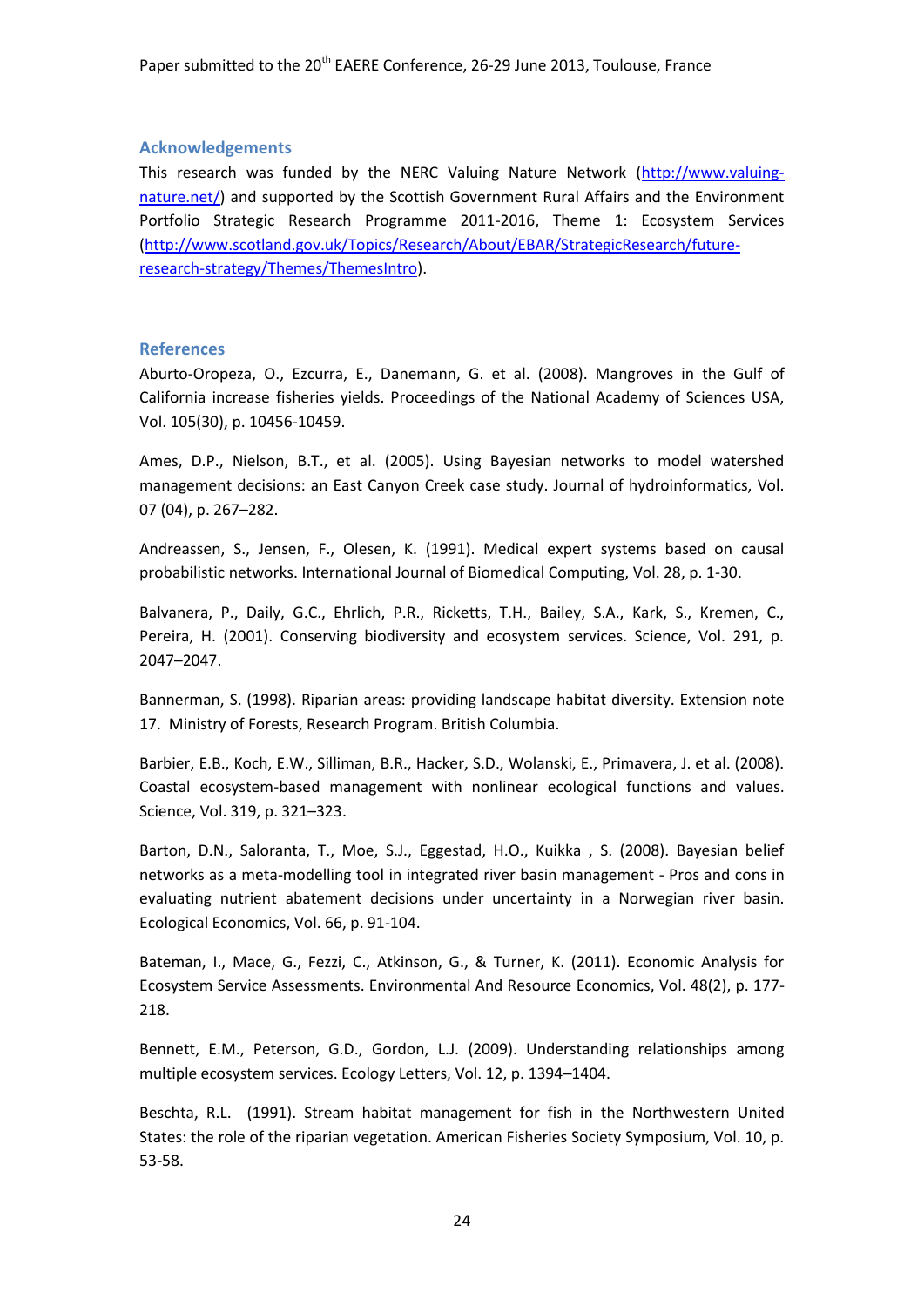Bingham, G., Bishop, R., Brody, M., Bromley, D., Clark, E., Cooper, W., et al (1995). Issues In Ecosystem Valuation: Improving Information For Decision-Making. Ecological Economics, Vol. 14(2) (n.d.), p. 73-90.

Borsuk, M.E., Stow, C.A., Reckhow, K.H., 2004. A Bayesian network of eutrophication models for synthesis, prediction, and uncertainty analysis. Ecological Modelling, Vol. 173, p. 219– 239.

Boyd, J., Banzhaf, S. (2007). What are ecosystem services? The need for standardized environmental accounting units. Ecological Economics, Vol. 63 (2–3), p. 616–626.

Brauman, K. A., Daily, G. C., Duarte, T., & Mooney, H. A. (2007). The Nature and Value of Ecosystem Services: An Overview Highlighting Hydrologic Services. Annual Review Of Environment & Resources, Vol. 32(1), p. 67-98.

Bromley, J., Jackson, N.A., Clymer, O.J., Giacomello ,A.M., Jensen, F.V. (2005). The use of Hugin to develop Bayesian networks as an aid to integrated water resource planning. Environmental Modelling & Software, Vol. 20, p. 231-242.

Cain, J. (2001). Planning improvements in natural resources management: Guidelines for using Bayesian networks to support the planning and management of development programmes in the water sector and beyond. Centre for Ecology & Hydrology, Wallingford, UK.

Carpenter, S.R., Caraco, N.F., Corell, D.L., Howarth, R.W., Sharpley, A.N., Smith, V.H. (1998). Nonpoint pollution of surface waters with phosphorus and nitrogen. Ecological Applications, Vol. 8(3), p. 559–568.

Carpenter, S.R., Mooney, H.A., Agard, J., Capistrano, D., Defries, R.S., Diaz, S. et al. (2009). Science for managing ecosystem services: beyond the millennium ecosystem assessment. Proceedings of The National Academy of Sciences of The United States of America, Vol. 106(5), p. 1305–1312.

Castelletti, A., Soncini-Sessa, R. (2007). Bayesian networks and participatory modelling in water resource management. Environmental Modelling and Software, Vol. 22 (8), p. 1075– 1088.

Charniak, E. (1991). Bayesian networks without tears. Artificial Intelligence Magazine, Vol. 12 (4), p. 50-63.

Chen, S.N., Sanford, L.P., Koch, E.W. et al. (2007). A nearshore model to investigate the effects of seagrass, bed geometry on wave attenuation and suspended sediment transport. Estuaries, Vol. 30, p. 296–310.

Clark, J.S., Carpenter, S.R., Barber, M., Collins, S., Dobson, A., Foley, J.A., Lodge, D.M., Pascual, M., Pielke, J.R., et al. (2001). Ecological forecasts: an emerging imperative. Science, Vol. 293, p. 657–660.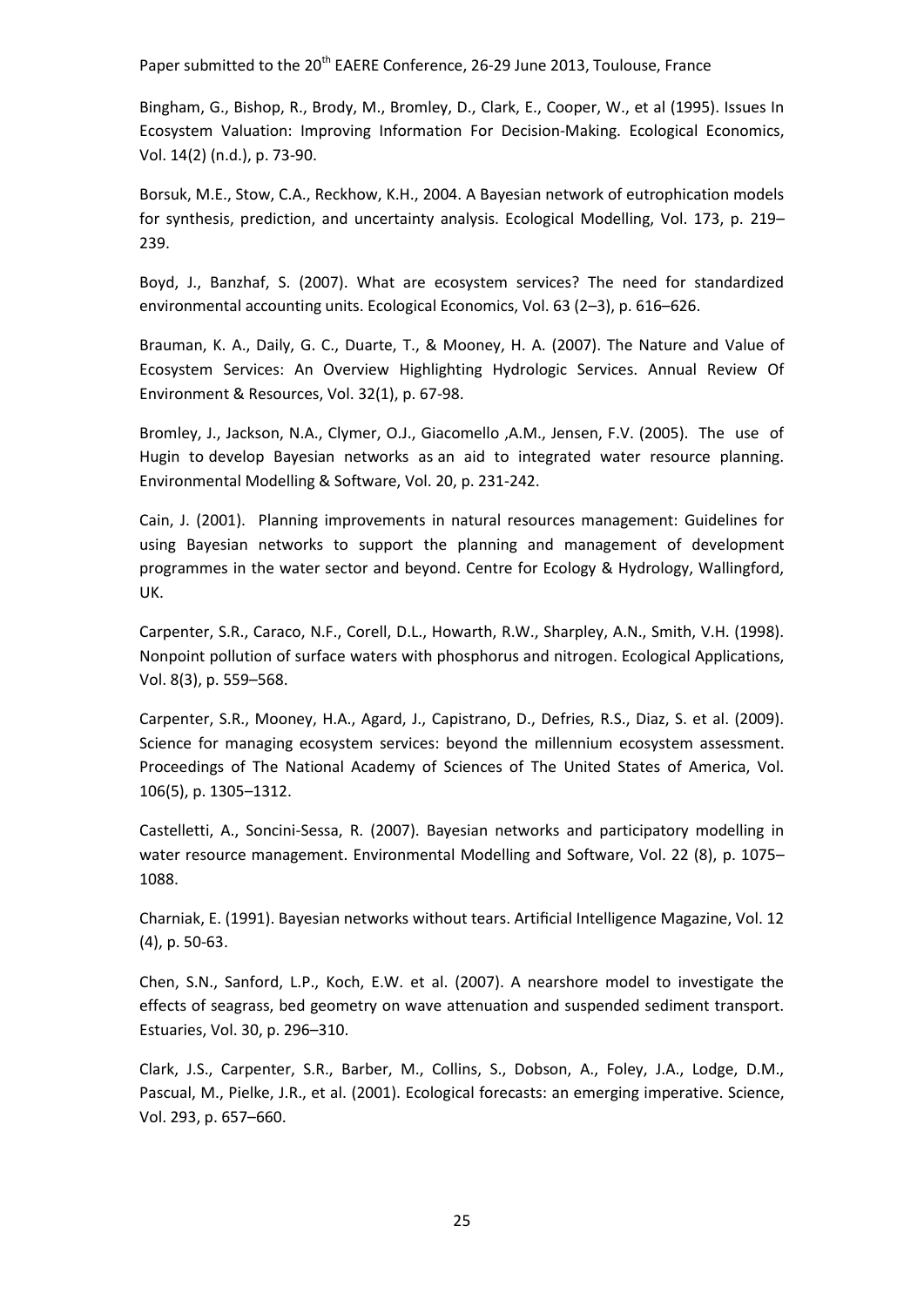Defra (2007). An introductory guide to valuing ecosystem services. London, UK: defra. Available at: http://archive.defra.gov.uk/environment/policy/naturalenviron/documents/eco-valuing.pdf

Diaz, R.J., Rosenberg, R. (2008). Spreading dead zones and consequences for marine ecosystems. Science, Vol. 321, p. 926–929.

Dwire, K.A., Lowrance, R.R. (2006). Riparian ecosystems and buffers-multiscale structure, function, and management: introduction. Journal of the American Water Resources Association, Vol. 42, p. 1-4.

Farber, S., Costanza, R., Wilson, M. (2002). Economic and ecological concepts for valuing ecosystem services. Ecological Economics, Vol. 41, p. 375–392.

Farnsworth, E. (1998). Issues of spatial, taxonomic and temporal scale in delineating links between mangrove diversity and ecosystem function. Global Ecology and Biogeography Letters, Vol. 7(1), p. 15–25.

Fisher, B., Turner, R.K. (2008). Ecosystem services: classification for valuation. Biological Conservation, Vol. 1, 41(5), p. 1167–1169.

Fisher, B., Turner, R.K., Morling, P. (2009). Defining and classifying ecosystem services for decision making. Ecological Economics, Vol. 68 (3), p. 643–653.

Forest Research (2010). Benefits of green infrastructure. Report by Forest Research. Forest Research, Farnham, Surray.

Gordon, L.J., Peterson, G.D., Bennett, E.M. (2008). Agricultural modifications of hydrological flows create ecological surprises. Trends in Ecology and Evolution, Vol. 23, p. 211–219.

Grasso, M. (1998). Ecological–economic model for optimal mangrove trade off between forestry and fishery production: comparing a dynamic optimization and a simulation model. Ecological Modelling, Vol. 112, p. 131–150.

Gregory, S.V., Swanson, F.J., McKee, W.A., Cummins, K.W. (1991). An ecosystem perspective of riparian zones. Focus on links between land and water. BioScience, Vol. 41 (8), p. 540-551.

Gren, I-M, Folke, C., Turner, R.K., Bateman, I.J. (1994). Primary and secondary values of wetland ecosystems. Environmental and Resources Economics, Vol. 4(4), p. 55–74.

Gu, Y., McNicol, J., Peiris, D., Crawford, J., Marshall, B., Jefferies, R. (1996). A belief networkbased system for predicting future crop production. Ai Applications, Vol. 10 (1), p. 13-24.

Haas, T.C., Mowrer, H.T., Shepperd, W.D. (1994). Modeling aspen stand growth with a temporal Bayes network. Ai Applications, Vol. 8(1), p. 15–28.

Haines-Young, R.H., Potschin, M.B. (2009). Methodologies for defining and assessing ecosystem services. CEM (Centre of Environmental Management) Final Report, JNCC.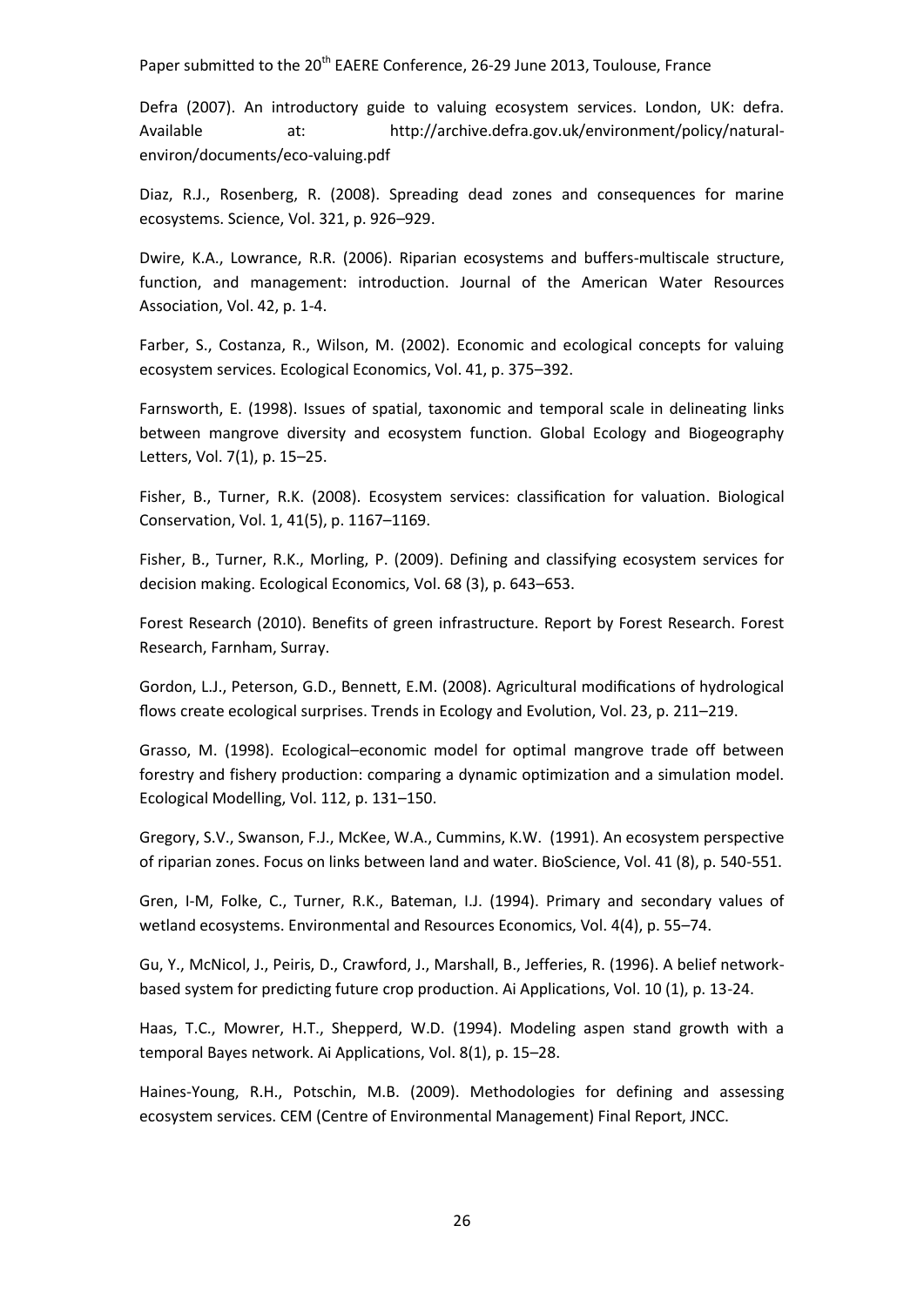Hamilton, P., Anderson, N., Bartels, P., Thompson, D. (1994). Expert system support using bayesian belief networks in the diagnosis of fine needle aspiration biopsy specimens of the breast. Journal of Clinical Pathology, Vol. 47, p. 329-336.

Heal, G., Daily, G.C., Ehrlich, P.R., Salzman, J.C., Boggs, J., Hellman, J., Hughes, C., Kremen, C., Ricketts, T. (2001). Protecting natural capital through ecosystem service districts. Stanford Environmental Law Journal, Vol.20, p. 333–364.

Heckerman, D., Mamdani, A., Wellman, M.P. (1995). Real world applications of Bayesian networks. Communications of the ACM, Vol. 38 (3), p. 24-26.

Hein, L., van Koppen, K., de Groot, R.S., van Ierland, E.C. (2006). Spatial scales, stakeholders and the valuation of ecosystem services. Ecological Economics, Vol. 57(2), p. 209-228.

Henriksen, H.J., Rasmussen, P., Brandt, G., von Bülowb, D., Jensen, F.V., (2004). Engaging stakeholders in construction and validation of Bayesian belief networks for groundwater protection. Mimeo, Geological Survey of Denmark and Greenland (GEUS).

Hey, D.L. (2002). Nitrogen farming: harvesting a different crop. Restoration Ecology, Vol. 10(1), p. 1–10.

Higgins, S.I., Shackleton, C.M., Robinson, E.R. (1999). Changes in woody community structure and composition under contrasting land use systems in a semi-arid savanna, South Africa. Journal of Biogeography, Vol. 26, p. 619–627.

Hime, S., Bateman, I.J., Posen, P., Hutchins, M. (2009). A transferable water quality ladder for conveying use and ecological information within public surveys. CSERGE Working Paper EDM 09-01, Centre for Social and Economic Research on the Global Environment, University of East Anglia.

Holling, C.S., Meffe, G.K. (1996). Command and control and the pathology of natural resource management. Conservation Biology, Vol. 10, p. 328–337.

Hughes, F.R. (1997). Floodplain biogeomorphology. Progress In Physical Geography, Vol. 21(4), p. 501-529.

Jakeman, A.J., Letcher, R.A., Norton, J.P. (2006). Ten iterative steps in development and evaluation of environmental models. Environmental Modelling & Software, Vol. 21, p. 602- 614.

Jensen, F.V. (2001). Bayesian Networks and Decision Graphs, Springer-Verlag, New York.

Kearns, C.A., Inouye, D.W., Waser, N.M. (1998). Endangered mutualisms: the conservation of plant–pollinator interactions. Annual Review of Ecology and Systematics, Vol. 29, p. 83–112.

Kjærulff, U.B., Madsen, A.L. (2005). Probabilistic Networks — An Introduction to Bayesian Networks and Influence Diagrams. Department of Computer Science, Aalborg University and HUGIN Expert A/S.

Koch, E.W., Barbier, E.B., Silliman, B.R., Reed, D.J., Perillo, G.M.E., Hacker, S.D., Granek, E.F., Primavera, J.H., Muthiga, N., Polasky, S., Halpern, B.S., Kennedy, C.J., Kappel, C.V., Wolanski,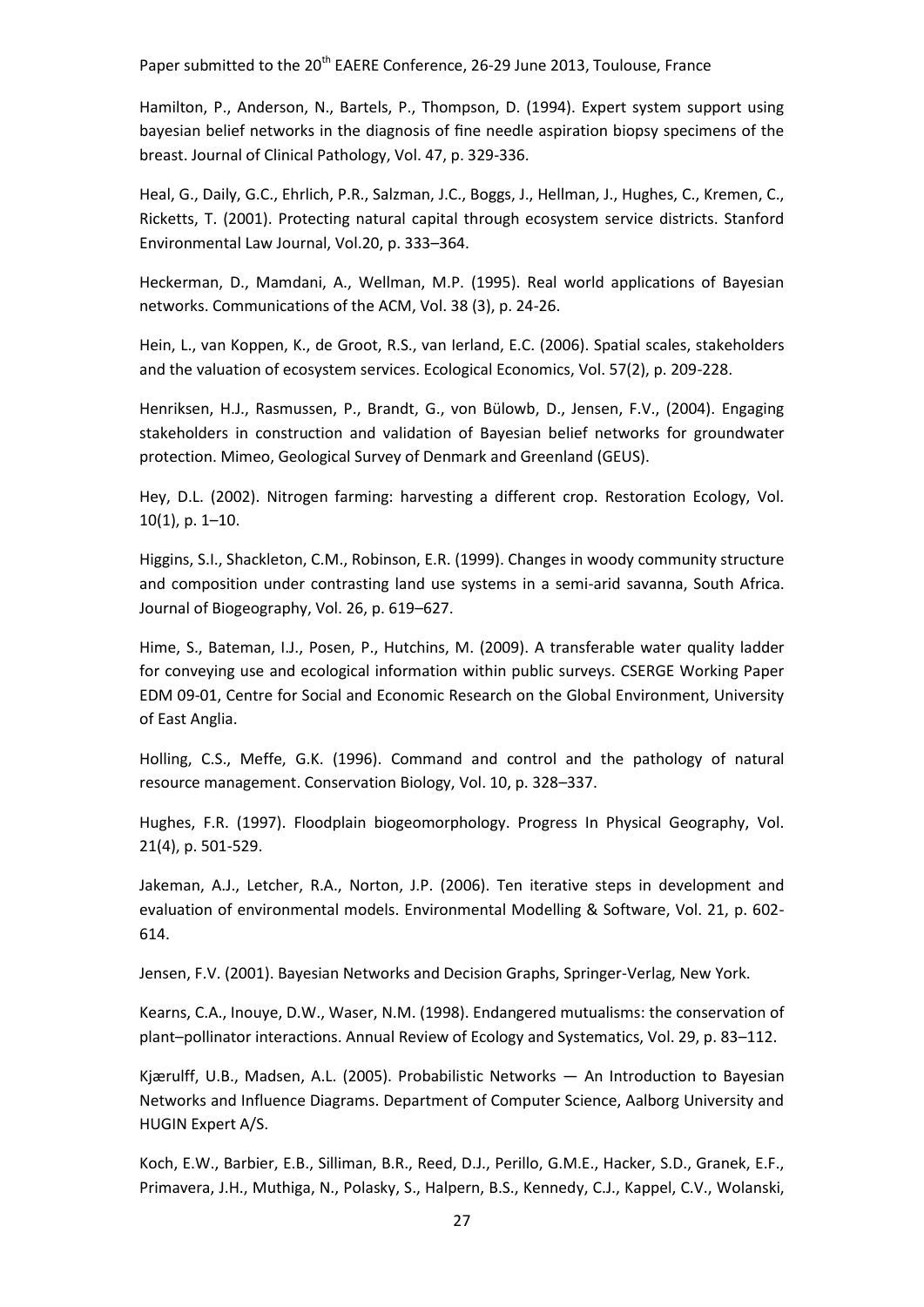E. (2009). Non-linearity in ecosystem services: temporal and spatial variability in coastal protection. Frontiers in Ecology and the Environment, Vol. 7(1), p. 29–37.

Kragt, M.E. (2009). A beginners guide to Bayesian network modelling for integrated catchment management. Landscape Logic Technical Report No. 9, Australian Government – Department of the Environment, Water, heritage and Arts.

Kramer, R.A., Richter, D.D., Pattanayak, S., Sharma, N.P. (1997). Ecological and economic analysis of watershed protection in Eastern Madagascar. Journal of Environmental Management, Vol. 49(3), p. 277-295.

Kremen, C., Ostfeld, R.S. (2005). A call to ecologists: measuring, analyzing, and managing ecosystem services. Frontiers in Ecology and the Environment, Vol. 3, p. 540–548.

Kuikka, S., Varis, O. (1997). Uncertainties of climatic change impacts in Finnish watersheds: a Bayesian network analysis of expert knowledge. Boreal Environment Research, Vol. 2, p. 109–128.

Kuikka, S., Hilden, M., Gislason, H., Hansson, S., Sparholt, H., Varis, O. (1999). Modeling environmentally driven uncertainties in Baltic cod (Gadus morhua) management by Bayesian influence diagrams. Canadian Journal of Fisheries and Aquatic Sciences, Vol. 56, p. 629–641.

Lee, D.C., Rieman, B.E. (1997). Population viability assessment of salmonids by using probabilistic networks. North American Journal of Fisheries Management, Vol. 17, p. 1144– 1157.

Marcot, B.G., Steventon, J.D., Sutherland, G.D., McCann, R.K. (2006). Guidelines for developing and updating Bayesian belief networks applied to ecological modeling and conservation1. Canadian Journal of Forest Research, Vol. 36 (12), p. 3063-3074.

Millennium Ecosystem Assessment (MA) (2005). Ecosystems and human well-being: a framework for assessment. Island Press, Washington DC.

Miller, C. (2006). Vegetation on the edge: a gradient analysis of the riparian zone, Poerua River, New Zealand. New Zealand Journal Of Ecology, Vol. 30(3), p. 357-370.

National Research Council, U.S., (NRC) (2002). Riparian areas: functions and strategies for management. Washington, DC National Academies Press.

National Research Council, U.S., (NRC) (2005). Valuing ecosystem services: toward better environmental decision making. Washington, DC National Academies Press.

Norsys Software Corp. (2003). Netica - Application for Belief Networks and Influence Diagrams. Available at: http://www.norsys.com/.

Oliver, R., Smith, J., (1990). Influence Diagrams, Belief Nets and Decision Analysis. John Wiley, New York, NY.

O'Riordan, T., Stoll-Kleemann, S. (2002). Biodiversity, Sustainability and Human Communities: Protecting beyond the Protected. Cambridge: Cambridge University Press.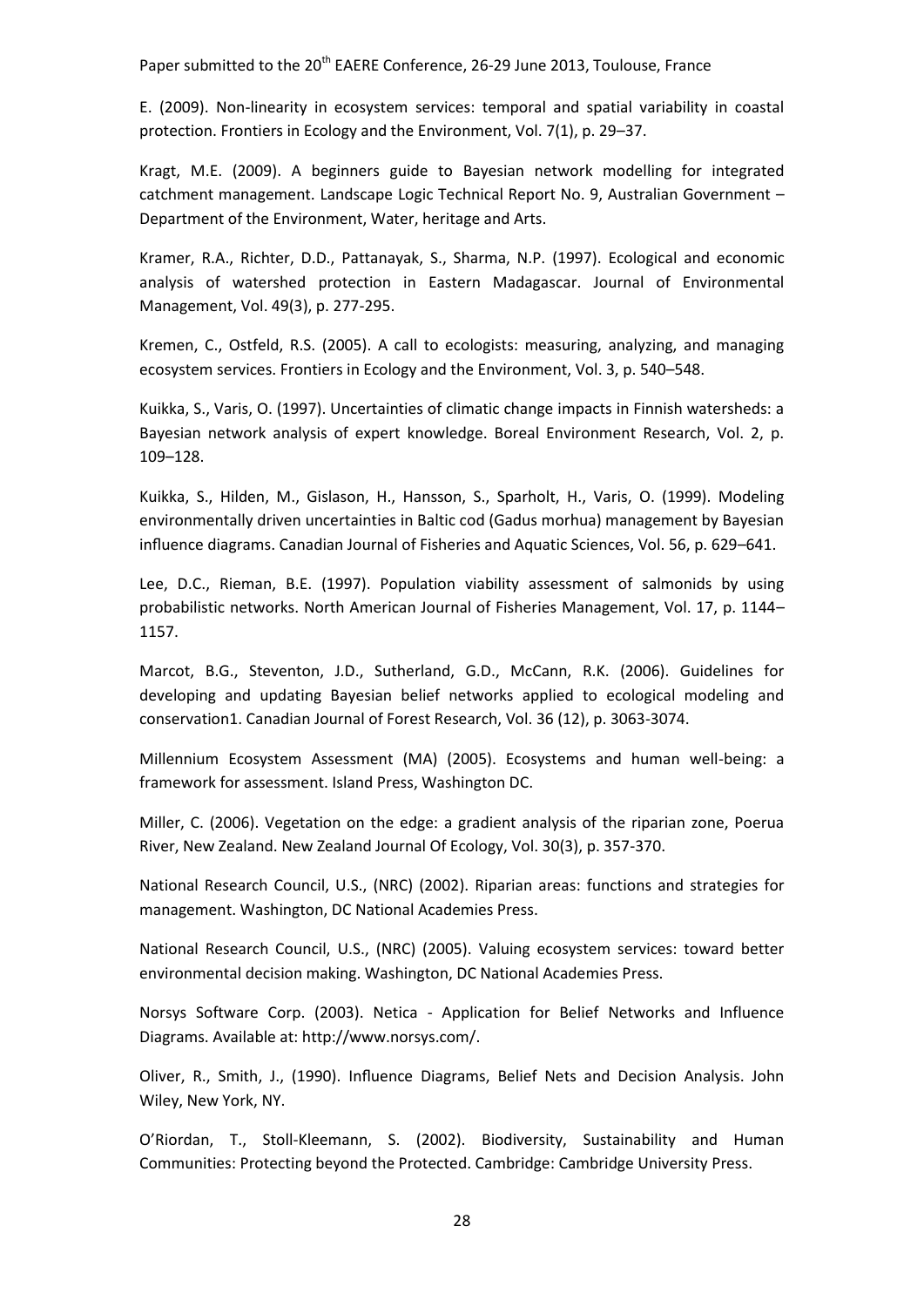Pagiola, S., von Ritter, K., Bishop, J.T. (2004): Assessing the Economic Value of Ecosystem Conservation, TNC-IUCN-WB, Washington DC.

Pearl, J. (1988). Probabilistic reasoning in intelligent systems: networks of plausible inference. San Mateo, Calif: Morgan Kaufmann Publishers.

Pereira, H.M., Reyers, B., Watanabe, M., Bohensky, E., Foale, S., Palm, C. et al. (2005). Condition and trends of ecosystem services and biodiversity. In: D. Capistrano, C. Samper, M. J. Lee, and C. Raudsepp-Hearne (Eds). Ecosystems and human well-being: multi scale assessments, Vol. 4. Findings of the Sub-global Assessments Working Group of the Millennium Ecosystem Assessment. Island Press, Washington, D.C., USA.

Pollino, C.A., Woodberry, O., Nicholson ,A., Korb, K., Hart, B.T. (2007). Parameterisation and evaluation of a Bayesian network for use in an ecological risk assessment. Environmental Modelling & Software, Vol. 22, p. 1140-1152.

Rauch, W., Henze, M., Koncsos, L., Reichert, P., Shanahan, P., SomlyoÂdy, L., Vanrolleghem, P. (1998). River water quality modelling: I. State of the art. Water Science & Technology, Vol. 38 (11), p. 237-244.

Rieman, B.E., Peterson, J.T., Clayton, J., Howell, P., Thurow, R., Thompson, W., Lee, D.C. (2001). Evaluation of potential effects of federal land management alternatives on trends of salmonids and their habitats in the interior Columbia River basin. Forest Ecology and Management, Vol. 153, p. 1–20.

Rodríguez, J.P., Beard, T.D., Agard, J., Bennett, E., Cork, S. et al. (2005). Interactions among ecosystem services. In: S.R. Carpenter, P.L. Pingali, E.M. Bennett, and M.B. Zurek (Eds). Ecosystems and human well-being: scenarios. Vol.2, Findings of the Scenarios Working Group, Millennium Ecosystem Assessment. Island Press, Washington, D.C., USA.

Rose, S. K., Chapman, D. (2003). Timber harvest adjacency economies, hunting, species protection, and old growth value: seeking the dynamic optimum. Ecological Economics, Vol. 44, p. 325-344.

Soman, S., Beyler, S., Kraft, S., Thomas, D., Winstanley, D. (2007). Ecosystem Services from Riparian Areas: A Brief Summary of the Literature. Prepared for the Scientific Advisory Committee of the Illinois River Coordinator Council.

Tabachi, E., Lambs, L., Guilloy, H., Planty-Tabachi, A., Muller, E., Decamps, H. (2000). Impacts of riparian vegetation on hydrological processes. Hydrological Processes, Vol. 14, p. 2959- 2976.

Tallis, H., Kareiva, P. (2005). Ecosystem services. Current Biology, Vol. 15 (18), p. 746–748.

Turner, R.K. (1999). The place of economic values in environmental valuation. In: Bateman, I.J., Willis, K.G. (eds) Valuing environmental preferences. Oxford University Press, Oxford.

Turner, R.K., Daily, G.C. (2008): The ecosystem services framework and natural capital conservation. Environmental & Resource Economics, Vol. 39(1), p. 25-35.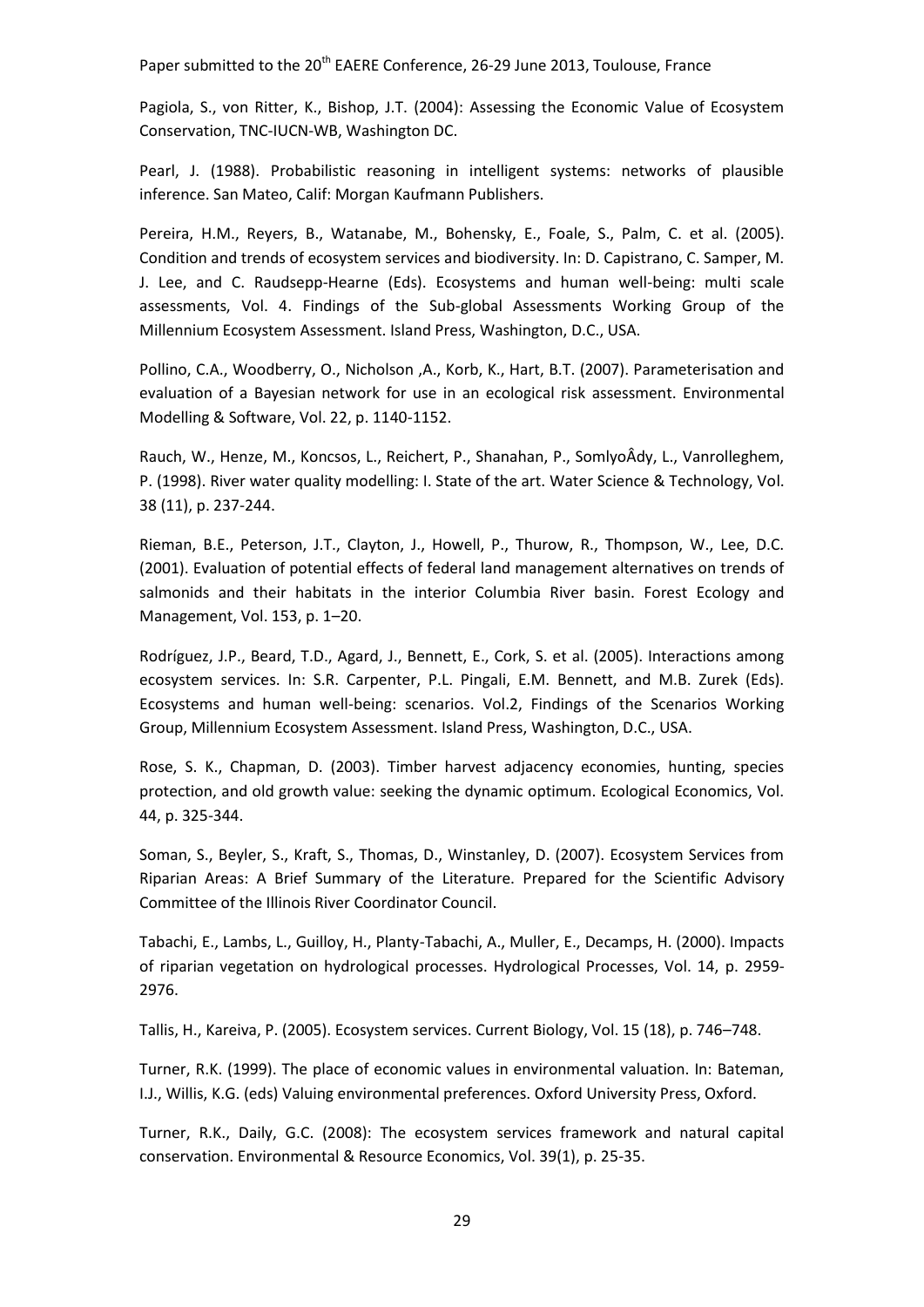Turner, R.K., Paavola, J., Cooper, P., Farber, S., Jessamy, V., Georgiou, S. (2003). Valuing nature: lessons learned and future research directions. Ecological Economics, Vol. 46, p. 493–510.

Turner, R.K., Georgiou, S., Fisher, B. (2008). Valuing Ecosystem Services. The case of Multifunctional Wetlands. London and Sterling, Va.: Earthscan Publications.

UK NEA (2011). UK National Ecosystem Assessment: understanding nature's value to society. Synthesis of key findings. Information Press 2011. Available at: http://uknea.unepwcmc.org/Resources/tabid/82/Default.aspx

van Jaarsveld, A.S., Biggs, R., Scholes, R.J., Bohensky, E., Reyers, B. et al. (2005). Measuring conditions and trends in ecosystem services at multiple scales: the Southern African Millennium Ecosystem Assessment (SAfMA) experience. Philosophical Transactions of the Royal Society B-Biological Sciences, Vol. 360, p. 425–441.

Varis, O., Kuikka, S. (1999). Learning Bayesian decision analysis by doing: lessons from environmental and natural resources management. Ecological Modelling, Vol. 119, p. 177– 195.

Wallace, K.J. (2007). Classification of ecosystem services: problems and solutions. Biological Conservation, Vol. 139, p. 235-246.

Ward, J.V., Tockner, K., Arscott, D.B., Claret, C. (2002). Riverine landscape diversity. Freshwater Biology, Vol. 47, p. 517-539.

Zedler, J.B. (2003). Wetlands at your service: reducing impacts of agriculture at the watershed scale. Frontiers in Ecology and the Environment, Vol. 1, p. 65–72.

Zogaris, S., Chatzinikolaou, Y., Dimopoulos, P. (2009). Assessing environmental degradation of montane riparian zones in Greece. Journal of Environmental Biology, Vol. 30 (5), p. 719- 726.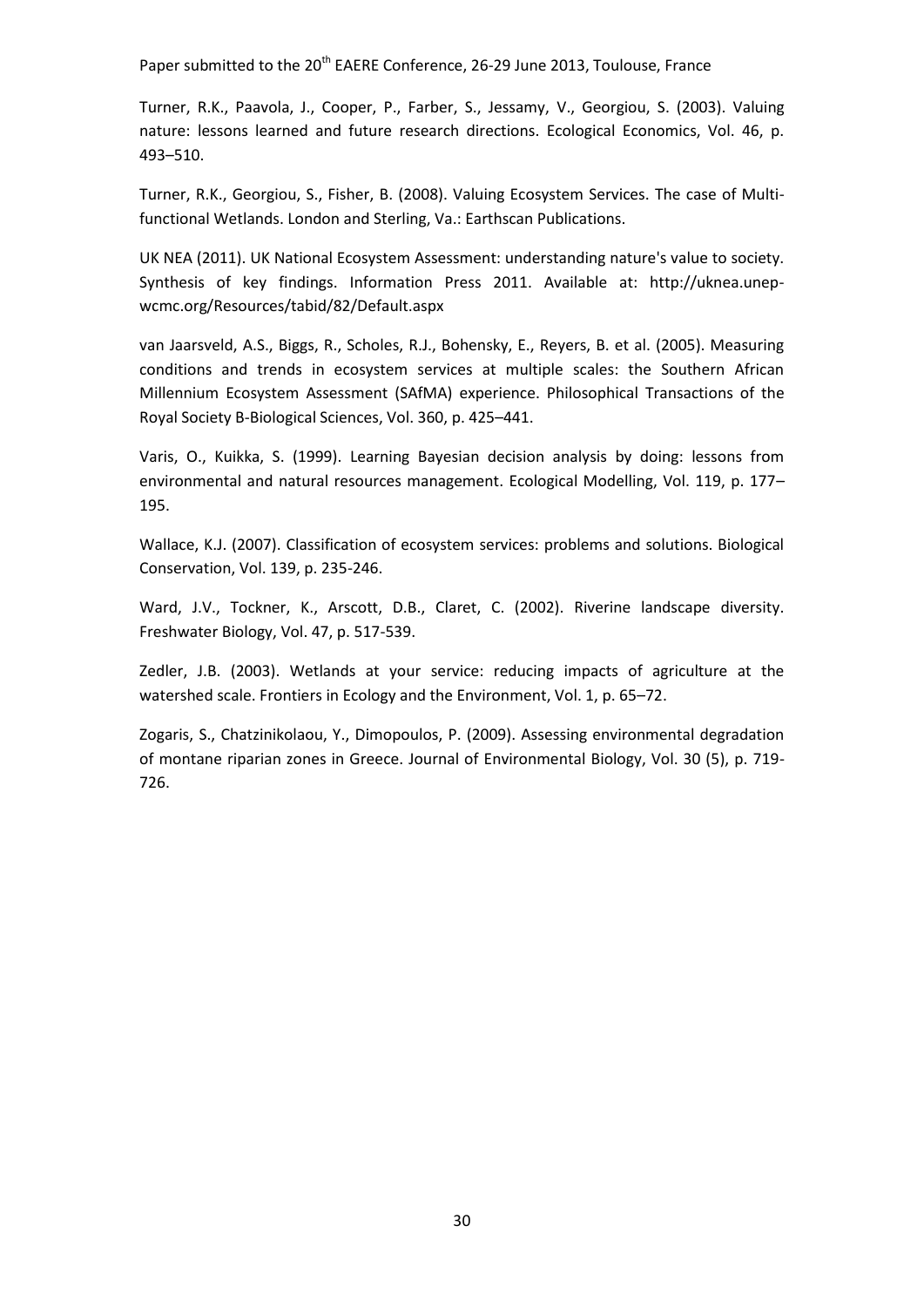| <b>Type of</b><br>node | <b>Variable</b>                                                                                                   | <b>States</b>                                              |  |  |
|------------------------|-------------------------------------------------------------------------------------------------------------------|------------------------------------------------------------|--|--|
| DECISION               | <b>Riparian Vegetation</b><br>grassland, natural vegetation, mixed, no riparian restoration<br><b>Restoration</b> |                                                            |  |  |
| <b>Region</b>          |                                                                                                                   | East England, West England                                 |  |  |
|                        | Land use                                                                                                          | grassland, arable land, conservation of natural vegetation |  |  |
| <b>PARENTS</b>         | <b>Seasons</b>                                                                                                    | autumn, winter, spring, summer                             |  |  |
|                        | Soil type                                                                                                         | sandy, loamy, clayey                                       |  |  |
|                        | <b>Slope</b>                                                                                                      | low, medium, high                                          |  |  |

## **Appendix 1: Summary of the system variables, their definitions, their states and the assumptions made.**

| Type of<br>node | Variable               | <b>Definition</b>                                                                          | <b>States</b>                                                                               | <b>Dependencies</b> | <b>Assumptions</b>                                                          |
|-----------------|------------------------|--------------------------------------------------------------------------------------------|---------------------------------------------------------------------------------------------|---------------------|-----------------------------------------------------------------------------|
| n<br>□          | Riparian<br>management | The vegetation type and level of<br>coverage determined by the<br>management intervention. | grassland, natural vegetation, no Riparian vegetation<br>restoration<br>riparian management |                     |                                                                             |
|                 | Rainfall               |                                                                                            | low, medium, high                                                                           | region, seasons     | West England is assumed to have higher rainfall rates than East<br>England. |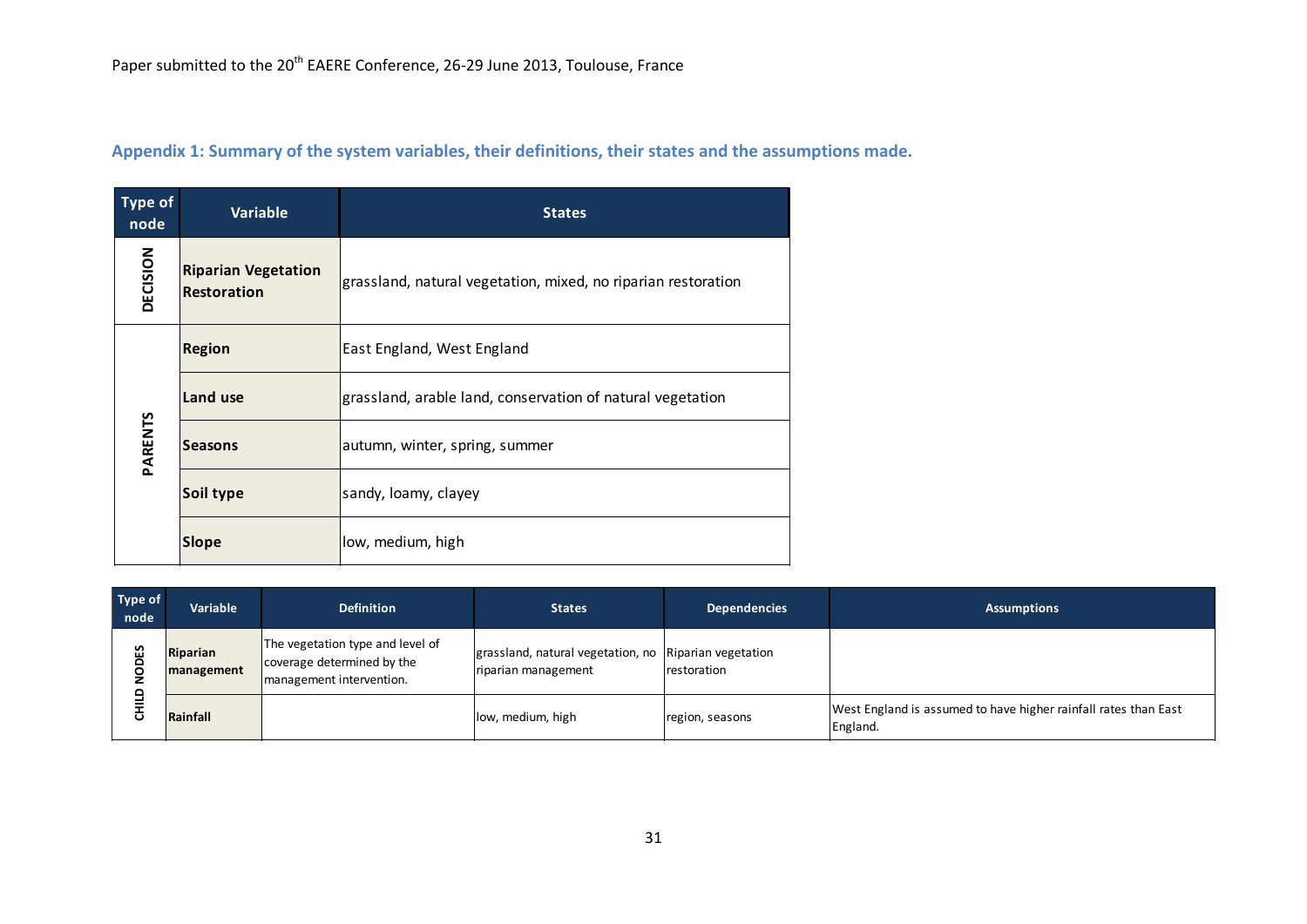| <b>Type of</b><br>node | Variable                        | <b>Definition</b>                                                                                                                                                                                                                                           | <b>States</b>           | <b>Dependencies</b>                              | <b>Assumptions</b>                                                                                                                                                                                                                                                                                                                                                    |
|------------------------|---------------------------------|-------------------------------------------------------------------------------------------------------------------------------------------------------------------------------------------------------------------------------------------------------------|-------------------------|--------------------------------------------------|-----------------------------------------------------------------------------------------------------------------------------------------------------------------------------------------------------------------------------------------------------------------------------------------------------------------------------------------------------------------------|
| <b>CHILD NODES</b>     | <b>Vegetation</b><br>coverage   | The proportion of ground surface<br>covered by vegetation.                                                                                                                                                                                                  | zero, low, medium, high | land use, seasons                                | • Grassland: grows all over the year with the highest density during<br>spring/summer (i.e. is not much affected by seasonal changes)<br>• Arable land: has the highest density during summer, does not grow<br>during autumn<br>• Nat. vegetation: has the highest density during spring/summer,<br>moderate density during autumn, the lowest density during winter |
|                        | <b>Infiltration</b><br>capacity | The ability of soil and plants to<br>absorb water.                                                                                                                                                                                                          | low, medium, high       | soil type, vegetation<br>coverage                | • The greater the vegetation coverage, the higher the infiltration<br>capacity will be.<br>• Sand has a high water permeability, while clay is more resistent to<br>water infiltration (Marrs, 1993).                                                                                                                                                                 |
|                        | <b>Overland flow</b>            | Water that flows across the land<br>after rainfall, either before it enters a<br>watercourse, or after it leaves a<br>watercourse as floodwater. It does<br>not include the water volume<br>intercepted by vegetation or<br>infiltrated by soil and plants. | low, medium, high       | rainfall, infiltration capacity,<br>slope        | • The higher the rainfall rate, the lower the infiltration capacity and<br>the steeper the slope, then the higher the overland flow will be and<br>vice versa.<br>. In order to minimise the number of nodes, evapotranspiration and<br>volume of groundwater were regarded to contribute less to overland<br>flow volume and were not included in the system.        |
|                        | Soil erosion<br>rate            | The rate of soil erosion.                                                                                                                                                                                                                                   | low, medium, high       | soil type, vegetation<br>coverage, overland flow | • Clay is less erodible than sand (Craft & Casey, 2000).<br>• Overland flow is assumed to have a greater impact (i.e. low<br>overland flow will result in low erosion rate regardless of the soil<br>type and vegetation coverage).                                                                                                                                   |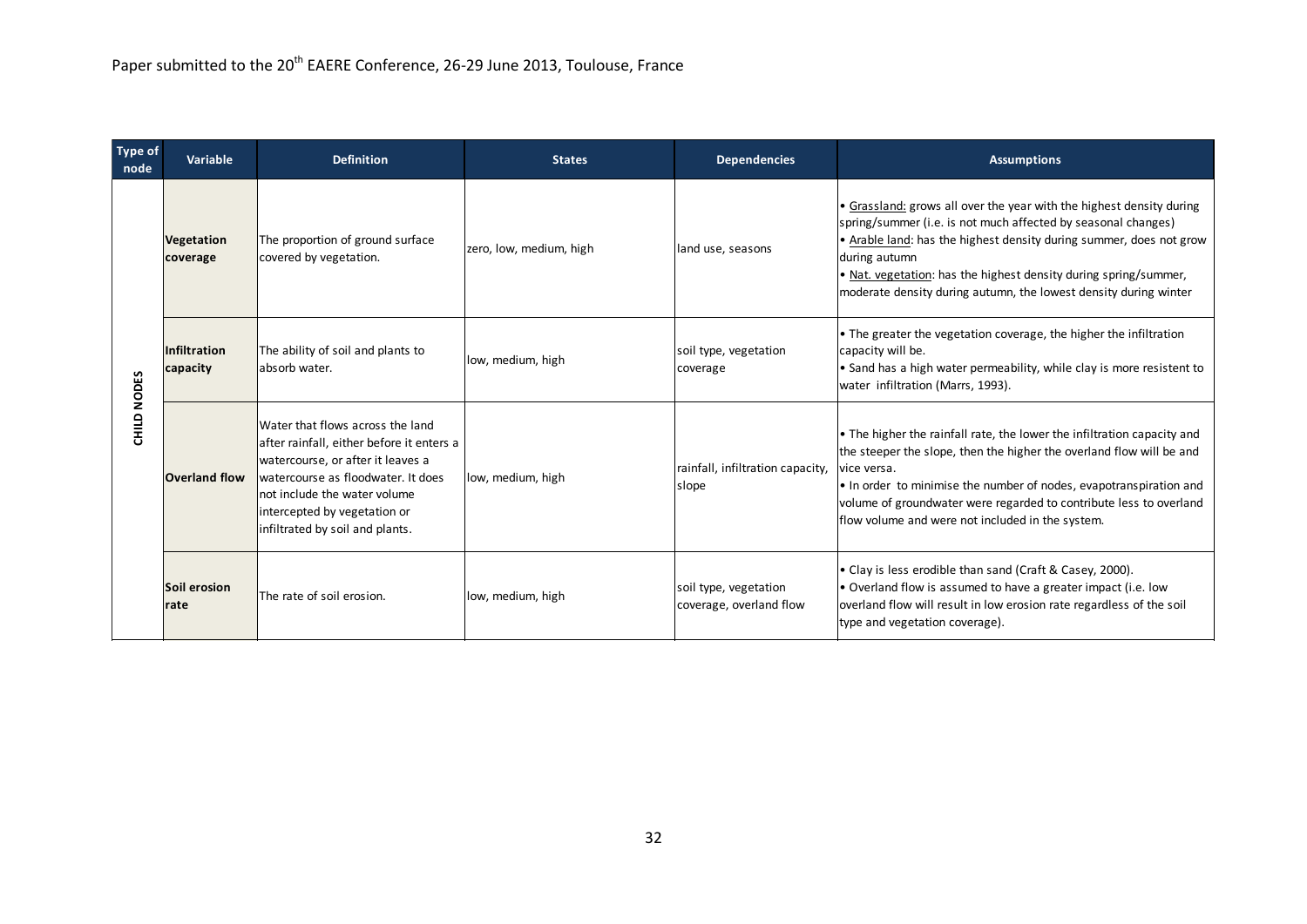| <b>Type of</b><br>node       | Variable                               | <b>Definition</b>                                                                                                                                                                                                                                  | <b>States</b>          | <b>Dependencies</b>                       | <b>Assumptions</b>                                                                                                                                                                                                                                                                                                                                                                                                                                                                                                                                   |  |  |
|------------------------------|----------------------------------------|----------------------------------------------------------------------------------------------------------------------------------------------------------------------------------------------------------------------------------------------------|------------------------|-------------------------------------------|------------------------------------------------------------------------------------------------------------------------------------------------------------------------------------------------------------------------------------------------------------------------------------------------------------------------------------------------------------------------------------------------------------------------------------------------------------------------------------------------------------------------------------------------------|--|--|
|                              | Sedimentation<br>lload                 | The amount of sediments that reach<br>water bodies (i.e. eroded soil<br>particles that are not trapped by<br>riparian vegetation).                                                                                                                 | low, medium, high      | soil erosion rate, riparian<br>management | • Grass covered surfases facilitate greater rates of sediment<br>deposition due to their high root density (Lyons et al., 2000; Trimble,<br>1997; Allmendinger et al., 1999).<br>• Sediment load is likely to be higher when no riparian management<br>is applied.                                                                                                                                                                                                                                                                                   |  |  |
| <b>NODES</b><br><b>CHILD</b> | <b>Water nutrient</b><br>concentration | The amount of nutrient content in<br>lstream water. Increased levels of<br>nutrients in water bodies can cause<br>water quality problems such as<br>excessive plant growth rates (e.g.<br>algae blooms) and eutrophication<br>(Hime et al., 2009). | low, high              | land use, sedimentation load              | • Arable land is assumed to result always in high water nutrient<br>concentration due to use of fertilizers.<br>$\bullet$ The greater the sedimentation load, then the higher the water<br>nutrient concentration will be (because sediments transport<br>substances such as plant and animal wastes, nutrients, pesticides,<br>metals etc.) (Craft & Casey, 2000).<br>. Nutrient plant uptake is assummed to be fixed regardless of the<br>land-use type.<br>• Soil type effects are captured indirectly through erosion and<br>sedimentation load. |  |  |
|                              | <b>Aquatic</b><br>vegetation           | The volume and density of vegetation<br>growing into the water bodies.<br>Aquatic vegetation is considered to<br>have an effect on the velocity of river<br>flow.                                                                                  | algae, vascular plants | seasons                                   | Under conditions of high nutrient concentration and high temperature<br>(spring/summer), algae blooms will be occurred in water bodies<br>water nutrient concentration, (Borsuk et al., 2004). The level of nutrients has been assumed to<br>have a greater impact than temperature (i.e. despite high<br>temperatures, algae will not bloom unless the water nutrient level is<br>high).                                                                                                                                                            |  |  |
|                              | <b>Temperature</b>                     |                                                                                                                                                                                                                                                    | low, medium, high      | riparian management,<br>seasons           | Natural vegetation has a decreasing effect on temperature via<br>shading (Arizpe et al., 2008).                                                                                                                                                                                                                                                                                                                                                                                                                                                      |  |  |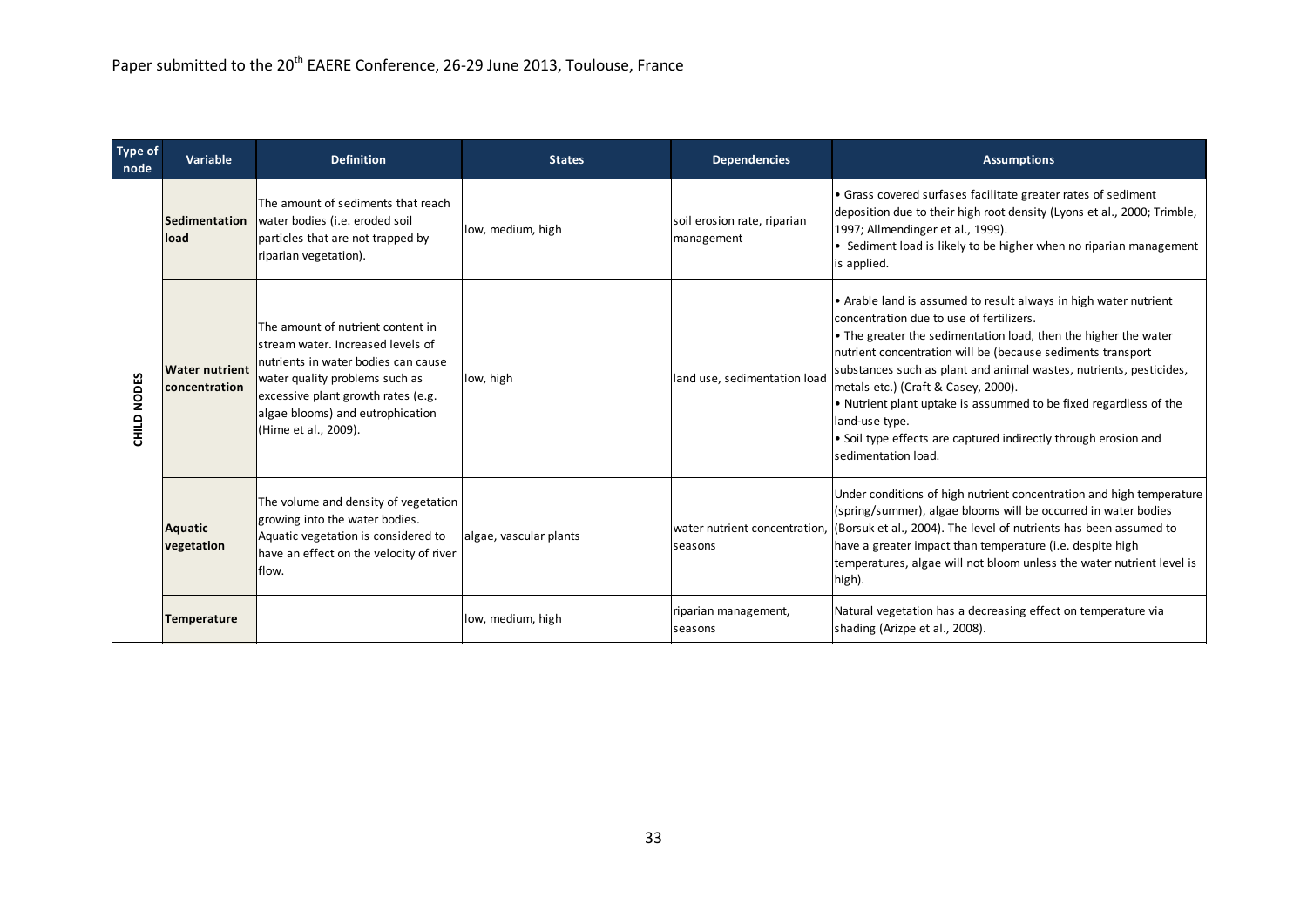| <b>Type of</b><br>node | Variable                                                                                                                                                               | <b>Definition</b>                                                                                                                                                                                              | <b>States</b>                                                     | <b>Dependencies</b>                                                 | <b>Assumptions</b>                                                                                                                                                                                                                                                                                                                                                                                             |
|------------------------|------------------------------------------------------------------------------------------------------------------------------------------------------------------------|----------------------------------------------------------------------------------------------------------------------------------------------------------------------------------------------------------------|-------------------------------------------------------------------|---------------------------------------------------------------------|----------------------------------------------------------------------------------------------------------------------------------------------------------------------------------------------------------------------------------------------------------------------------------------------------------------------------------------------------------------------------------------------------------------|
|                        | <b>Biological</b><br>oxygen demand<br>(BOD)                                                                                                                            | The amount of dissolved oxygen<br>required by microorganisms (e.g.<br>aerobic bacteria) in the oxidation of<br>organic matter. In the scope of this<br>study, BOD is used as an indicator of<br>water quality. | lower than 4 mgl-1, 4-6 mgl-1, 6-9 mgl-<br>1, higher than 9 mgl-1 | aquatic vegetation, water<br>nutrient concentration,<br>temperature | . High temperatures and high level of water nutrient concentration<br>result in algae blooms. This implies increased organic matter and<br>thus higher level of BOD (i.e. the process of decomposition leads to<br>oxyden depletion).<br>• Characteristics such as the surrounding atmosperic pressure and<br>the salinity of water regarded to contribute less to BOD and were not<br>lincluded in the model. |
| <b>NODES</b><br>CHILD  | Suitability of water for fishing,<br>swimming, boating, or unsuitability<br><b>Water quality</b><br>for any use (Hime et al., 2009).                                   |                                                                                                                                                                                                                | blue, green, yellow, red                                          | <b>BOD</b>                                                          | Each water quality category was converted into a BOD level, as<br>following (Hime et al., 2009):<br>• blue = $0 - 4$ mgl-1,<br>• green = $4 - 6$ mgl-1,<br>$\bullet$ yellow = 6-9 mgl-1,<br>$=$ higher than 9 mgl-1<br>$\bullet$ red                                                                                                                                                                           |
|                        | The rate of surface water that<br>reaches water bodies (when soil is<br><b>Runoff rate</b><br>saturated and infiltration capacity is<br>lower than the rainfall rate). |                                                                                                                                                                                                                | low, medium, high                                                 | riparian management,<br>loverland flow                              | • Natural vegetation is assumed to be more effective than grassland<br>in reducing runoff.<br>• Overland flow is assumed to have a greater impact (i.e. low<br>overland flow will result in low runoff rate regardless of the applied<br>riparian management).<br>$\cdot$ It is assumed that the runoff rate is always likely to be higher when<br>riparian management is not applied.                         |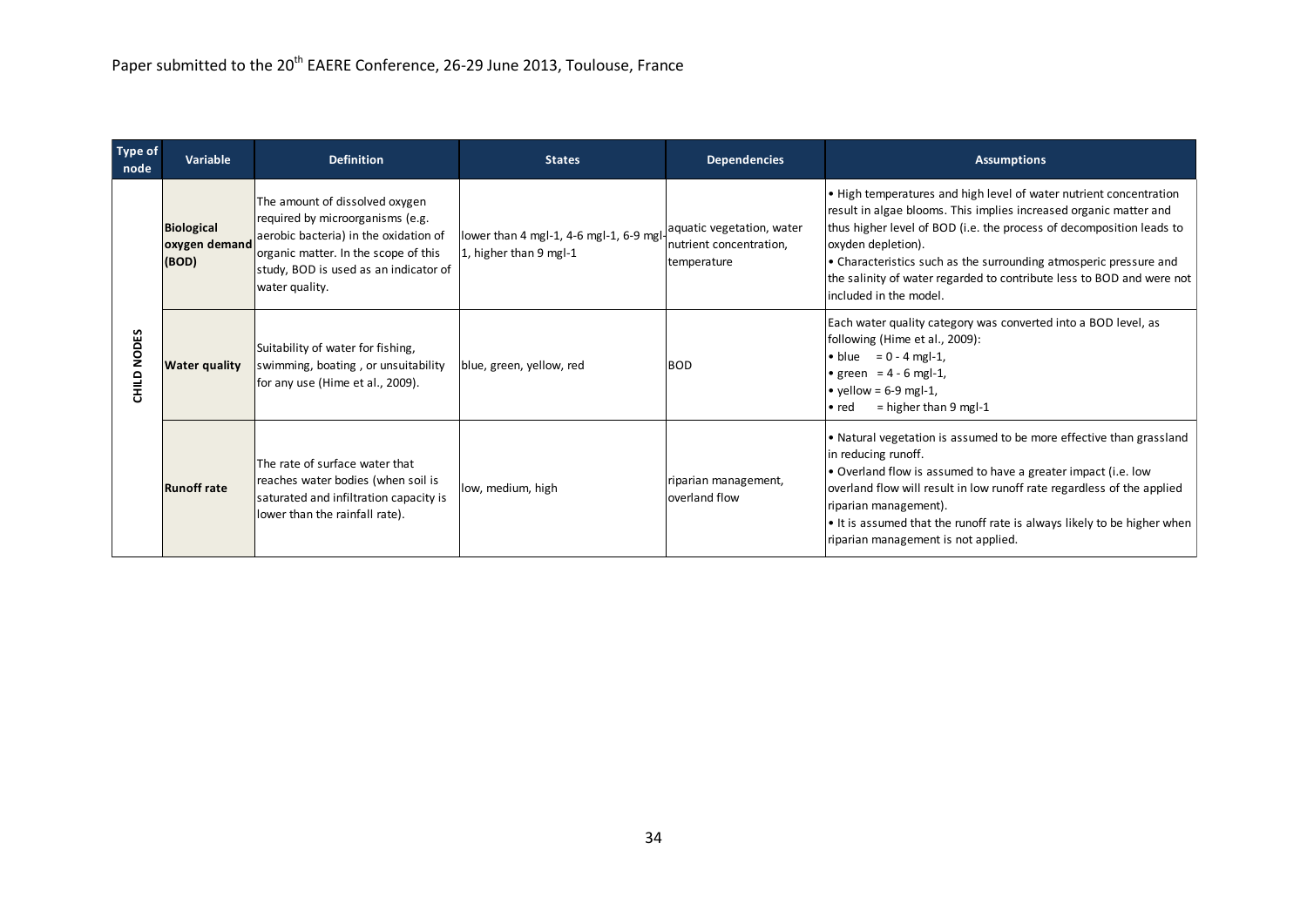| <b>Type of</b><br>node | <b>Variable</b>     | <b>Definition</b>                                                                                | <b>States</b>     | <b>Dependencies</b>                          | <b>Assumptions</b>                                                                                                                                                                                                                                                                                                                         |
|------------------------|---------------------|--------------------------------------------------------------------------------------------------|-------------------|----------------------------------------------|--------------------------------------------------------------------------------------------------------------------------------------------------------------------------------------------------------------------------------------------------------------------------------------------------------------------------------------------|
| <b>NODES</b><br>품      | <b>River flow</b>   |                                                                                                  | low, medium, high | runoff rate, rainfall, aquatic<br>vegetation | • The lower the runoff rate, rainfall rate and aquatic vegetation<br>coverage, the lower the river flow will be.<br>• Compared to algae, vascular plants are assumed to decrease more<br>the velocity of river flow. Particular aquatic vegetation characteristics<br>(e.g. height, rooting depth etc.) were not taken into consideration. |
|                        | Flood risk          |                                                                                                  | low, medium, high | river flow                                   | Flood risk has been modelled as a deterministic variable. The higher<br>the river flow, the higher the flood risk will be and vice versa.                                                                                                                                                                                                  |
|                        | <b>Satisfaction</b> | The utility that stakeholders will gain continuous variable<br>from the management intervention. | (scale 0-100)     | flood risk, water quality                    | It is assumed that the system objectives contribute equally to the<br>output of the model (i.e. people will be totally satisfied only when<br>both of the model objectives have been fully optimised).                                                                                                                                     |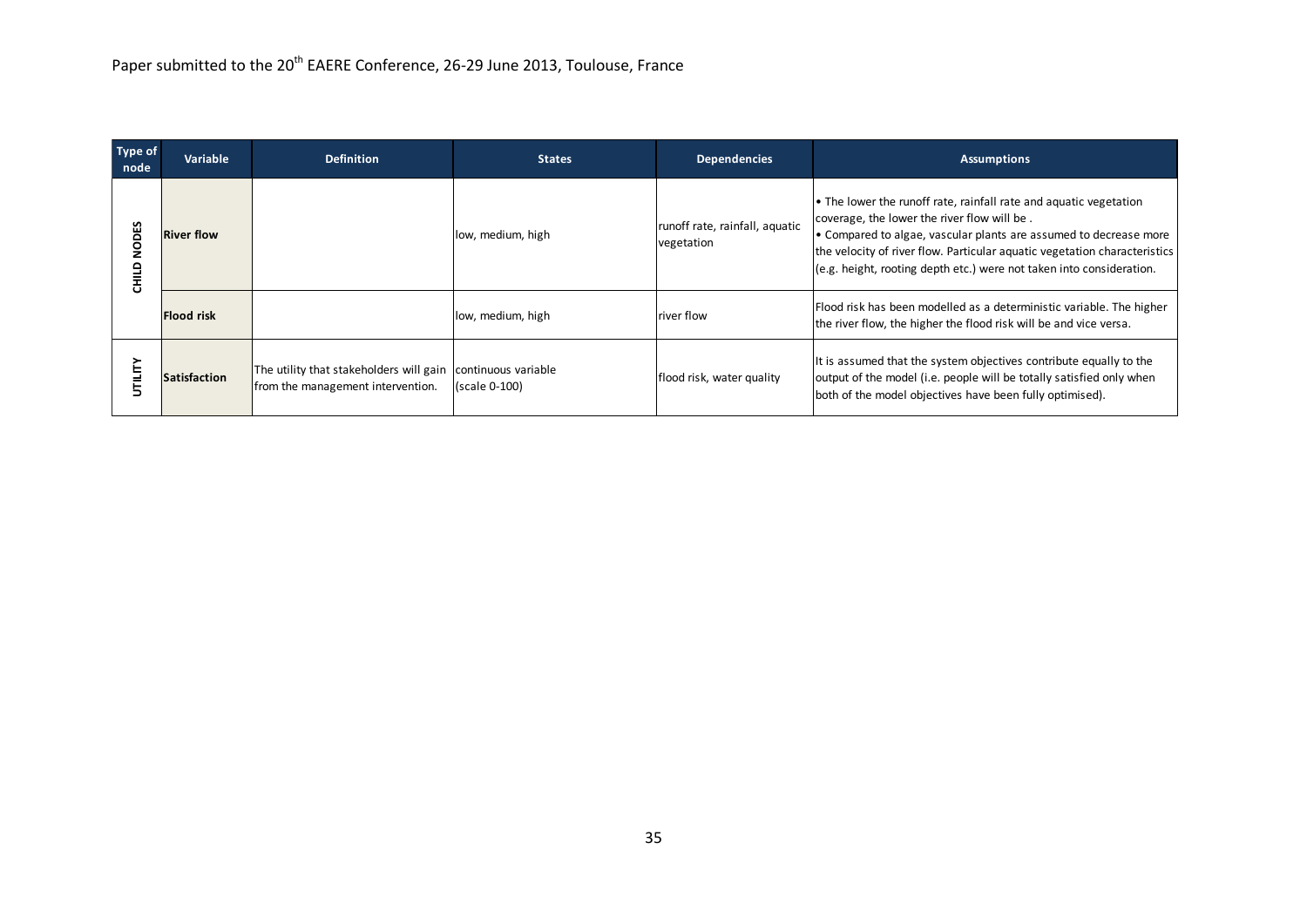| <b>Conditions</b>                |          | <b>Probability of VEGETATION</b><br><b>COVERAGE</b> |     |                |                 |           | <b>Conditions</b>      | <b>Probability of</b><br><b>INFILTRATION</b><br><b>CAPACITY</b> |        |      | <b>Conditions</b> |                     | <b>Probability of</b><br><b>RAINFALL</b> |                |      |
|----------------------------------|----------|-----------------------------------------------------|-----|----------------|-----------------|-----------|------------------------|-----------------------------------------------------------------|--------|------|-------------------|---------------------|------------------------------------------|----------------|------|
| land use                         | seasonsl | zero                                                | low | <b>Imedium</b> | high<br>density | soil type | Vegetation<br>coverage | low                                                             | medium | high | seasons           | region              | low                                      | <b>Imedium</b> | high |
| grassland                        | autumn   | 5                                                   | 15  | 50             | 30              | sandy     | zero                   | 30                                                              | 60     | 10   | autumn            | East England        | 30                                       | 60             | 10   |
| grassland                        | winter   | 5                                                   | 15  | 50             | 30              | sandy     | low                    | 10                                                              | 60     | 30   | autumn            | <b>West England</b> | 10                                       | 60             | 30   |
| grassland                        | spring   | 5                                                   | 15  | 30             | 50              | sandy     | medium                 | 10                                                              | 30     | 60   | winter            | East England        | 10                                       | 60             | 30   |
| grassland                        | summer   | 5                                                   | 15  | 30             | 50              | sandy     | high density           | 10                                                              | 30     | 60   | winter            | <b>West England</b> | 10                                       | 30             | 60   |
| arable land                      | autumn   | 50                                                  | 30  | 15             | 5               | loamy     | zero                   | 60                                                              | 30     | 10   | spring            | East England        | 30                                       | 60             | 10   |
| arable land                      | winter   | 30                                                  | 50  | 15             | 5               | loamy     | low                    | 30                                                              | 60     | 10   | spring            | <b>West England</b> | 10                                       | 60             | 30   |
| arable land                      | spring   | 5                                                   | 15  | 50             | 30              | loamy     | medium                 | 10                                                              | 60     | 30   | summer            | East England        | 60                                       | 30             | 10   |
| arable land                      | summer   | 5                                                   | 15  | 30             | 50              | loamy     | high density           | 10                                                              | 30     | 60   | summer            | <b>West England</b> | 60                                       | 30             | 10   |
| natural yeg. conservation        | autumn   | 15                                                  | 30  | 50             | 5               | clayey    | zero                   | 60                                                              | 30     | 10   |                   |                     |                                          |                |      |
| natural veg. conservation        | winter   | 15                                                  | 50  | 30             | 5               | clayey    | low                    | 60                                                              | 30     | 10   |                   |                     |                                          |                |      |
| natural veg. conservation spring |          | 5                                                   | 15  | 30             | 50              | clayey    | medium                 | 30                                                              | 60     | 10   |                   |                     |                                          |                |      |
| natural veg. conservation summer |          | 5                                                   | 15  | 30             | 50              | clayey    | high density           | 10                                                              | 60     | 30   |                   |                     |                                          |                |      |

## **Appendix 2 – Conditional Probability Tables (CPTs) of system variables.**

| <b>Conditions</b>       |                    | <b>Probability of</b><br><b>WATER NUTRIENT</b><br><b>CONCENTRATION</b> |      |                      | <b>Conditions</b>      |          |                | <b>Probability of</b><br><b>SEDIMENTATION LOAD</b> |         | <b>Conditions</b>              | <b>Probability of</b><br><b>AQUATIC</b><br><b>VEGETATION</b> |                    |
|-------------------------|--------------------|------------------------------------------------------------------------|------|----------------------|------------------------|----------|----------------|----------------------------------------------------|---------|--------------------------------|--------------------------------------------------------------|--------------------|
| sedimenta-<br>tion load | land use           | low                                                                    | high | soil erosion<br>rate | riparian management    | low      | <b>Imedium</b> | high                                               | seasons | water nutrient<br>concntration | algae                                                        | vascular<br>plants |
| low                     | grassland          | 70                                                                     | 30   | low                  | grassland              | 60       | 30             | 10                                                 | autumn  | <b>Ilow</b>                    | 30                                                           | 70                 |
| low                     | arable land        | 30                                                                     | 70   | low                  | natural vegetation     | 60       | 30             | 10                                                 | autumn  | high                           | 30                                                           | 70                 |
| low                     | natural vegetation | 70                                                                     | 30   | low                  | no riparian management | 30       | 60             | 10                                                 | winter  | <b>Ilow</b>                    | 30                                                           | 70                 |
| medium                  | grassland          | 70                                                                     | 30   | medium               | grassland              | 30       | 60             | 10                                                 | winter  | high                           | 30                                                           | 70                 |
| medium                  | arable land        | 30                                                                     | 70   | medium               | natural vegetation     | 10       | 60             | 30                                                 | spring  | llow                           | 30                                                           | 70                 |
| medium                  | natural vegetation | 70                                                                     | 30   | medium               | no riparian management | $\Omega$ | 70             | 30                                                 | spring  | high                           | 70                                                           | 30                 |
| high                    | grassland          | 30                                                                     | 70   | high                 | grassland              | 10       | 60             | 30                                                 | summer  | <b>Ilow</b>                    | 30                                                           | 70                 |
| high                    | arable land        | 30                                                                     | 70   | high                 | natural vegetation     | 10       | 30             | 60                                                 | summer  | high                           | 70                                                           | 30                 |
| high                    | natural vegetation | 30                                                                     | 70   | high                 | no riparian management | 0        | $\Omega$       | 100                                                |         |                                |                                                              |                    |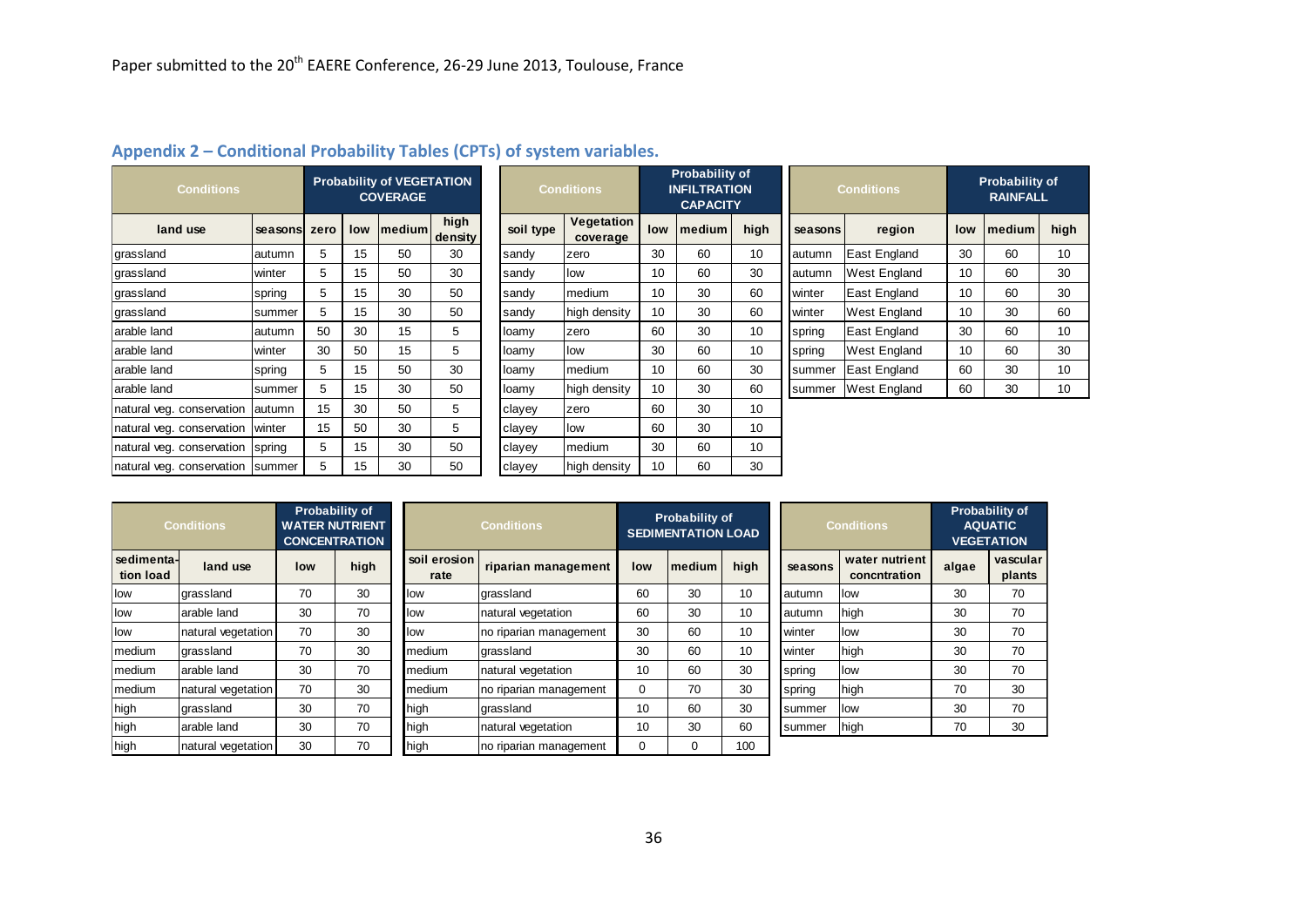|           | <b>Conditions</b>                  |             |        | <b>Probability of TEMPERATURE</b>                   |                                | <b>Conditions</b> |                        |                                                         | Probability of BIOLOGICAL OXYGEN | <b>DEMAND (BOD)</b> |                   |                                            | <b>Conditions</b>       |             | <b>Probability of RUNOFF RATE</b> |                 |
|-----------|------------------------------------|-------------|--------|-----------------------------------------------------|--------------------------------|-------------------|------------------------|---------------------------------------------------------|----------------------------------|---------------------|-------------------|--------------------------------------------|-------------------------|-------------|-----------------------------------|-----------------|
| seasons   | riparian management                | low         | medium | high                                                | water nutrient<br>concetration | temperature       | acquatic<br>vegetation | $< 4$ mgl-1                                             | 4 to 6<br>mgl-1                  | 6 to 9<br>$mgl-1$   | $> 9$ mgl-1       | overland<br>flow                           | catchment<br>management | low         | medium                            | high            |
| autumn    | grassland                          | 10          | 60     | 30                                                  | low                            | low               | algae                  | $5\phantom{.0}$                                         | 50                               | 30                  | 15                | low                                        | grassland               | 60          | 30                                | 10 <sup>1</sup> |
| autumn    | nat. vegetation                    | 30          | 60     | 10 <sup>°</sup>                                     | low                            | low               | vascular plants        | 50                                                      | 30                               | 15                  | 5                 | low                                        | natural vegetation      | 60          | 30                                | 10              |
| autumn    | no riparian management             | 10          | 60     | 30                                                  | low                            | medium            | algae                  | 5                                                       | 50                               | 30                  | 15                | low                                        | no riparian management  | 40          | 50                                | 10              |
| winter    | grassland                          | 60          | 30     | 10                                                  | low                            | medium            | vascular plants        | 50                                                      | 30                               | 15                  | $\sqrt{5}$        | medium                                     | grassland               | 10          | 60                                | 30              |
| winter    | nat. vegetation                    | 60          | 30     | 10                                                  | low                            | high              | algae                  | $5\phantom{.0}$                                         | 30                               | 50                  | 15                | medium                                     | natural vegetation      | 30          | 60                                | 10              |
| winter    | no riparian management             | 60          | $30\,$ | 10                                                  | low                            | high              | vascular plants        | 30                                                      | 50                               | 15                  | $5\phantom{.0}$   | medium                                     | no riparian management  | $\mathsf 0$ | 70                                | 30              |
| spring    | grassland                          | 10          | 60     | 30                                                  | high                           | low               | algae                  | 5                                                       | 15                               | 50                  | 30                | high                                       | grassland               | 10          | 30                                | 60              |
| spring    | nat. vegetation                    | 30          | 60     | 10                                                  | high                           | low               | vascular plants        | $30\,$                                                  | 50                               | 15                  | $\sqrt{5}$        | high                                       | natural vegetation      | 10          | 60                                | 30              |
| spring    | no riparian management             | 10          | 60     | 30                                                  | high                           | nedium            | algae                  | 5                                                       | 15                               | 30                  | 50                | high                                       | no riparian management  | $\mathbf 0$ | 10                                | 90              |
| summer    | grassland                          | 10          | $30\,$ | 60                                                  | high                           | medium            | vascular plants        | 15                                                      | 30                               | 50                  | 5                 |                                            |                         |             |                                   |                 |
| summer    | nat. vegetation                    | 10          | 60     | 30                                                  | high                           | high              | algae                  | $5\phantom{.0}$                                         | 15                               | 30                  | 50                |                                            |                         |             |                                   |                 |
| summer    | no riparian management             | 10          | 30     | 60                                                  | high                           | high              | vascular plants        | 5                                                       | 15                               | 50                  | 30                |                                            |                         |             |                                   |                 |
|           | <b>Conditions</b>                  |             |        | <b>Probability of RIPARIAN</b><br><b>MANAGEMENT</b> |                                |                   | <b>Conditions</b>      | <b>Probability of</b><br><b>WATER</b><br><b>QUALITY</b> |                                  |                     | <b>Conditions</b> | <b>Probability of</b><br><b>FLOOD RISK</b> |                         |             |                                   |                 |
|           | riparian vegetation<br>restoration | grassland   |        | natural<br>vegetation                               | no riparian<br>management      |                   | <b>BOD</b>             |                                                         |                                  |                     | river flow        |                                            |                         |             |                                   |                 |
| grassland |                                    | 100         |        | $\mathbf 0$                                         | $\pmb{0}$                      |                   | $<$ 4 mgl-1            | blue                                                    |                                  | low                 |                   | low                                        |                         |             |                                   |                 |
|           | natural vegetation                 | $\mathsf 0$ |        | 100                                                 | $\pmb{0}$                      |                   | 4 to 6 mgl-1           | green                                                   |                                  | medium              |                   | medium                                     |                         |             |                                   |                 |
| mixed     |                                    | 50          |        | 50                                                  | 0                              |                   | 6 to 9 mgl-1           | yellow                                                  |                                  | high                |                   | high                                       |                         |             |                                   |                 |
|           | no riparian managemnt              | 0           |        | $\mathbf 0$                                         | 100                            |                   | $> 9$ mgl-1            | red                                                     |                                  |                     |                   |                                            |                         |             |                                   |                 |
|           |                                    |             |        |                                                     |                                |                   |                        |                                                         |                                  |                     |                   |                                            |                         |             |                                   |                 |

| <b>Conditions</b>                  |           | <b>Probability of RIPARIAN</b><br><b>MANAGEMENT</b> |                                        | <b>Conditions</b> | <b>Probability of</b><br><b>WATER</b><br><b>QUALITY</b> | <b>Conditions</b> | <b>Probability of</b><br><b>FLOOD RISK</b> |
|------------------------------------|-----------|-----------------------------------------------------|----------------------------------------|-------------------|---------------------------------------------------------|-------------------|--------------------------------------------|
| riparian vegetation<br>restoration | grassland | natural                                             | no riparian<br>vegetation   management | <b>BOD</b>        |                                                         | river flow        |                                            |
| grassland                          | 100       |                                                     |                                        | $<$ 4 mgl-1       | blue                                                    | llow              | low                                        |
| natural vegetation                 |           | 100                                                 |                                        | 4 to 6 mgl-1      | green                                                   | medium            | medium                                     |
| mixed                              | 50        | 50                                                  |                                        | 6 to 9 mgl-1      | yellow                                                  | high              | high                                       |
| no riparian managemnt              |           |                                                     | 100                                    | $> 9$ mgl-1       | red                                                     |                   |                                            |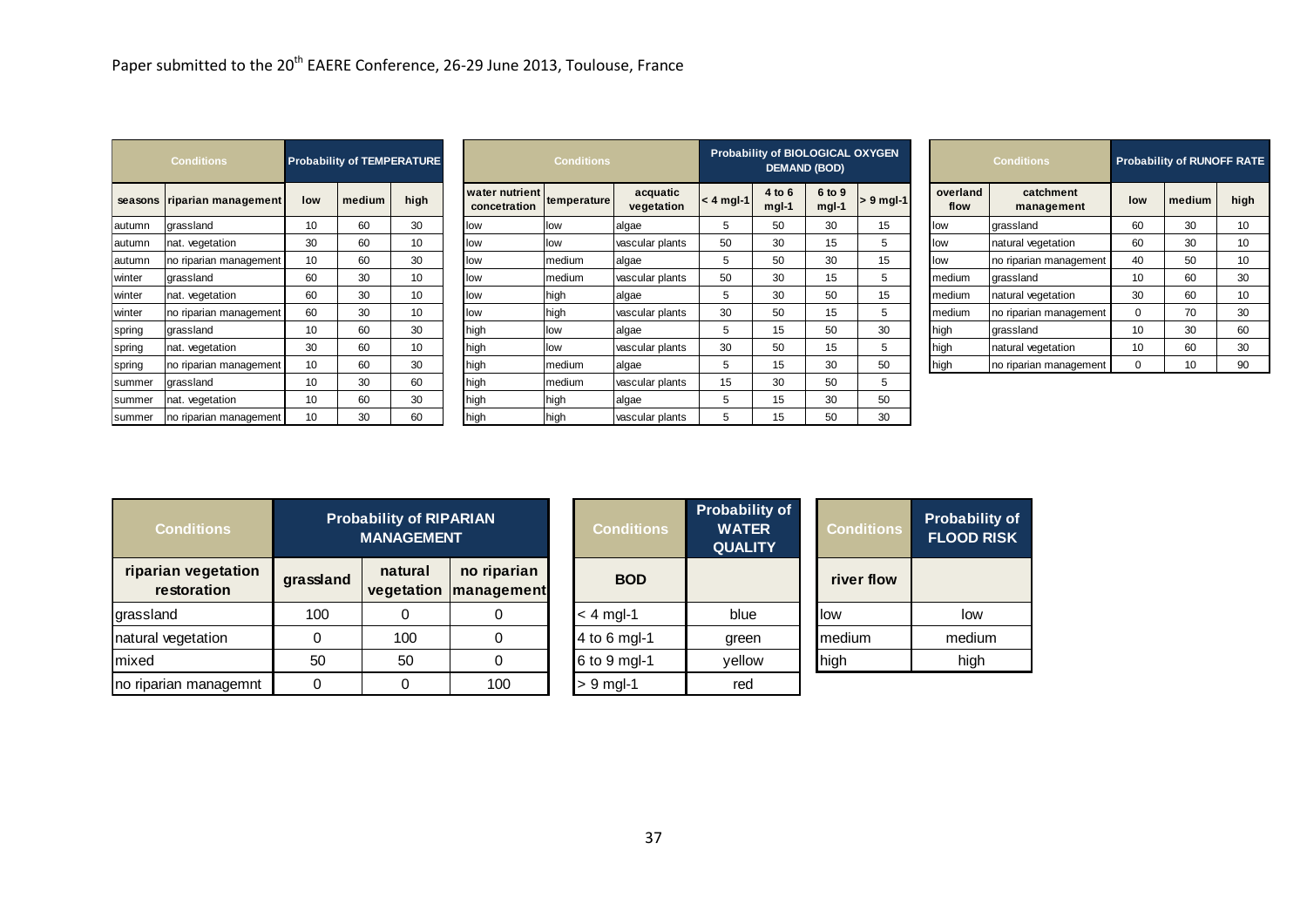|                  | <b>Conditions</b> |                    |     | <b>Probability of SOIL EROSION</b><br><b>AMOUNT</b> |      |                          | <b>Conditions</b> | <b>Probability of OVERLANI</b><br><b>FLOW</b> |     |        |      |
|------------------|-------------------|--------------------|-----|-----------------------------------------------------|------|--------------------------|-------------------|-----------------------------------------------|-----|--------|------|
| overland<br>flow | soil type         | Veget.<br>Coverage | low | medium                                              | high | infiltration<br>capacity | rainfall          | slope                                         | low | medium | higl |
| low              | sandy             | zero               | 60  | 30                                                  | 10   | low                      | low               | low                                           | 60  | 30     | 10   |
| low              | sandy             | low                | 60  | 30                                                  | 10   | low                      | low               | medium                                        | 60  | 30     | 10   |
| low              | sandy             | medium             | 60  | 30                                                  | 10   | low                      | low               | high                                          | 60  | 30     | 10   |
| low              | sandy             | high density       | 60  | 30                                                  | 10   | low                      | medium            | low                                           | 30  | 60     | 10   |
| low              | loamy             | zero               | 60  | 30                                                  | 10   | low                      | medium            | medium                                        | 10  | 60     | 30   |
| low              | loamy             | low                | 60  | 30                                                  | 10   | low                      | medium            | high                                          | 10  | 30     | 60   |
| low              | loamy             | medium             | 60  | 30                                                  | 10   | low                      | high              | low                                           | 10  | 30     | 60   |
| low              | loamy             | high density       | 60  | 30                                                  | 10   | low                      | high              | medium                                        | 10  | 30     | 60   |
| low              | clayey            | zero               | 60  | 30                                                  | 10   | low                      | high              | high                                          | 10  | 30     | 60   |
| low              | clayey            | low                | 60  | 30                                                  | 10   | medium                   | low               | low                                           | 60  | 30     | 10   |
| low              | clayey            | medium             | 60  | 30                                                  | 10   | medium                   | low               | medium                                        | 60  | 30     | 10   |
| low              | clayey            | high density       | 60  | 30                                                  | 10   | medium                   | low               | high                                          | 60  | 30     | 10   |
| medium           | sandy             | zero               | 10  | 60                                                  | 30   | medium                   | medium            | low                                           | 30  | 60     | 10   |
| medium           | sandy             | low                | 10  | 60                                                  | 30   | medium                   | medium            | medium                                        | 30  | 60     | 10   |
| medium           | sandy             | medium             | 10  | 60                                                  | 30   | medium                   | medium            | high                                          | 10  | 60     | 30   |
| medium           | sandy             | high density       | 10  | 60                                                  | 30   | medium                   | high              | low                                           | 10  | 60     | 30   |
| medium           | loamy             | zero               | 10  | 60                                                  | 30   | medium                   | high              | medium                                        | 10  | 30     | 60   |
| medium           | loamy             | low                | 10  | 60                                                  | 30   | medium                   | high              | high                                          | 10  | 30     | 60   |
| medium           | loamy             | medium             | 30  | 60                                                  | 10   | high                     | low               | low                                           | 60  | 30     | 10   |
| medium           | loamy             | high density       | 30  | 60                                                  | 10   | high                     | low               | medium                                        | 60  | 30     | 10   |
| medium           | clayey            | zero               | 10  | 60                                                  | 30   | high                     | low               | high                                          | 60  | 30     | 10   |
| medium           | clayey            | low                | 10  | 60                                                  | 30   | high                     | medium            | low                                           | 60  | 30     | 10   |
| medium           | clayey            | medium             | 30  | 60                                                  | 10   | high                     | medium            | medium                                        | 60  | 30     | 10   |
| medium           | clayey            | high density       | 30  | 60                                                  | 10   | high                     | medium            | high                                          | 30  | 60     | 10   |
| high             | sandy             | zero               | 10  | 30                                                  | 60   | high                     | high              | low                                           | 30  | 60     | 10   |
| high             | sandy             | low                | 10  | 30                                                  | 60   | high                     | high              | medium                                        | 30  | 60     | 10   |
| high             | sandy             | medium             | 10  | 30                                                  | 60   | high                     | high              | high                                          | 10  | 60     | 30   |
| high             | sandy             | high density       | 10  | 60                                                  | 30   |                          |                   |                                               |     |        |      |
| high             | loamy             | zero               | 10  | 30                                                  | 60   |                          |                   |                                               |     |        |      |
| high             | loamy             | low                | 10  | 30                                                  | 60   |                          |                   |                                               |     |        |      |
| high             | loamy             | medium             | 10  | 60                                                  | 30   |                          |                   |                                               |     |        |      |
| high             | loamy             | high density       | 10  | 60                                                  | 30   |                          |                   |                                               |     |        |      |
| high             | clayey            | zero               | 10  | 30                                                  | 60   |                          |                   |                                               |     |        |      |
| high             | clayey            | low                | 10  | 30                                                  | 60   |                          |                   |                                               |     |        |      |
| high             | clayey            | medium             | 10  | 60                                                  | 30   |                          |                   |                                               |     |        |      |
| high             | clayey            | high density       | 10  | 60                                                  | 30   |                          |                   |                                               |     |        |      |
|                  |                   |                    |     |                                                     |      |                          |                   |                                               |     |        |      |

| <b>AMOUNT</b> | y of SOIL EROSION |                          | <b>Conditions</b> |        |     | <b>Probability of OVERLAND</b><br><b>FLOW</b> |      |
|---------------|-------------------|--------------------------|-------------------|--------|-----|-----------------------------------------------|------|
| medium        | high              | infiltration<br>capacity | rainfall          | slope  | low | medium                                        | high |
| 30            | 10                | low                      | low               | low    | 60  | 30                                            | 10   |
| 30            | 10                | low                      | low               | medium | 60  | 30                                            | 10   |
| 30            | 10                | low                      | low               | high   | 60  | 30                                            | 10   |
| 30            | 10                | low                      | medium            | low    | 30  | 60                                            | 10   |
| 30            | 10                | low                      | medium            | medium | 10  | 60                                            | 30   |
| 30            | 10                | low                      | medium            | high   | 10  | 30                                            | 60   |
| 30            | 10                | low                      | high              | low    | 10  | 30                                            | 60   |
| 30            | 10                | low                      | high              | medium | 10  | 30                                            | 60   |
| 30            | 10                | low                      | high              | high   | 10  | 30                                            | 60   |
| 30            | 10                | medium                   | low               | low    | 60  | 30                                            | 10   |
| 30            | 10                | medium                   | low               | medium | 60  | 30                                            | 10   |
| 30            | 10                | medium                   | low               | high   | 60  | 30                                            | 10   |
| 60            | 30                | medium                   | medium            | low    | 30  | 60                                            | 10   |
| 60            | 30                | medium                   | medium            | medium | 30  | 60                                            | 10   |
| 60            | 30                | medium                   | medium            | high   | 10  | 60                                            | 30   |
| 60            | 30                | medium                   | high              | low    | 10  | 60                                            | 30   |
| 60            | 30                | medium                   | high              | medium | 10  | 30                                            | 60   |
| 60            | 30                | medium                   | high              | high   | 10  | 30                                            | 60   |
| 60            | 10                | high                     | low               | low    | 60  | 30                                            | 10   |
| 60            | 10                | high                     | low               | medium | 60  | 30                                            | 10   |
| 60            | 30                | high                     | low               | high   | 60  | 30                                            | 10   |
| 60            | 30                | high                     | medium            | low    | 60  | 30                                            | 10   |
| 60            | 10                | high                     | medium            | medium | 60  | 30                                            | 10   |
| 60            | 10                | high                     | medium            | high   | 30  | 60                                            | 10   |
| 30            | 60                | high                     | high              | low    | 30  | 60                                            | 10   |
| 30            | 60                | high                     | high              | medium | 30  | 60                                            | 10   |
| 30            | 60                | high                     | high              | high   | 10  | 60                                            | 30   |